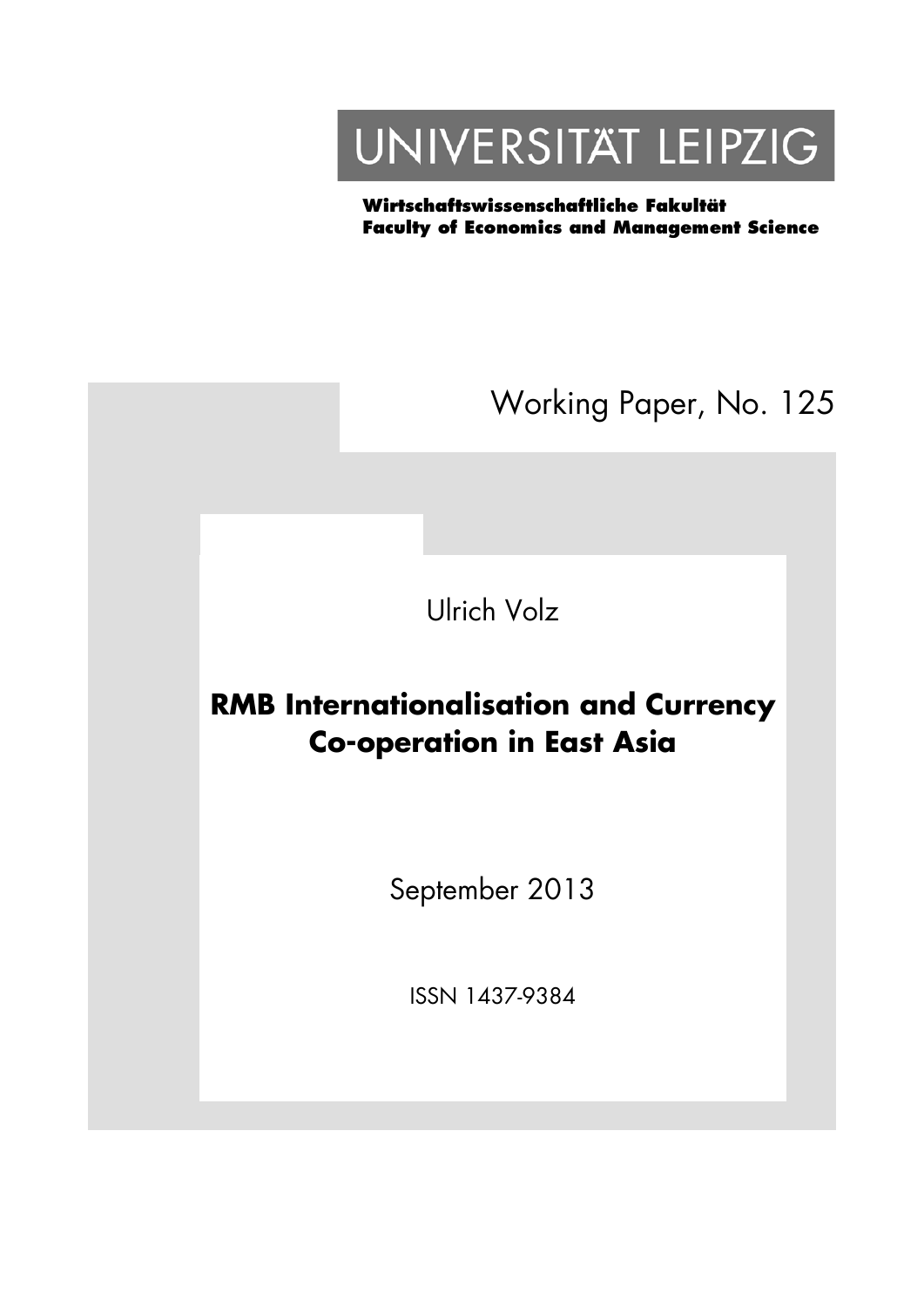## **RMB Internationalisation and Currency Co-operation in East Asia†**

#### **Ulrich Volz‡**

Department of Economics, SOAS, University of London and German Development Institute

#### 5 September 2013

This paper scrutinises the state of RMB internationalisation and its likely progress over the coming years and discusses its implications for currency co-operation in East Asia. As part of its internationalisation, the RMB is gradually delinked from the dollar, which will effectively put an end to the East Asian dollar standard that has shaped the region's financial architecture over the last three decades and that has provided a relatively high degree of intra-regional exchange rate stability. Because of the close trade and investment ties that have developed across the region, the East Asian countries, especially the ASEAN countries which are striving to create an ASEAN Economic Community, will continue to manage their exchange rates and stabilise their currencies against one another to facilitate cross-border investment and commerce. But instead of a replacing of the dollar standard with an RMB standard we are likely to see some rather loose and informal exchange rate co-operation in East Asia based on currency baskets, with China herself moving towards a managed exchange rate system guided by a currency basket.

*JEL classification:* E58, F33.

*Keywords:* RMB internationalisation, key currencies, Chinese economy, East Asian monetary co-operation, currency baskets.

**†** The paper is based on a presentation given at a conference on *Currency Cooperation in East Asia* organised by the East Asia Institute in Ludwigshafen on 24 May 2013. Comments by conference participants are gratefully acknowledged. Thanks to Menzie Chinn and Hiro Ito for sharing data for Figure 2.

**‡** Address for correspondence: Department of Economics, SOAS, University of London, Russell Square, London WC1H 0XG, UK. Tel.: +44 207 898 4721. E-mail: uv1@soas.ac.uk.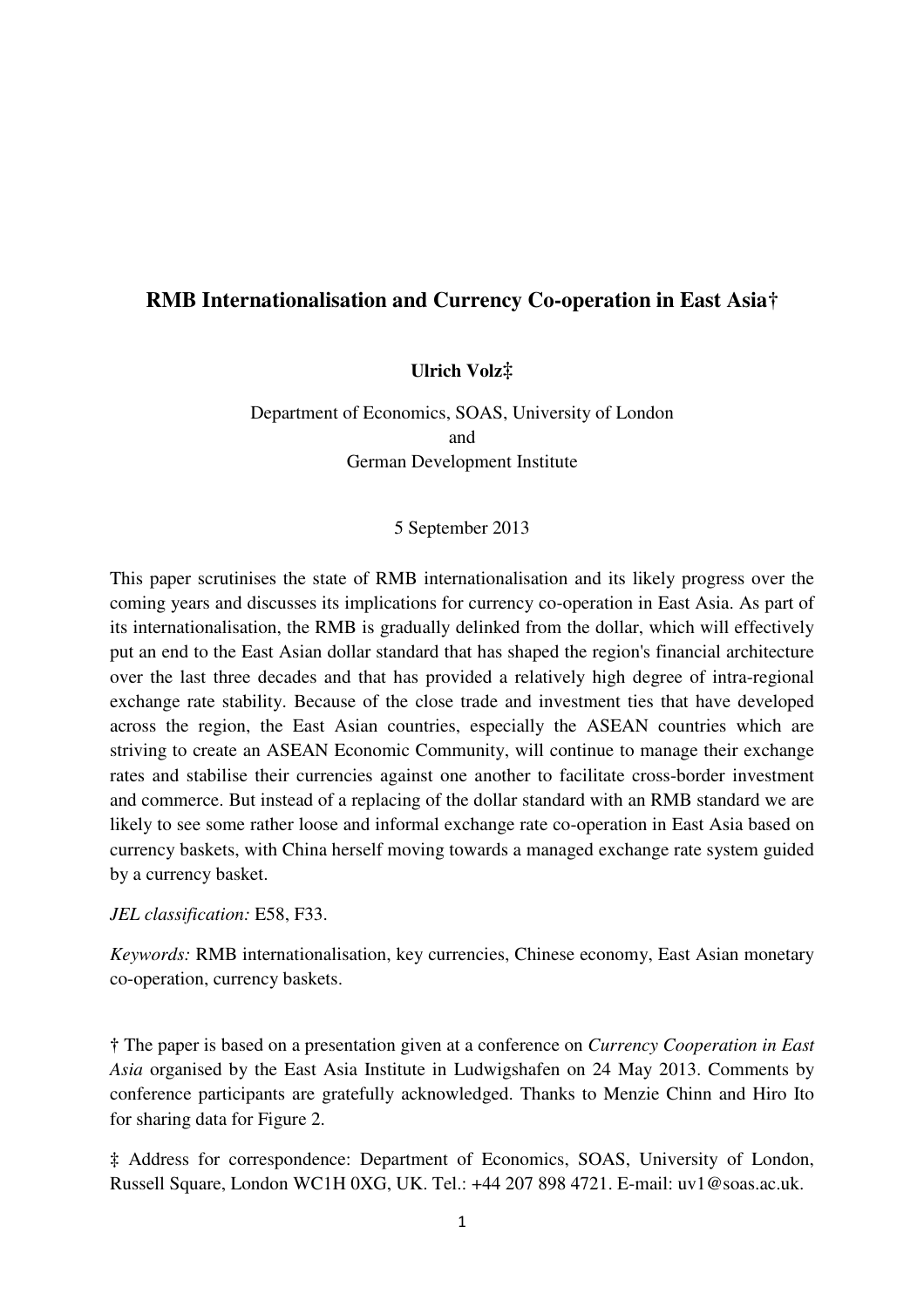#### **1. Introduction**

l

The US dollar (henceforth the dollar) has dominated the international monetary system since it replaced the pound sterling as the major reserve currency in the middle of the 1920s (Eichengreen and Flandreau 2009). It was at the centre of the Bretton Woods system, the global monetary system of fixed but adjustable exchange rates that was put into place after the Second World War, and even when the Bretton Woods system broke down in 1971/1973 because of macroeconomic vulnerability and monetary instability in the US economy, the dollar kept its role as the foremost international currency – not least because of a lack of alternatives. The Japanese yen and the German mark, at the time the second and third most important currencies after the dollar, were simply no viable alternatives to the dollar as global reserve, investment and trading currency. In the 1980s, with the rise of the Japanese economy some observers had thought the time had come for the dollar to lose its leading role to the yen (e.g., Burstein 1988). Even though discussions of a "yen bloc" (Kwan 1994) continued until the early 1990s, the burst of the Japanese bubble economy in 1990 led to two lost decades for the Japanese economy, which effectively muted talk of a major role for the yen. With the launch of the euro in 1999, some saw a true competitor to the dollar emerging (e.g., Chinn and Frankel 2007), but since 2010 the European crisis has weighted on the international role of the euro (ECB 2013) and at the moment few expect the euro to become the new world currency.

In the meantime, however, a new candidate has been identified that could dethrone the dollar and become the world's new premier currency: the Chinese renminbi  $(RMB)$ .<sup>1</sup> Since 2008, the Chinese government has gradually started the process of "internationalising" the RMB. Against the backdrop of the emergence of the Chinese economy and a weak US economy, there has been much talk about the RMB replacing the US dollar as the world's leading currency. Subramanian (2011: 1), for instance has predicted that "the renminbi could become the premier reserve currency by the end of this decade, or early next decade". Whether this is bound to happen is still an open question, but there can be little doubt that the importance of the RMB, along with that of the Chinese economy, is rapidly growing in the East Asian region. $^{2}$ 

Given the great importance of the Chinese economy in East Asia, the RMB's progressing internationalisation and a concomitant readjustment of Chinese exchange rate policy will have profound implications on the exchange rate policies of the other East Asian economies and the nature of currency co-operation in the region. Against this background, this paper scrutinises the state of RMB internationalisation and its likely progress over the coming years and discusses its implications for currency co-operation in East Asia. The paper is structured as follows. The next section will review the role of the dollar in the world economy and in East Asia. Section three will examine the process of RMB internationalisation and whether it constitutes a challenge to the dollar's international role. Section four will subsequently discuss the implications of RMB internationalisation for currency co-operation in East Asia. Section five concludes.

 $<sup>1</sup>$  Renminbi is the official name of the currency. Yuan is the primary unit of the RMB.</sup>

<sup>&</sup>lt;sup>2</sup> With East Asia, I am referring to China, Hong Kong, Japan, Korea and the ten member countries of the Association of Southeast Asian Nations (ASEAN), i.e., Brunei, Cambodia, Indonesia, Laos, Malaysia, Myanmar, Philippines, Singapore, Thailand and Vietnam.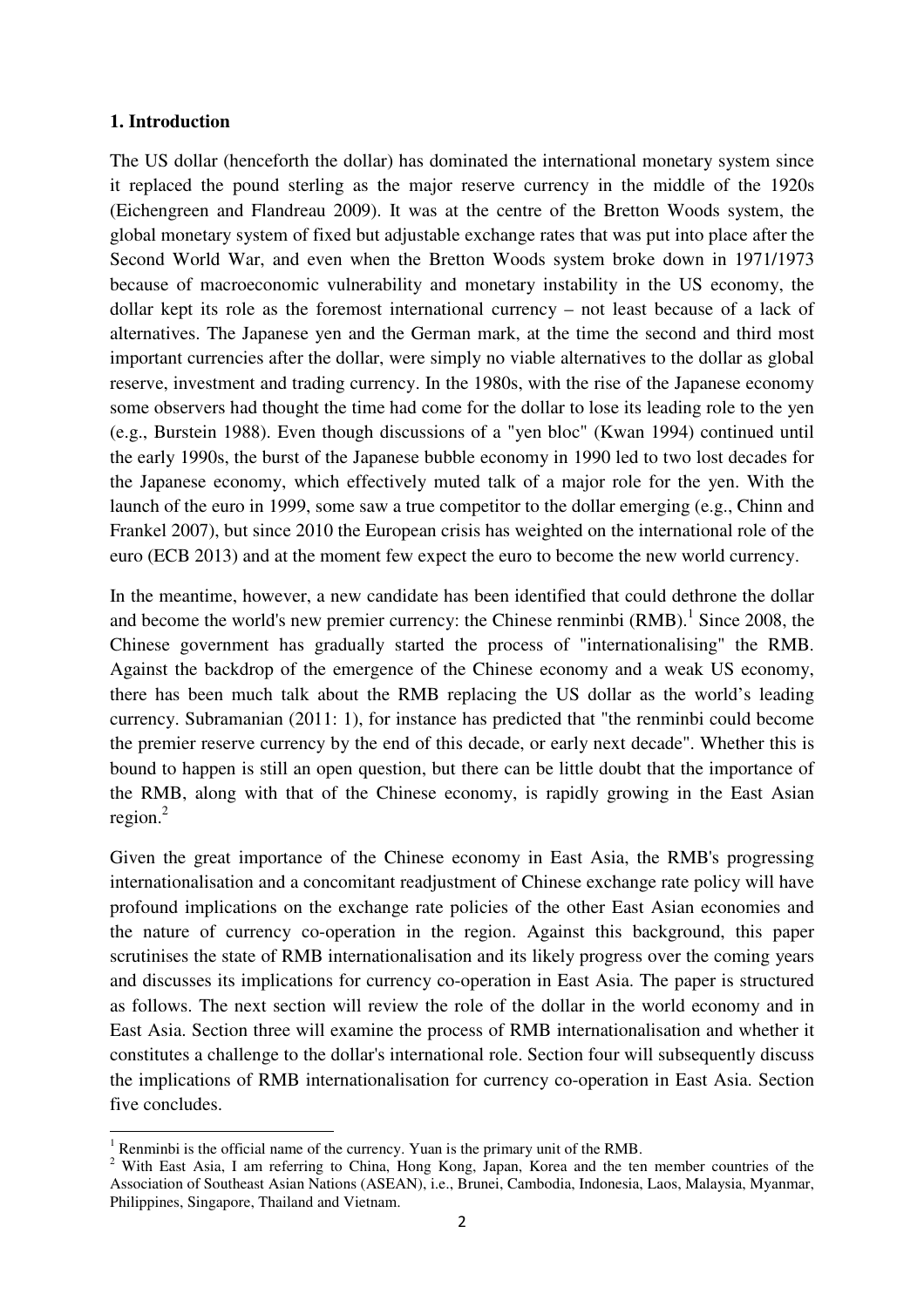#### **2. Role of the US dollar in the world economy and East Asia**

#### **2.1 Global dollar dominance**

From the last row of Table 1, which shows the currency distribution of global foreign exchange market turnover in April 2013, it becomes clear that with a share of 87.0 percent the dollar is by a large margin the most important currency in foreign exchange markets.<sup>3</sup> With 33.4 percent, the euro comes second and with 23.0 percent the Japanese yen comes third. The RMB had a rather modest share of 2.2 percent, which, however, should not be surprising given that the RMB is not freely tradable. Moreover, it should be noted that the RMB's share rose from a minuscule 0.9 percent in 2010, making it the ninth most actively traded currency globally in 2013. Figure 1 shows the currency composition of official foreign exchange reserves, and again the dollar is by far the most important currency, with a share of 62.2 percent in the first quarter of 2013. This is lower than the 71 percent share in official foreign exchange reserves recorded in 1999-2001, but higher than the 59 percent in 1995. The second most important reserve currency is the euro with a share of 23.7 percent. The effect of the European sovereign debt crisis, which unfolded in 2010, on the euro's role as a reserve currency is clearly visible. The euro's share in foreign exchange reserve allocation has shrunk by four percent since the euro recorded an all-time high of  $27.7$  percent in  $2009$ .<sup>4</sup> The euro is followed by the yen and the pound with 3.9 percent shares respectively.

#### [Table 1 and Figure 1 about here]

As can be seen from Table 2, cross-border loans are predominantly denominated in dollar, with a share of total outstanding cross-border loans vis-à-vis non-banks of 43.2 percent in December 2012. 32.8 percent of international loans were made in euro, 5.1 percent in yen, and 4.7 percent in pounds. The dollar is less dominant in international capital markets. While more than a third (35.7 percent) of the amounts outstanding of international bonds and notes (Table 3) are denominated in dollar, the euro has a higher share of 44.2 percent. The pound comes third with a share of 9.2 percent.

#### [Tables 2 and 3 about here]

With a share of 37.5 percent, the euro was the most-used currency for global payments in May 2013, while the dollar accounted for 36.5 percent of the global payments (Table 4). The euro ranks first not only because the European Union is the world's largest trading bloc, but also because cross-border payments inside the eurozone are accounted for. But even though the dollar ranks only as number two in terms of global payments currency, it is widely used as a payments currency by third countries in transactions that do not involve US firms. The third-widely used currency in global payments was the pound with a share of 8.0 percent, followed by the yen with a share of 2.4 percent. 0.8 percent of percent of global payments were conducted in RMB, making it the 13th most-used currency.

[Table 4 about here]

l

 $3$  Because each transaction involves two currencies, the shares sum to 200 percent.

<sup>&</sup>lt;sup>4</sup> Ironically, the euro was considered a safe haven currency just until the outbreak of the Greek crisis.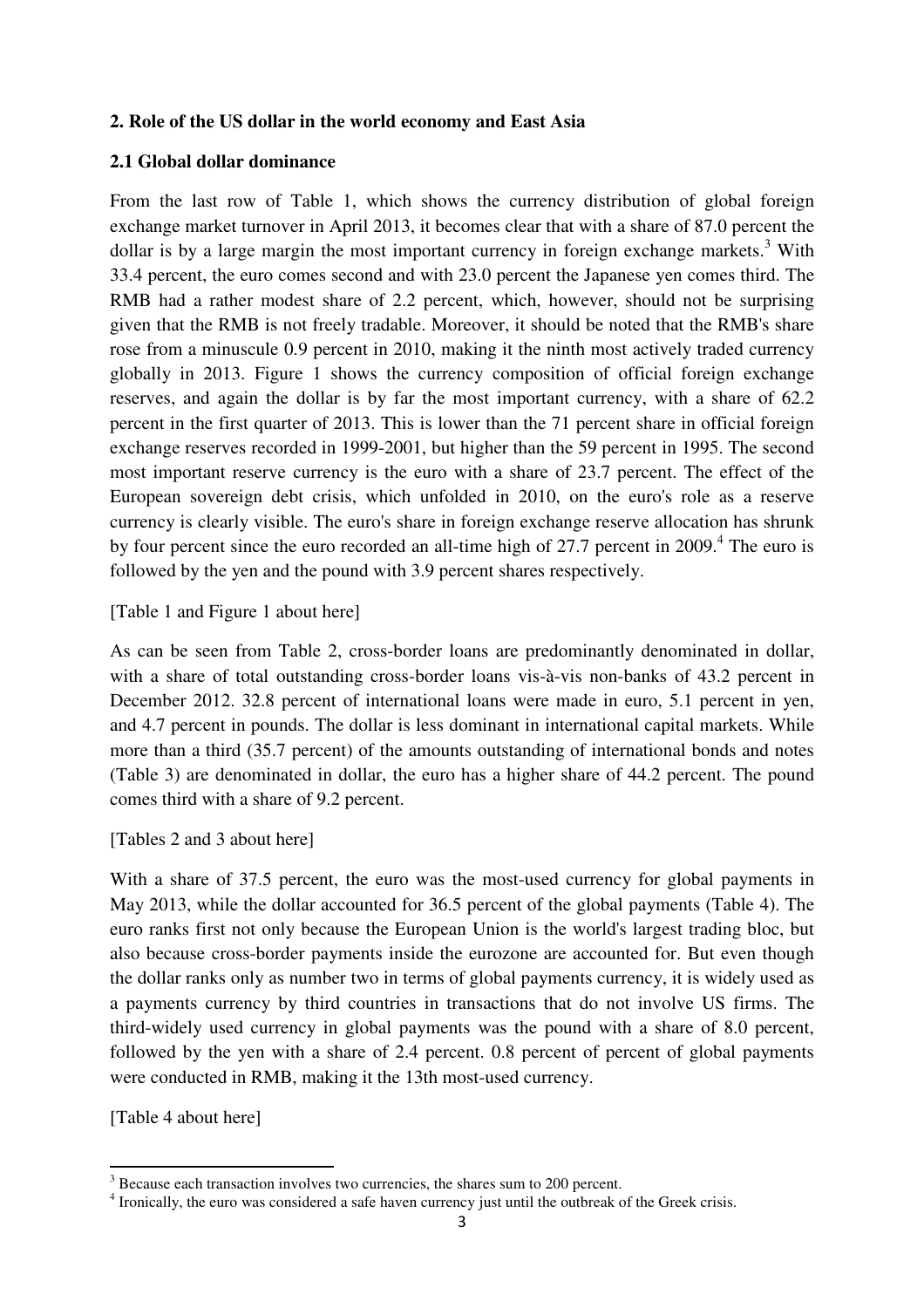Overall, the dollar continues to be the most important reserve currency as well as the most important currency in foreign exchange markets and for international lending.

#### **2.2 The dollar's role in East Asia**

l

The dollar has long been the dominant currency in the East Asian region. For the past decades, East Asian countries with the exception of Japan have all adhered to what McKinnon (2005) has termed the "East Asian dollar standard", or what Dooley et al. (2003, 2009) have dubbed the "Bretton Woods II system" – an informal standard under which countries have stabilised the exchange rate of their currencies to the dollar. The degree of exchange rate stabilisation vis-à-vis the dollar has varied among countries and over the years.<sup>5</sup> Up the outbreak of the Asian crisis in 1997 most countries maintained rather rigid exchange rate pegs to the dollar. The dollar pegs contributed to the crisis insofar as they encouraged banks and firms to borrow in dollar from abroad as the exchange rate volatility was low and the risk of exchange rate changes was perceived as low. The build-up of currency mismatches contributed to the vulnerability of financial sectors, which were badly hit once the pegs had to be abandoned during the crisis. However, despite the Asian crisis experience, countries in the region resumed the East Asian dollar standard (McKinnon 2001; McKinnon and Schnabl 2004), even though most countries have since allowed for a bit more flexibility vis-à-vis the dollar.

There are several reasons for the endurance of the East Asian dollar standard. Originally, a major reason for developing East Asian countries to peg their currencies to the dollar was to import macroeconomic stability from the dollar. China, for instance, managed to bring down inflation and stabilise its macroeconomy when it linked the RMB to the dollar in 1994. With today's ultra-lose monetary policy in the US, it is of course hard to claim that a link to the US dollar is a source of stability – which is exactly the reason why central bankers in East Asia are increasingly uncomfortable with the dollar linkages. There are, however, other reasons which have contributed to the durability of the East Asian dollar standard (Volz 2010). Because of close trade and investment relations among East Asian countries relative intraregional exchange rate stability is an important regional public good. Since all countries in the region (excluding Japan) have stabilised their currencies (to different degrees) vis-à-vis the dollar, the East Asian dollar standard has provided a high degree of intra-regional exchange rate stability in the East Asian region. This has contributed to the development of an extensive regional trade-production network, where intermediate goods are produced, processed and assembled in different locations across the region. This system could not have prospered in an environment of volatile exchange rates, given the usually small profit margins of the subcontracted firms involved in the processing of intermediate goods and components and that the multinationals behind the production fragmentation typically pass on the exchange rate risk to these firms.<sup>6</sup> As can be seen in Figure 2, the share of currencies invoiced in

<sup>&</sup>lt;sup>5</sup> For recent estimates of the weights of the dollar in East Asian countries' hypothetical currency baskets see Henning (2012).

<sup>&</sup>lt;sup>6</sup> Empirical analysis by Hayakawa and Kimura (2008), Volz (2010), Tang (2011) and Thorbecke (2011) shows that exchange rate volatility has negative effects on intra-regional trade in the East Asian region, and that volatile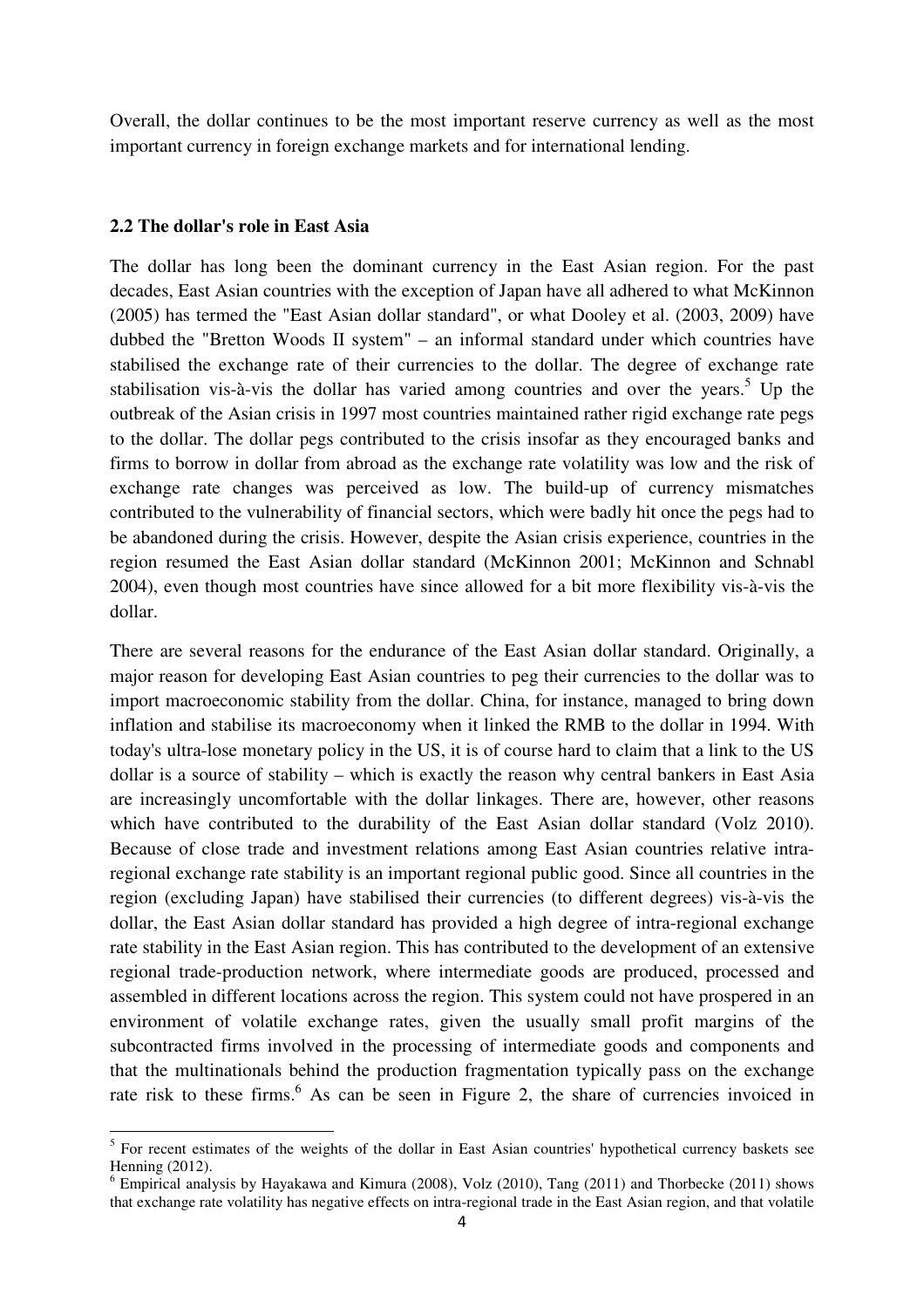exports of Asian and Pacific countries (excluding Japan) has been constantly above 80 percent, that is, a very large share of the trade within the regional trade-production network is being conducted in dollar.

[Figure 2 about here]

Since East Asian economies, most of which have a strong export orientation, are not only trading partners, but also competitors for exports, exchange rate valuations matter a lot. Managing the exchange rate vis-à-vis the dollar has been a way for East Asian economies to manage the competitiveness of their export sectors. Given that China has continued to link its currency to the dollar (with gradually increasing flexibility), it has been rational for the other countries to also manage their exchange rate against the dollar in order to avoid a loss of competitiveness vis-à-vis China. Through its exchange rate policy, China has therefore set a limit to appreciation of other East Asian currencies.

Furthermore, weakly developed financial markets have led to a high degree of asset and liability dollarisation. Before the Asian financial crisis, most countries in the region had current account deficits, that is, they were importing capital. Because foreign credit was almost exclusively extended in dollars, it was reasonable for central banks to stabilise their currency against the dollar. Since the Asian crisis, most East Asian economies have turned from current account deficit countries to current account surplus countries, i.e., they have turned from debtors to creditors. Because most of their foreign lending is in dollar, it still makes sense to stabilise against the dollar in order to avoid large balance sheet effects in case of exchange rate changes.

As a consequence, the dollar continues to be the preeminent currency across the East Asian region, dominating not only foreign exchange reserves, but also regional payments and financial transactions.

#### **3. RMB internationalisation as a challenge to the role of the dollar?**

#### *RMB internationalisation*

.<br>-

With the onset of the Global Financial Crisis, which originated in the US financial sector, the Chinese government embarked on an ambitious scheme to reduce dependency of the Chinese economy on the dollar and advance the international use of the RMB. Since 2008, numerous Chinese initiatives have been launched to promote the use of RMB in settling trade and financial transactions and pave the ground for making the RMB an international reserve and investment currency (cf. Table 5 for a timeline of major steps towards RMB internationalisation).

exchange rates are particularly disruptive for trade in parts and components in production networks. Hayakawa and Kimura (2008: 1), for instance, find that "intra-East Asian trade is discouraged by exchange rate volatility more seriously than trade in other regions because intermediate goods trade in production networks, which is quite sensitive to exchange rate volatility compared with other types of trade, occupies a significant fraction of trade."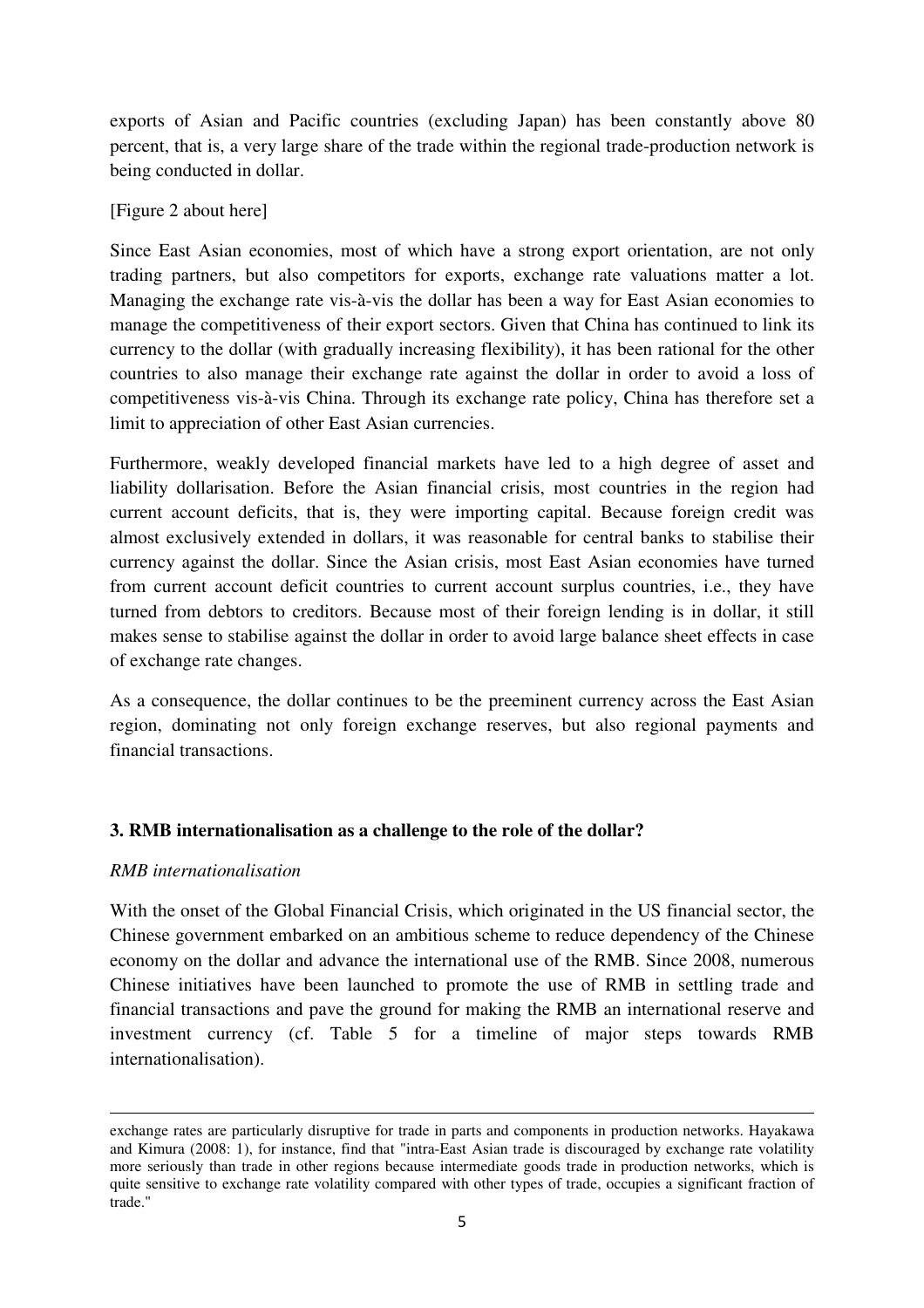#### [Table 5 about here]

Between December 2008 and July 2013, the People's Bank of China (PBOC), China's central bank, has signed bilateral swap agreements with the monetary authorities of 21 countries or jurisdictions (Table 6). Under these currency swap agreements the involved monetary authorities consent to exchange their respective currencies that can be then used to settle bilateral trade. Moreover, a monetary authority that has entered a swap agreement with the PBOC can provide RMB liquidity to its domestic financial institutions in case of a shortage of offshore RMB liquidity – which is important for countries/jurisdictions which want to develop offshore RMB centres, such as Hong Kong, Singapore, the UK or France.

#### [Table 6 about here]

In April 2009, the State Council announced a pilot programme on RMB cross-border settlement in five cities. The programme commenced in July 2009. It was extended to 20 provinces and to trading partners from all countries in June 2010. In August 2011, crossborder trade settlement in RMB was extended to the whole nation. Initially, trade conducted in RMB could only be settled through designated domestic banks and banks in the offshore markets in Hong Kong. Over time also banks in other countries/jurisdictions (including Singapore, Taiwan and Japan) were allowed to deal with offshore RMB for trade settlements, but for the time being Hong Kong still dominates the market, with a share of about 80% of trade settlement in RMB being conducted through the Hong Kong offshore market at the end of 2012 (Chinn and Ito 2013).

At the end of 2009, the year in which the first cross-border settlement programme was launched, only 0.02 percent of China's total trade was settled in RMB, a share that increased to 6.4 percent by the end of 2010 and rapidly afterwards: by the end of 2011 the share of trade settlement in RMB stood at 8.7 percent and increased further to 14.1 percent by end-2012 (Figure 3). According to SWIFT (2013), 47 countries used the RMB for at least 10 percent of their payments with mainland China and Hong Kong in April 2013. The use of RMB increased also in other areas; in spring 2013 about 12 percent of foreign direct investment into China and about 4 percent of outward direct investment from China were settled in RMB (Yue 2013). Recent estimates by Chinn and Ito (2013) suggest that the role of the RMB as a payments currency should grow further in the coming years, with the share of RMB invoicing for China's exports rising above 25% in 2015 and above 30% in 2018. With non-Chinese resident companies accumulating RMB-denominated export earnings from trade with mainland China, the RMB has also been increasingly used as a deposit currency internationally, with RMB-denominated deposits in Hong Kong having reached RMB 624 billion in January 2013 (Figure 4).

#### [Figures 3 and 4 about here]

Since January 2007, Chinese and Hong Kong banks are allowed to issue RMB bonds (commonly referred to as "dim sum bonds") in Hong Kong. In September 2009, the Ministry of Finance issued the first sovereign RMB-denominated bond in Hong Kong, and in October 2010 the Asian Development Bank issued the first supranational dim sum bond. In 2012, dim sum bonds were issued in the order of USD 45 billion (Figure 5). In July 2010 the dim sum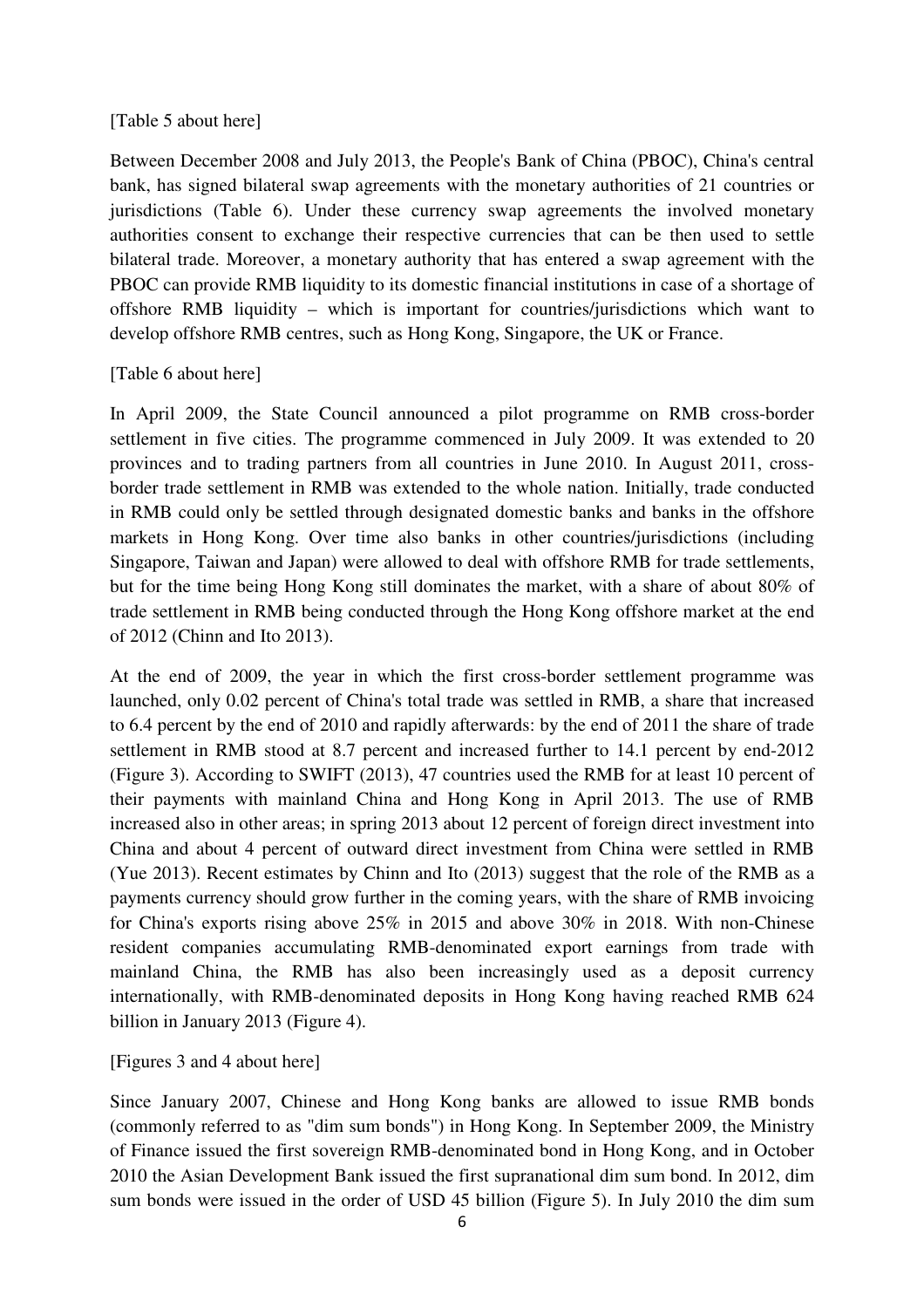bond market was deregulated, which led to the development of an RMB offshore market. Even though the offshore RMB bond market has been growing rapidly, with an amount of international RMB-denominated bonds and notes outstanding of USD 58 billion at the end of 2012, the share of RMB-denominated bonds and notes in international debt security markets was less that 0.3 percent (Figure 6). Although data are not publicly available, the amount of RMB held as reserves by central banks is said to be marginal, given the limited convertibility of the RMB (ECB 2103). However, in a 2013 survey among central bank reserve managers, 37 percent said that they would consider investing in RMB within the next five to ten years (Pringle and Carver, 2013).

[Figures 5 and 6 about here]

#### *Can the RMB become a global key currency?*

Even though the Chinese policies of RMB internationalisation have increased the RMB's international usage over the past years, its global role is still marginal (cf. Section 2). What are the chances that the RMB will become a global key currency? The literature on international currencies has identified a number of conditions for key currency status, $\frac{7}{1}$ including political stability as precondition for establishing a track record of relatively low inflation and low inflation variability; credible fiscal institutions as basis for a noninflationary monetary environment; a credible monetary regime with strong (*de facto*) independent central bank with clear monetary policy objective to anchor inflationary expectations; a surplus in the trade and current account that helps to create expectations of an appreciation of the national currency; $^8$  and last but not least the issuing country should have a large economy with a mature financial system since these offer more diversification possibilities than small economies. A currencies' attractiveness increases with transactional liquidity, which is dependent on the existence of well-developed and broad financial markets that are open to foreign investors and offer a wide range of short and long-term investment opportunities and fully operating secondary markets.

For the time being, China certainly does not fulfil all these conditions. In particular, China currently lacks deep and liquid capital markets, the capital account is still tightly regulated and the RMB is not fully convertible. Without a further opening of the capital account and convertibility of the RMB, the latter cannot assume a major international role besides being an

<sup>&</sup>lt;sup>7</sup> See, for instance, Cohen (2000, 2012a, 2012b) and Dowd et al. (1993).

<sup>&</sup>lt;sup>8</sup> A current account surplus that generates appreciation expectations is arguably necessary for a currency to become an international key currency. This does not contradict Triffin's (1960) observation that the US needed to run current account deficits in order to provide sufficiently large dollar liquidity for the world economy, which was on a dollar standard under the Bretton Woods system, and that running such current account deficits would eventually undermine the credibility of the dollar. Indeed, the huge current account deficit is nowadays one of the factors that threatens to undermine trust in the dollar, as was the case in the late 1960s and 1970s. Although exchange rate theories are no good at explaining short-term exchange rate movements, it is generally understood that current account deficits are associated with currency depreciation over the medium and long run, and no one is keen to invest in a currency that has a long-term devaluation trend. Hence, for a currency to become a major investment and reserve currency, appreciation expectations are crucial. Once a currency has established itself as a major investment and reserve currency, network effects lend a certain degree of inertia to its international status.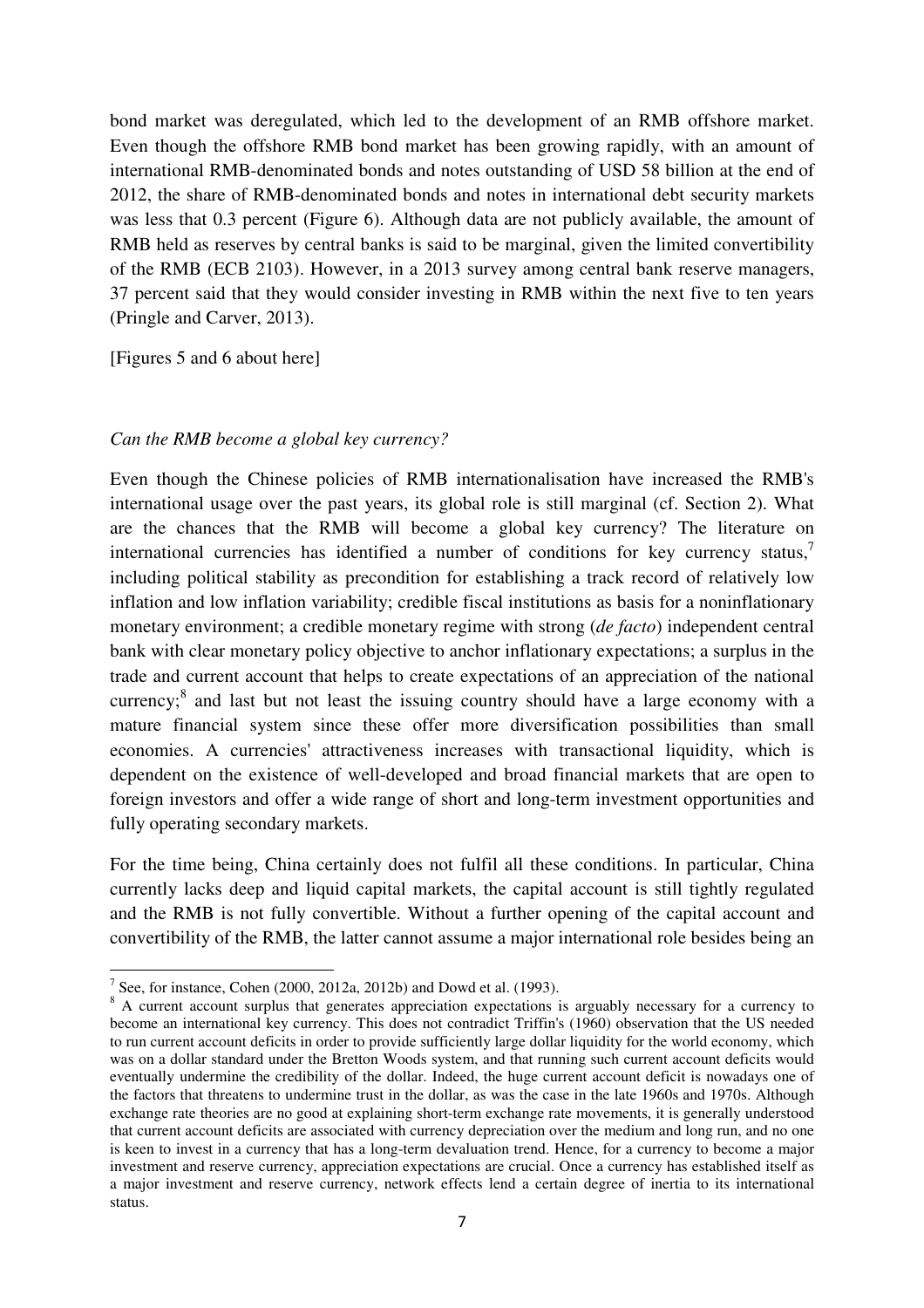invoicing country in regional trade and a minor reserve and investment currency. But China certainly has the potential to elevate the RMB to key currency status, given its economic size and generally inflation averse leadership. The question is: how long will it take China to carry out financial sector reforms that will create the conditions for the RMB to become a major international currency?

#### *How long will it take?*

l

Theoretically, the necessary policy reforms to boost development of domestic capital markets and liberalise the capital account can be implemented fairly rapidly. Moreover, taking into account the historical experience of the US dollar, which went from having no international role to being the leading international currency in less than a decade (Eichengreen and Flandreau 2012, Eichengreen 2011), we could indeed see the RMB rise to key currency status very quickly, as predicted by Subramanian (2011). But in practice the reform of the capital account and convertibility of the RMB are hotly contested issues in China since these reforms require a fundamental restructuring of the domestic financial sector. Financial sector reform is arguably the single most important reform element that is requisite for China's transformation from a heavily investment-driven economy with a powerful role for state-owned enterprises (SOEs) to an economy with a greater role for private entrepreneurs and domestic consumption.

However, financial market reform, with a liberalisation of the controls over bank lending rates at the core, has far-reaching implications for the distribution of economic rents within China and has been held back by vested interest so far.<sup>9</sup> In short, the ceilings on deposit rates and a floor on lending rates, which have up to now ensured high profit margins for the major (stateowned) banks and enabled local governments and SOEs to obtain cheap credit, had adverse effects for private entrepreneurs which have been starved of credit. Moreover, because of the ceilings on deposit rates the average real return on one-year deposits in Chinese banks have been negative since 2003 (Lardy 2012). As Pettis (2012: 9) puts it, the negative real deposit rates are an implicit "financial repression tax imposed on Chinese households" which depresses consumption, since they reduce households' income from financial investments. The low interest rates have also contributed to the build-up of China's property bubble by causing a much larger allocation of investment into real estate since real returns on property investment have been much higher than those on bank deposits.

The PBOC has long pushed for interest rate liberalisation, while other parts of government, including the powerful National Development and Reform Commission (NDRC), the macroeconomic management agency which is also responsible for SOEs as the "quasi-central planning" agency under the State Council, have been holding back reform. In this context, the PBOC has arguably used the widely popular notion of establishing the RMB as a major international currency that is befitting China's rank in global economics and politics to push

<sup>&</sup>lt;sup>9</sup> For a more comprehensive discussion of the political economy of financial market reform and RMB internationalisation see Volz (2013).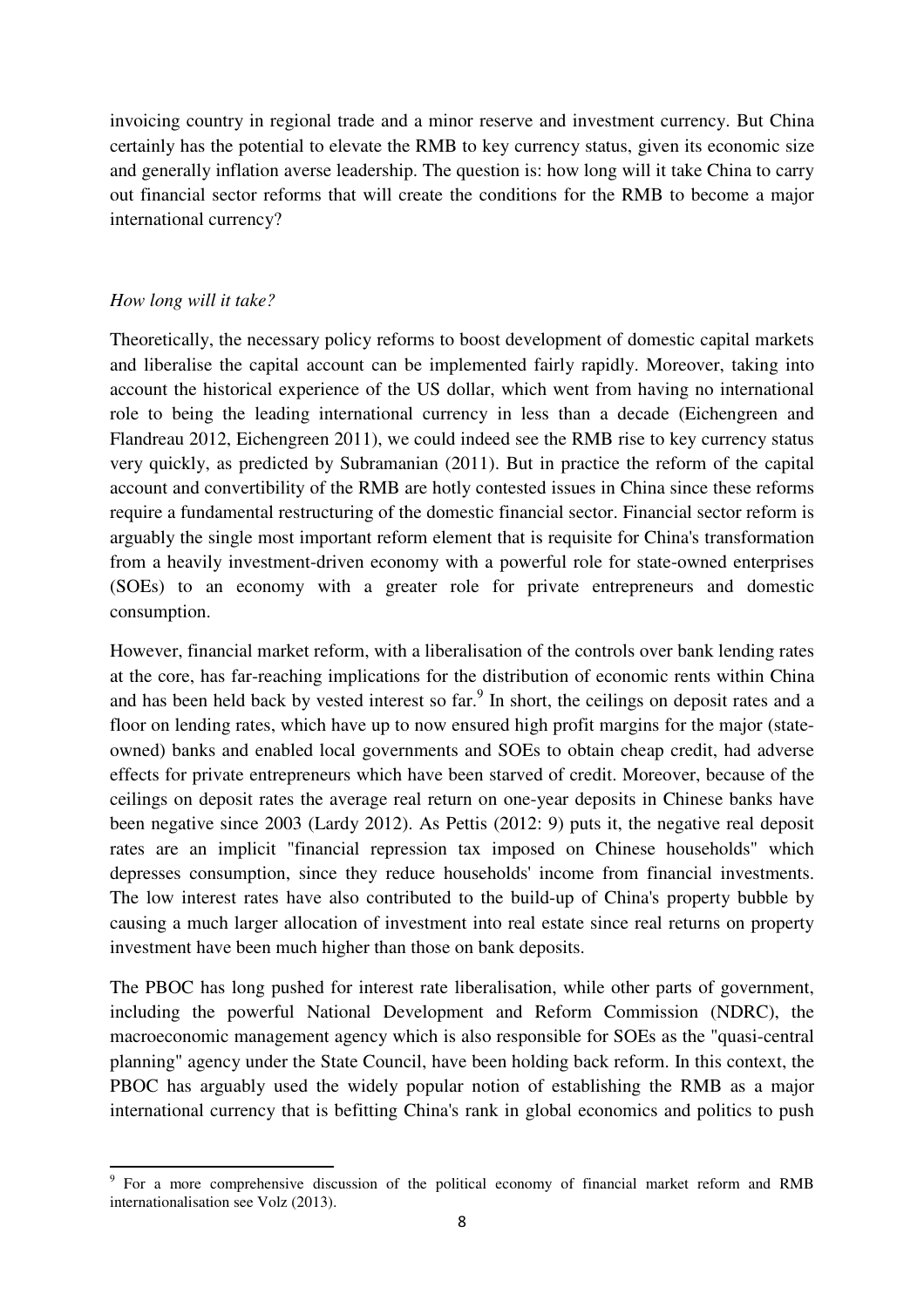for reform of the domestic financial markets – which after all is a necessary requirement for successful and complete RMB internationalisation.

Despite laudable attempts at pushing reform, the previous leadership under President Hu Jintao and Premier Wen Jiabao (who in 2007 called the Chinese economy increasingly unsustainable, uncoordinated, unbalanced and unstable) did not succeed in overcoming these vested interests. Some even speak of a "lost decade" for China in terms of reforms (e.g., Johnson 2012). In their first months since taking office in March 2013, President Xi Jinping and Premier Li Keqiang appeared determined to move forward with economic reforms, including those in the financial sector. In contrast to periods of previous economic slowdowns, where banks were ordered by the central government to increase lending, in spring/summer 2013 the Chinese government has repeatedly ruled out fiscal stimulus measures to support the ailing economy whilst calling for a deleveraging of the banking sector and structural reform (e.g., The Economist 2013). And there are signs that this policy is being followed. Indeed, the fact that the PBOC refused to provide short-term cash injections to banks and either deliberately caused or at least accepted a credit crunch in the Chinese interbank market in June 2013 was widely interpreted as an attempt by the PBOC to signal its determination to rein in the credit boom. In a further important move, in July 2013 the PBOC announced to remove the floor on lending rates and allow financial institutions to price loans by themselves, which is a significant step towards interest rate liberalisation. (Before, banks could already lend at 30 percent below the benchmark rate set by the PBOC.) However, the PBOC did not remove the ceiling on deposit rates, which arguably is the most binding interest rate control (Feyzioğlu et al. 2009).<sup>10</sup> Relaxing controls on deposit rates will have much more significant effects on the profitability of banks and the wider economy. How long it takes for interest rate liberalisation to be completed remains to be seen.

Interest rate liberalisation is not only a crucial element of domestic financial market reform, it is also a precondition for the further relaxation of the capital account, which in turn is a precondition for elevating the RMB to key currency status. Although the goal of capital account liberalisation was put forward in the 12th Five-Year Plan outlining the policy for the years 2011-2015, the authorities have provided no details on how quick liberalisation should proceed and how far it should go.<sup>11</sup> In May 2013, Premier Li announced that by the end of the year the government would outline a plan for full capital account convertibility. Although the PBOC is reportedly pushing for full convertibility of the RMB by the end of 2015, chances are that the process of capital account liberalisation will take longer, for two reasons. First, vested interest groups will continue to delay the liberalisation process, and second, liberalising the capital account in times of extreme global liquidity brings about enormous risks for financial stability. A premature deregulation of the capital account before domestic financial reforms are completed can have serious consequences. As pointed out by Gallagher (2013), "[e]very emerging market that has scrapped these regulations has had a major financial crisis and subsequent trouble with growth." The Chinese government is risk-averse,

l

 $10$  A modest first step towards liberalising deposit rates was taken in June 2012, when the PBOC allowed banks to pay interest rates up to 10% above the benchmark rates on deposits.

 $11$  See Gao and Volz (2012) for a discussion of a three-step plan for liberalising the current account over the next ten years made by the PBOC in 2012.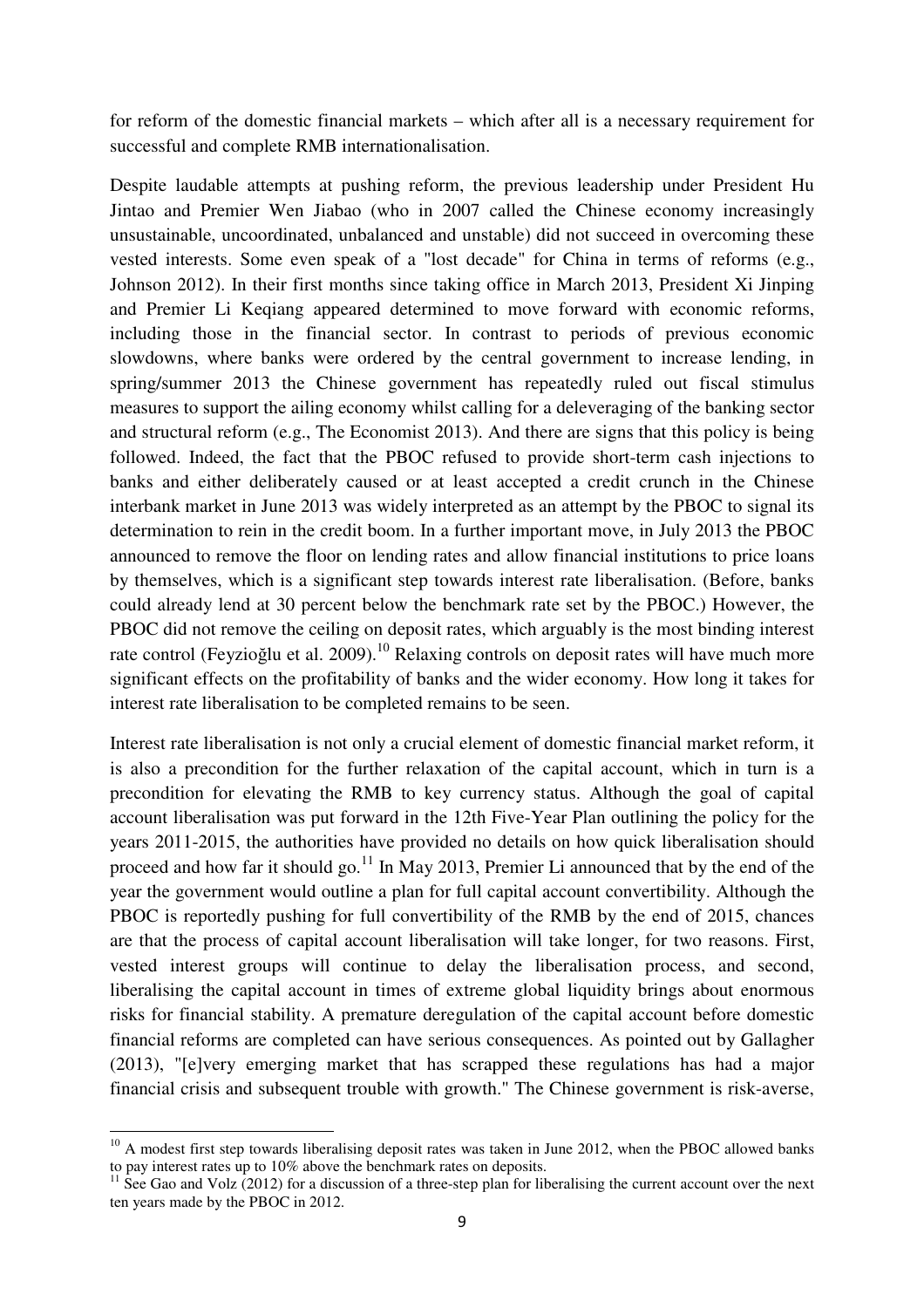and there is no pressure to liberalise the capital account quickly – especially not at times of an instable world economy and volatile global liquidity flowing in and out of emerging economies. The process of capital account liberalisation is likely to proceed rather step-bystep, in line with the Chinese government's tradition of cautious, gradualist reform. It is therefore rather unlikely that the RMB will be fully convertible and ready to steal the dollar's crown in the short term.

#### **4. Implications for currency co-operation in East Asia**

The internationalisation of the RMB has profound implications for the global economy and not least for the other East Asian economies. Although the dollar still dominates global finance, the RMB is clearly gaining in importance, especially in East Asia. As discussed, trade with China is increasingly denominated in RMB, even if for the time being the dollar is still the foremost payments and investment currency in the region.

Most observable is the growing role of the RMB in its effect on the exchange rate policy of East Asian countries. Across East Asia, central bankers have shown little desire to move towards fully flexible exchange rate systems, even if this was the policy recommendation that was given by many Western economists after the Asian crisis. As can be seen in Table 7, only Japan is reported by the IMF as having a freely floating currency. Four other East Asian countries (Indonesia, Korea, the Philippines and Thailand) have their exchange rate arrangement classified by the IMF as floating with an inflation targeting framework, even though it would be more accurate to speak of managed floating guided by the dollar, given that these countries' monetary authorities frequently intervene in the foreign exchange markets to smoothen exchange rate volatility against the dollar. All other countries have some form of stabilised or managed exchange rate.

#### [Table 7 about here]

As mentioned above, in East Asia relative intra-regional exchange rate stability is an important regional public good. The development of an intricate intra-regional tradeproduction network was only possible with the relative exchange rate stability that resulted from the East Asian dollar standard. Albeit it is often claimed that the East Asian economies have tied their currencies to the dollar at undervalued exchange rates to promote export growth (e.g. Dooley et al. 2003), the fact that trade with the US accounts for around ten percent of total trade for most East Asian countries – which for several countries is less important than trade with China or the European Union – the importance of the dollar linkages is more that the joint pegging to an external anchor stabilised intra-regional exchange rates. Indeed, maintaining intra-regional exchange rate stability has been a major factor behind the continued linkage to the dollar.

China has been at the centre of the East Asian dollar standard. The progressing internationalisation of the RMB will at some point imply the complete delinking of the RMB from the dollar – and this will effectively bring an end to the East Asian dollar standard. The gradual process of delinking the RMB from the dollar started in July 2005, when the PBOC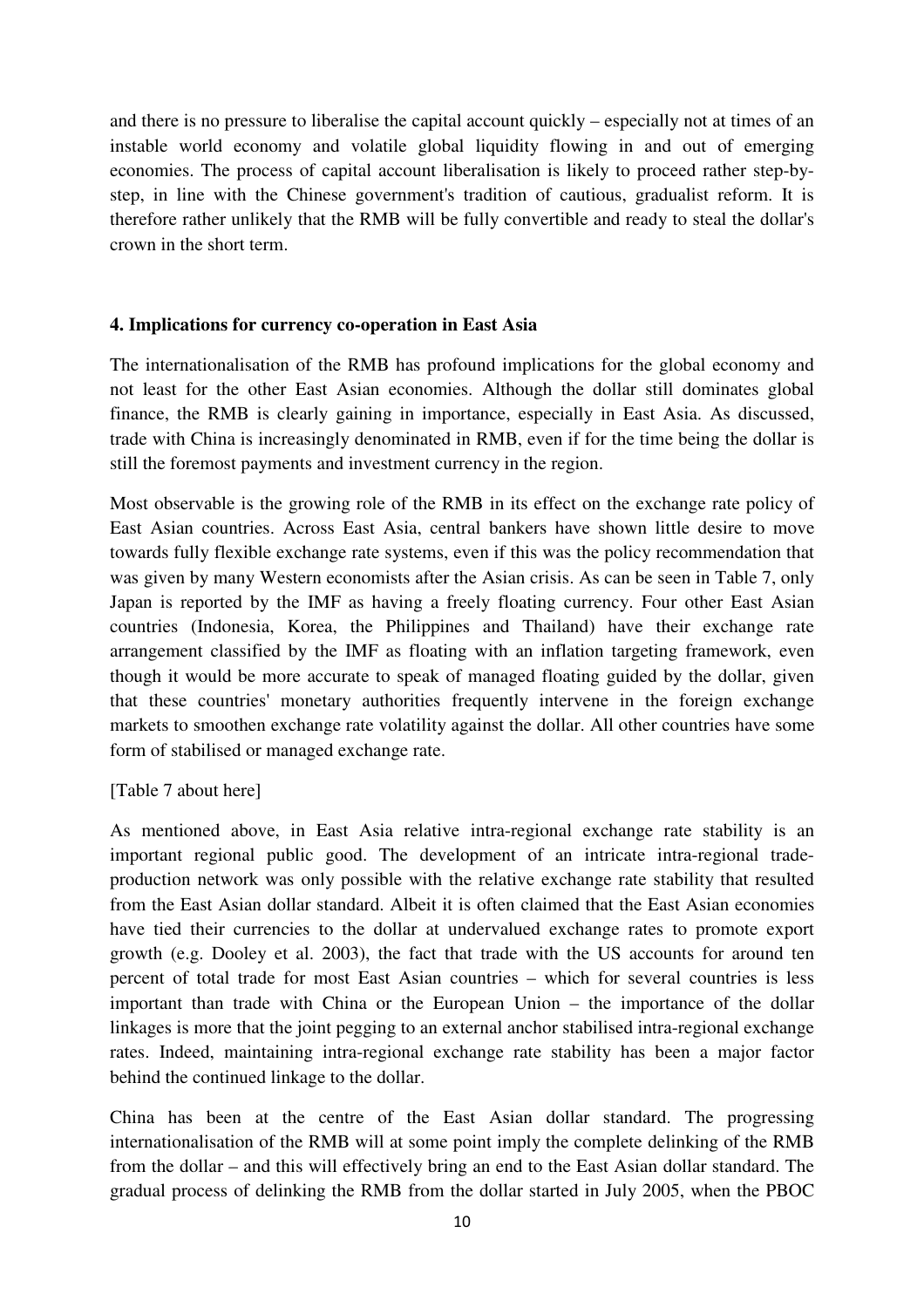announced to scrap the dollar peg and instead implement a managed exchange rate regime with reference to a currency basket. After an appreciation of the RMB vis-à-vis the dollar of 21 percent over the course of three years, the dollar peg was reinstalled at the onset of the global financial crisis in July 2008. In June 2010, the PBOC announced that it had "decided to proceed further with reform of the RMB exchange rate regime and to enhance the RMB exchange rate flexibility" (Bloomberg 2010) and subsequently introduced again a bit more flexibility against the dollar. The complete delinking from the dollar may still take some more years – depending on how fast the economic reformers in Beijing will succeed in overcoming opposition to exchange rate liberalisation from the export lobby – but the end of the East Asian dollar standard is in sight.

The question is how the other East Asian countries will respond to the end of China's *de facto* dollar peg. The importance of China adopting a currency basket regime in July 2005 was illustrated by the fact that the Malaysian central bank declared to also adopt a currency basket on the same day that the PBOC made its announcement.<sup>12</sup> Like China, the other East Asian countries have become increasingly uncomfortable with the link to the dollar, and they are basically all waiting for China to progress with exchange rate reform. With China allowing only for very gradual appreciation against the dollar over the period July 2005 to July 2008, China had set the floor of appreciation across East Asia (Ito 2008), providing only limited leeway for the other East Asian currencies to appreciate against the dollar despite large capital inflows and strong appreciation pressure.<sup>13</sup>

Even though it is difficult to disentangle the influence of the dollar from that of the RMB on other East Asian currencies, several studies argue that it is increasingly the RMB and not the dollar any more that is driving currency movements in East Asia (Fratzscher and Mehl 2011; Henning 2012; Subramanian and Kessler 2013). Subramanian and Kessler (2013) already announce the emergence of an "RMB bloc". But there are several reasons why the emergence of an RMB bloc – and a replacement of the East Asian dollar standard by an RMB standard – may not happen. First, China is not the only important economic partner for the other East Asian countries; Japan, the US and Europe are also key trading partners. Linking to the RMB would expose East Asian countries to exchange rate gyrations vis-à-vis the dollar, the yen and the euro. Indeed, the fact that trade is roughly equally distributed with Japan, the US and Europe has been one of the arguments against the dollar peg and in favour of currency basket arrangements that include all these currencies (Williamson 2009; Volz 2011). One of the factors that contributed to the Asian crisis was the strong appreciation of the dollar – and hence also the East Asian currencies that were linked to it – against the yen, which caused a loss of competitiveness of East Asian economies against Japan and contributed to deterioration of these economies' current accounts – which in turn increased the need for capital imports which at some point dried up. Gyrations between the RMB, the dollar and the yen would be problematic if East Asian countries choose to link to the RMB.

Second, the choice of anchor currency is not only an economic decision, but also political factors matter. One of the reasons why the "yen bloc" never really emerged was that the other

l

 $12$  The Malaysian central bank was informed about the Chinese move by the PBOC the night before.

 $13$  See also Pontines and Siregar (2012).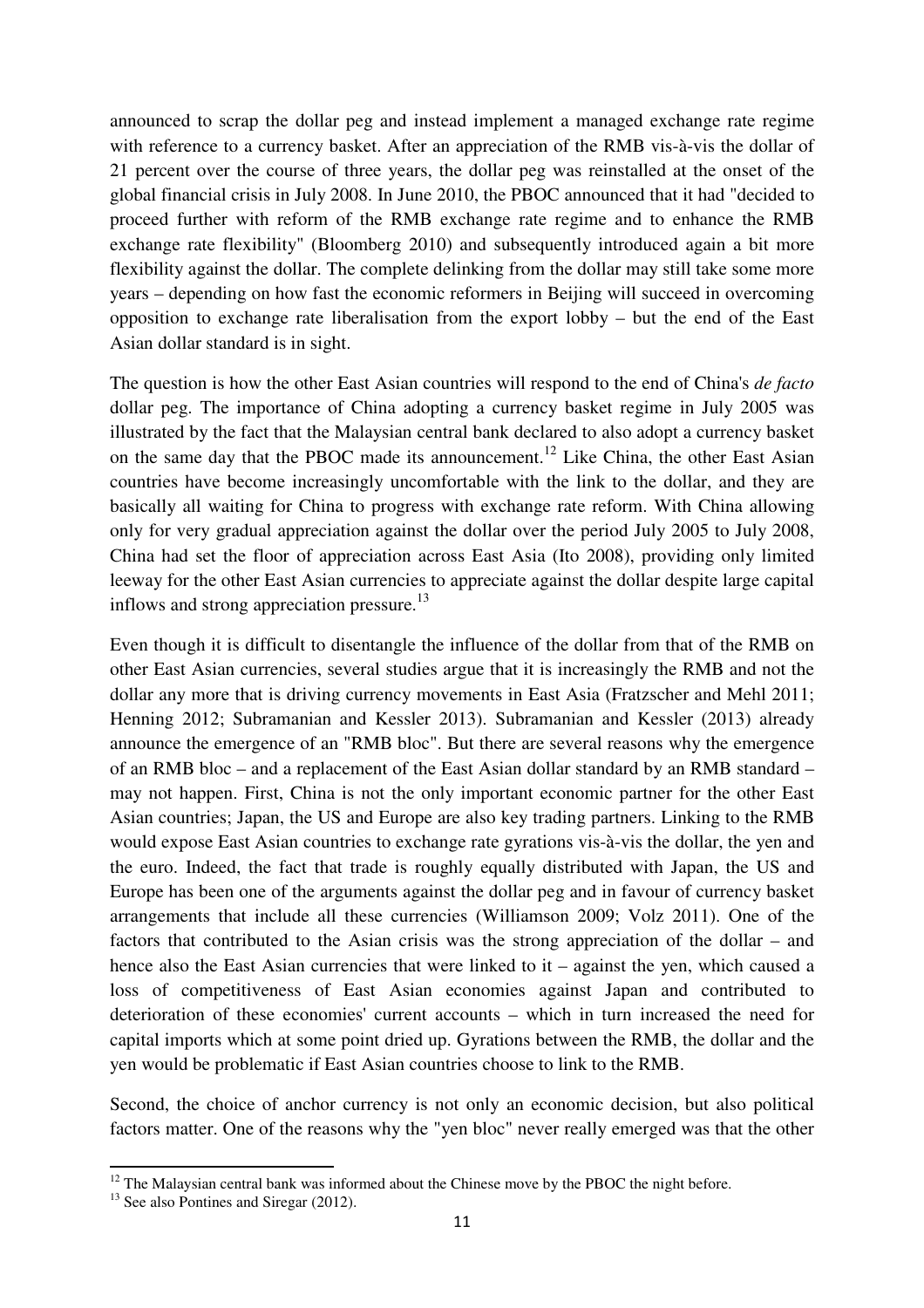East Asian countries were not willing to accept a Japanese leadership role, neither politically nor economically. Over the past years, a growing fear across the region has developed of Chinese dominance, both political and economic, which has led several East Asian countries to turn more towards the US again and welcome the Obama administration's "pivot to Asia". There is little inclination across the region to trade in US dominance for Chinese dominance.

But with China unlikely to engage in any form of formal regional exchange rate co-operation, and the other East Asian economies unlikely to endorse an RMB bloc, is currency cooperation in East Asia doomed? Not at all. Especially for the ASEAN countries, which are currently working towards an ASEAN Economic Community (AEC),<sup>14</sup> currency co-operation will matter as ever tighter economic integration will require relative intra-regional exchange rate stability. But instead of continuing the practice of (soft) pegging to the dollar or replacing the dollar link with an RMB link, ASEAN countries should look at currency basket regimes as a promising alternative to an RMB bloc.

Currency baskets have several advantages:<sup>15</sup> (i) they help to stabilise the real effective exchange rate instead of the nominal effective exchange rate against just one currency; (ii) there is no need to choose a single anchor currency like the dollar or the RMB; (iii) they allow a gradual adjustments of the composition of currency baskets over time; (iv) undisclosed basket regimes provide no target for currency speculation as do simple currency peg regimes;<sup>16</sup> and (v) they are an effective tool for currency co-operation without need for any formal arrangement.

China and Japan are unlikely to engage in any kind of formal exchange rate stabilisation mechanism, which means that exchange rate fluctuations between these two countries would have a destabilising impact on other East Asian countries that would peg to the RMB (or yen). Currency baskets would enable ASEAN countries and Korea to manage exchange rates of their currency vis-à-vis multiple regional currencies, including the RMB and the yen, as well as extra-regional currencies including the dollar and the euro. No abrupt shift of policies would be needed – Singapore and Malaysia already have currency basket regimes in place, while other countries effectively manage exchange rates against the dollar. These countries could gradually reduce the weight of the dollar in their currency baskets and increase the weight of other currencies (including the RMB, but also the yen and the euro). Furthermore, there would be no need to disclose the composition of baskets or announce a formal exchange rate target; hence, there would be no risk of a speculative attack as would be the case with a fixed exchange rate.

Currency co-operation based on currency baskets would not require any formal or binding agreement. Just like under the East Asian dollar standard, which has also been an implicit, informal form of exchange rate co-operation, East Asian countries could individually manage

 $\overline{a}$ 

<sup>&</sup>lt;sup>14</sup> In 2003, the ASEAN leaders declared the goal of creating an ASEAN Economic Community with a free movement of goods, services, investment, skilled labour and a freer flow of capital by 2020. In 2007, the leaders decided to advance the creation of the ASEAN Economic Community to 2015 and agreed on the *ASEAN Economic Community Blueprint* (ASEAN Secretariat 2008).

<sup>15</sup> See Ito (2007), Williamson (2009) and Volz (2010; 2011).

<sup>&</sup>lt;sup>16</sup> A managed exchange rate guided by an undisclosed currency basket provides no room for a riskless one-waybet as do currency pegs.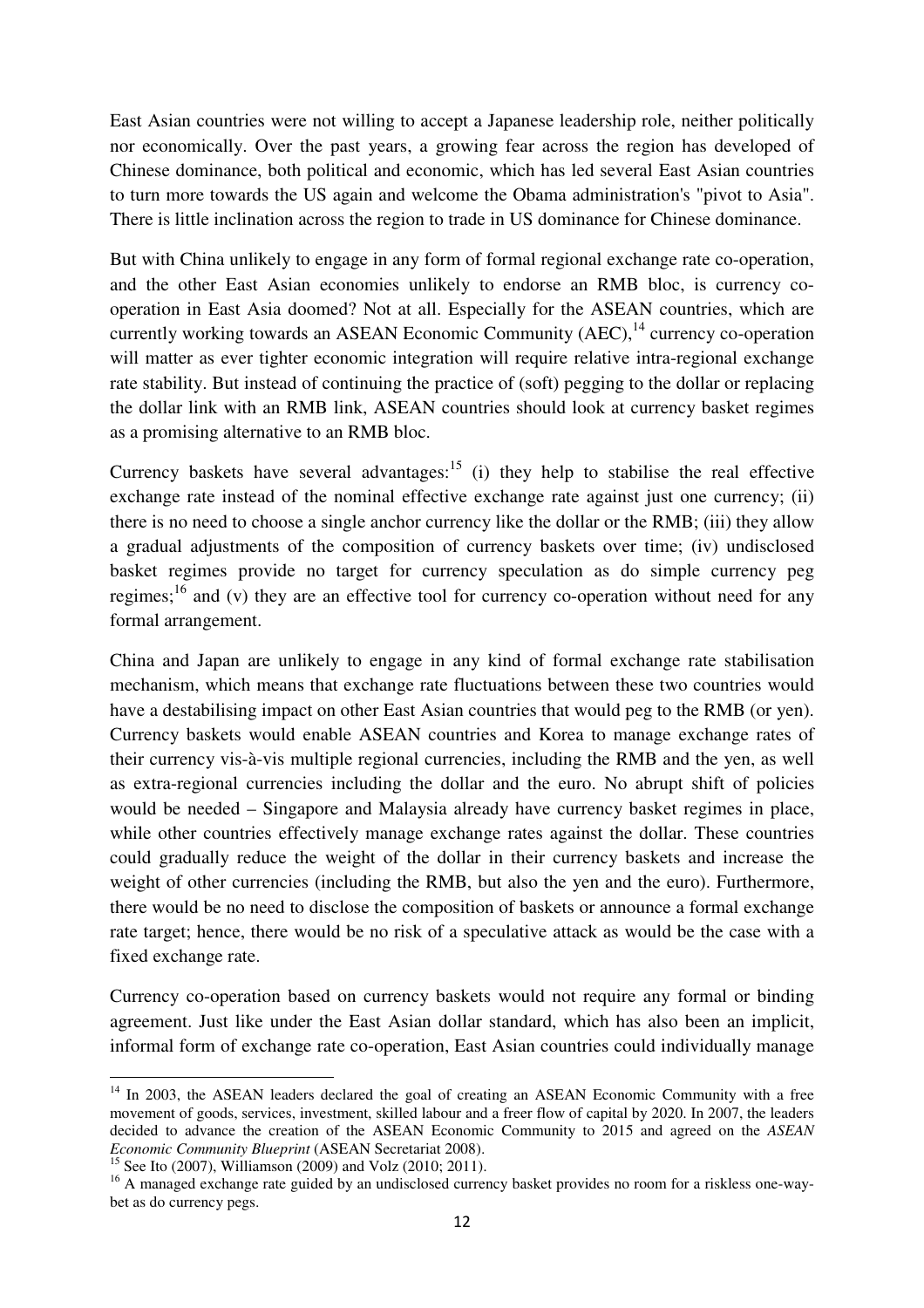their exchange rates. Because the trade orientation of East Asian countries is relatively similar, basket weights based on the importance of bilateral trade flows would also be relatively similar for the East Asian countries.<sup>17</sup> Simulations show that currency basket arrangements based on individual countries' trade weights would deliver a high degree of real effective exchange rate stability – higher actually than under the prevailing East Asian dollar standard – and bring about relatively homogeneous exchange rate policies across the region (Volz 2010).

A region-wide move towards managed exchange rates guided by currency baskets is being helped by the fact that China herself is moving in this direction. Indeed, the fact that China reinstalled the dollar peg in the period July 2008 to June 2010 effectively hindered the other East Asian countries to loosen their currency linkages to the dollar. But with China gradually moving away from the dollar again since June 2010, the room for a region-wide adoption of informal, managed exchange rate regimes guided by currency baskets is widening.<sup>18</sup>

Currency co-operation in East Asia is improbable to follow the European approach, where intra-regional exchange rates were formally fixed against each other in the European Monetary System. The political requirements to maintain such a system would be too high for East Asian countries, as would be the risk of a speculative attack (Volz 2006). But freely floating exchange rates across East Asia are just as unlikely. Instead, the East Asian countries with the exception of Japan can be expected to engage in informal currency co-operation, where their exchange rate policies are guided by relatively similar undisclosed basket regimes. Of course, the composition and weights of different currencies in countries' individual currency baskets could be harmonised over time if closer monetary integration is sought, but this need not be the case. What is most likely to develop over the coming years is a loose and informal form of exchange rate co-operation among East Asian countries that allows for sufficient flexibility for each and every country but that will deliver the same degree of intra-regional exchange rate stability that was a result of the East Asian dollar standard. The RMB will be one important component in the currency baskets of its neighbours, and its share in these baskets is likely to grow over time, but it will not be the only component currency.

#### **5. Conclusion**

This paper looked at the internationalisation of the RMB and discussed its implications for regional currency co-operation in East Asia. For the time being, the dollar still dominates global and East Asian markets. But the RMB internationalisation policy that started in 2008 has already led to a growing role of the RMB especially in payments in the East Asian region,

 $17$  Volz (2011) points out that the composition of currency baskets should not only be based on trade weights but also take into account the currency denomination of an economies' international assets and liabilities.

<sup>&</sup>lt;sup>18</sup> On a side note, Joseph Yam (2012), the former head of the Hong Kong Monetary Authority (HKMA) suggested that Hong Kong may abandon its long-standing currency peg to the dollar and instead manage the Hong Kong dollar against a basket of currencies. Although the HKMA dismissed this proposal (cf. Bloomberg 2012), it is rather unlikely that Hong Kong will keep the dollar peg when mainland China eventually abandons it since exchange rate volatility would negatively affect the close trade and financial linkages between Hong Kong and mainland China.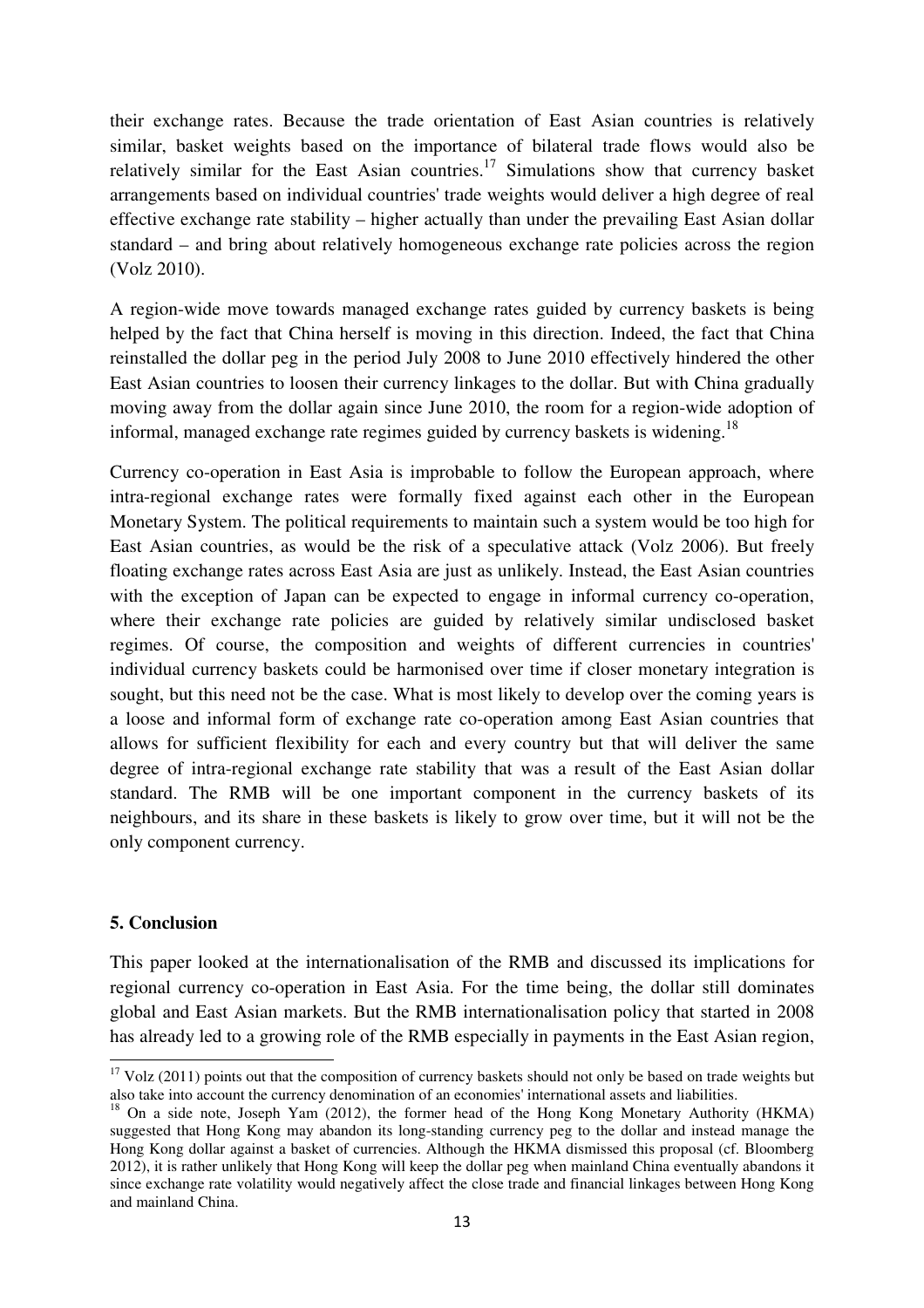as well as globally. Overall, the RMB clearly has the potential to become a regional and global lead currency, but to establish the RMB as an international investment and reserve currency, the Chinese authorities will have to continue reform of the Chinese financial sector and liberalise the capital account. The speed of RMB internationalisation will hence depend on the *internal* political economy that will set the pace for reforms in the Chinese financial sector and for capital account liberalisation. Contingent on the speed of Chinese financial sector reforms and capital account liberalisation, as well as the development of the Chinese economy and on whether China will act as a responsible actor in the multilateral (financial) system, the RMB may well become one of the global key currencies, along with the dollar and the euro, in the next ten to twenty years. But even if there has been a lot of speculation about the RMB replacing the dollar as world currency, it is unlikely to see the dollar fall into obscurity – the fate of the dollar will not least depend on the Fed's capability to secure longterm monetary and financial stability and the US government's ability to address its fiscal problems. Given the competition from other currencies including the RMB, the dollar's role is likely to decline over the next decades. But it will be much more likely to see the development of a multipolar currency system with the dollar, the euro and the RMB as the global key currencies, rather than a system that is dominated by only one currency as was the case over the past century.

Given the great importance of the Chinese economy and its central role in the East Asian trade-production network, the internationalisation of the RMB will have a profound impact on the other East Asian countries. As part of its internationalisation, the RMB will be gradually delinked from the dollar, which will effectively put an end to the East Asian dollar standard that has shaped the region's financial architecture over the last three decades and that has provided a relatively high degree of intra-regional exchange rate stability. Because of the close trade and investment ties that have developed across the region, the East Asian countries, especially the ASEAN countries which are striving to create an ASEAN Economic Community, will continue to manage their exchange rates and stabilise their currencies against one another to facilitate cross-border investment and commerce. But instead of a replacing of the dollar standard with an RMB standard we are likely to see some rather loose and informal exchange rate co-operation in East Asia based on currency baskets. China herself is moving towards a managed exchange rate system guided by a currency basket. Because of similar trade orientations of East Asian countries, exchange rate policies guided by trade-weighted baskets of foreign currencies would yield a relatively high degree of intraregional exchange rate stability without need for any formal co-operation. The RMB can be expected to gain considerable weight in the currency baskets that will guide the exchange rate policies of its neighbours, but other currencies from within and outside the region will also play a role in these baskets.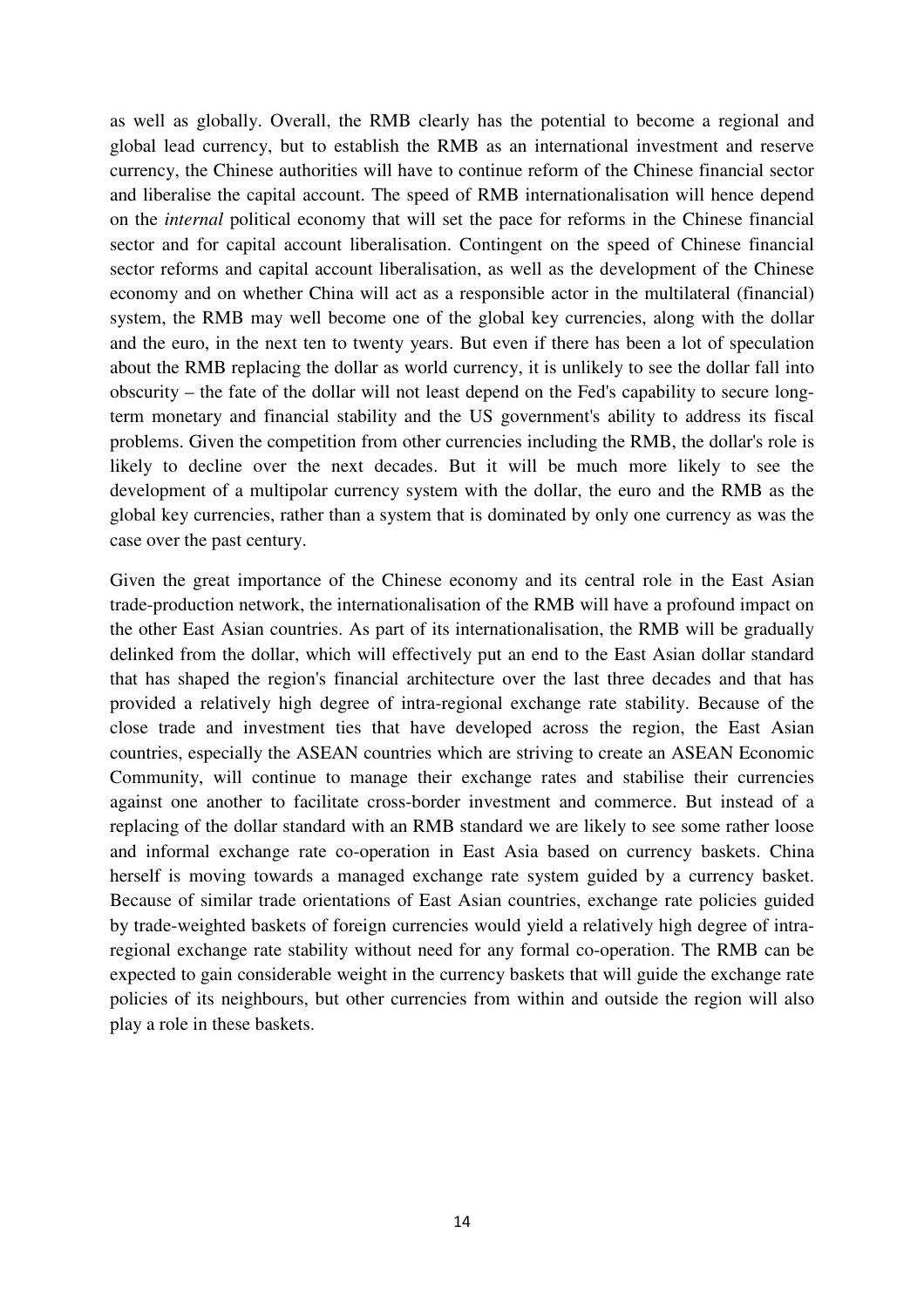### **References**

ASEAN Secretariat (2008): *ASEAN Economic Community Blueprint*. Jakarta: ASEAN Secretariat.

Bloomberg (2010): "People's Bank of China Statement on Yuan Exchange-Rate Flexibility", 19 June, www.bloomberg.com/news/2010-06-19/people-s-bank-of-china-statement-on-yuanexchange-rate-flexibility-text-.html

Bloomberg (2012): "Hong Kong Pledges Currency Peg After Yam Urges Review", 13 June, http://www.bloomberg.com/news/2012-06-12/hong-kong-pledges-currency-peg-after-yamurges-review.html

Burstein, Daniel (1988): *Yen! Japan's New Financial Empire and Its Threat to America*, Simon and Schuster: New York.

Chinn, Menzie D. and Jeffrey A. Frankel (2007): "Will the Euro Eventually Surpass the Dollar as Leading International Reserve Currency?", in Richard Clarida (ed.), *G7 Current Account Imbalances: Sustainability and Adjustment*, University of Chicago Press, Chicago, IL and London, 283-322.

Chinn, Menzie D. and Hiro Ito (2013): "The Rise of the "Redback" and China's Capital Account Liberalization: An Empirical Analysis on the Determinants of Invoicing Currencies", mimeo.

Cohen, Benjamin J. (2000): "Life at the Top: International Currencies in the Twenty-First Century", Essays in International Economics No. 221, Princeton University, Princeton, NJ.

Cohen, Benjamin J. (2012a): "The Yuan Tomorrow? Evaluating China's Currency Internationalisation Strategy", *New Political Economy*, 17 (3), 361-371.

Cohen, Benjamin J. (2012b): "The Benefits and Costs of an International Currency: Getting the Calculus Right", *Open Economies Review*, 23 (2), 13-31.

Dooley, Michael P., David Folkerts-Landau and Peter Garber (2003): "An Essay on the Revived Bretton Woods System", NBER Working Paper No. 9971, Cambridge, MA: National Bureau of Economic Research.

Dooley, Michael P., David Folkerts-Landau and Peter Garber (2009): "Bretton Woods II still defines the international monetary system, NBER Working Paper No. 14731, Cambridge, MA: National Bureau of Economic Research.

Dowd, Kevin and David Greenaway (1993): "Currency Competition, Network Externalities and Switching Costs: Towards an Alternative View of Optimum Currency Areas", *The Economic Journal*, Vol. 103 (420), pp. 1180-1189.

ECB (2013): *The International Role of the Euro*, European Central Bank, Frankfurt am Main.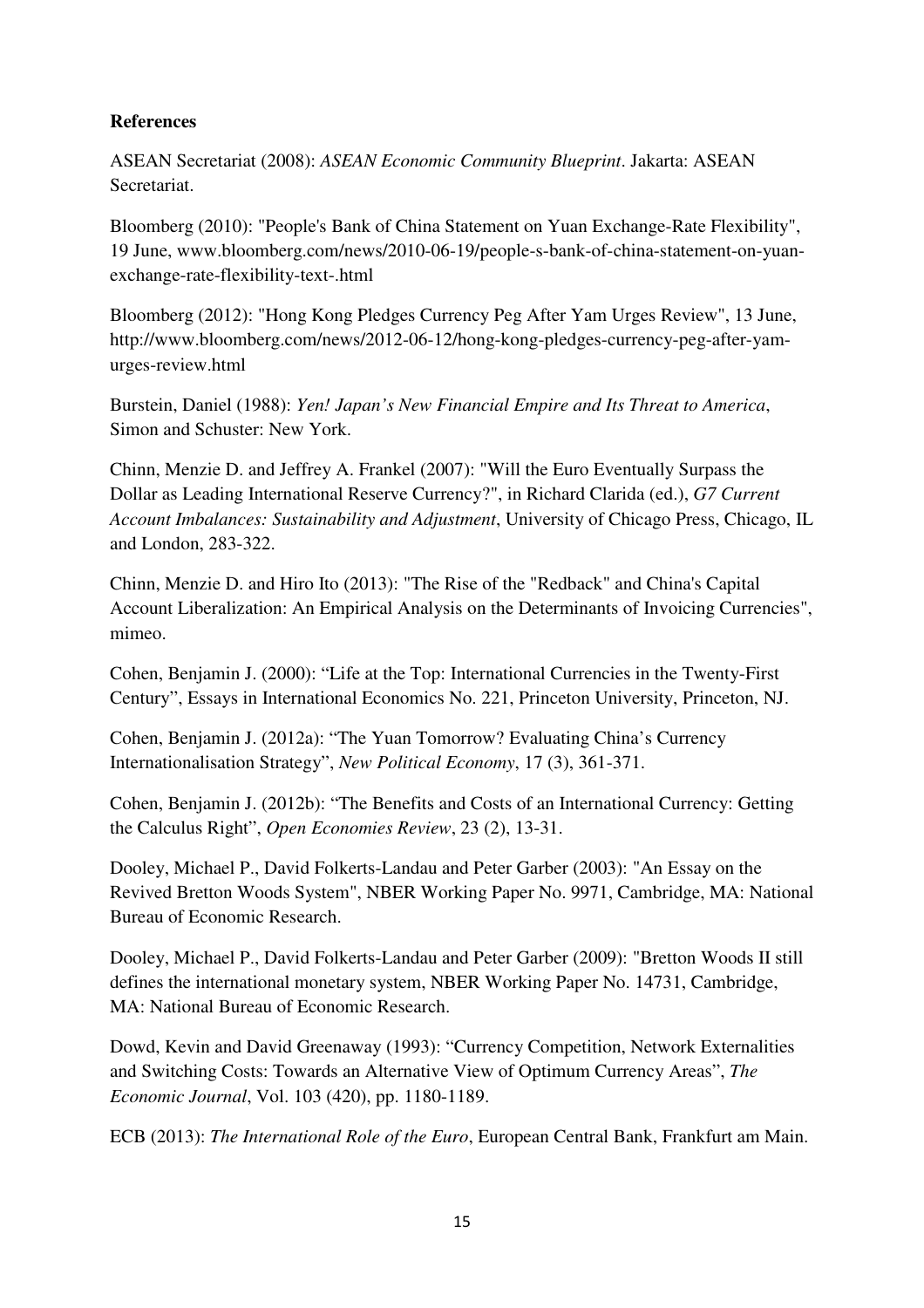Eichengreen, Barry J. (2011): *Exorbitant Privilege: The Rise and Fall of the Dollar and the Future of the International Monetary System*, Oxford: Oxford University Press.

Eichengreen, Barry J. and Marc Flandreau (2009): "The Rise and Fall of the Dollar, or When Did the Dollar Overtake Sterling as the Leading Reserve Currency?", *European Review of Economic History*, Vol. 13 (3), 377-411.

Eichengreen, Barry J. and Marc Flandreau (2012): "The Federal Reserve, the Bank of England, and the Rise of the Dollar as an International Currency, 1914–1939", *Open Economies Review*, Vol. 23(1), 57-87.

Feyzioğlu, Tarhan, Nathan Porter and Előd Takáts (2009): "Interest Rate Liberalization in China", IMF Working Paper No. 09/171, Washington, DC: International Monetary Fund.

Fratzscher, Marcel and Arnaud Mehl (2011): "China's Dominance Hypothesis and the Emergence of a Tri-polar Global Currency System", ECB Working Paper No. 1392, Frankfurt am Main: European Central Bank.

Gallagher, Kevin P. (2013): "Should China Deregulate Finance?", The Globalist, 17 July (theglobalist.com/StoryId.aspx?StoryId=10072).

Garcia-Herrero, Alicia and Le Xia (2013): "China's RMB Bilateral Swap Agreements: What Explains the Choice of Countries", BOFIT Discussion Paper No. 12-2013, Helsinki: Bank of Finland.

Gao, Haihong and Ulrich Volz (2012): "Is China Ready to Open its Capital Account?", East Asia Forum, 29 March, http://www.eastasiaforum.org/2012/03/29/is-china-ready-to-open-itscapital-account/

Hayakawa, Kazunobu and Fukunari Kimura (2008): "The Effect of Exchange Rate Volatility on International Trade: The Implication for Production Networks in East Asia", IDE Discussion Paper No. 156, Chiba: Institute of Developing Economies.

Henning, C. Randall (2012): "Choice and Coercion in East Asian Exchange Rate Regimes", PIIE Working Paper No. 12-15, Washington, DC: Peterson Institute for International Economics.

IMF (2012): *Annual Report on Exchange Arrangements and Exchange Restrictions 2012*, Washington, DC: International Monetary Fund.

Ito, Takatoshi (ed., 2007): *A Basket Currency for Asia*, London: Routledge.

Ito, Takatoshi (2008): "Influence of the Renminbi on Exchange Rate Policies of Other Asian Currencies", in: Morris Goldstein and Nicholas R. Lardy (eds.), *Debating China's Exchange Rate Policy*, Washington, DC: Peterson Institute for International Economics, 239-258.

Johnson, Ian (2012): "China's Lost Decade", *The New York Review of Books*, 27 September (www.nybooks.com/articles/archives/2012/sep/27/chinas-lost-decade/).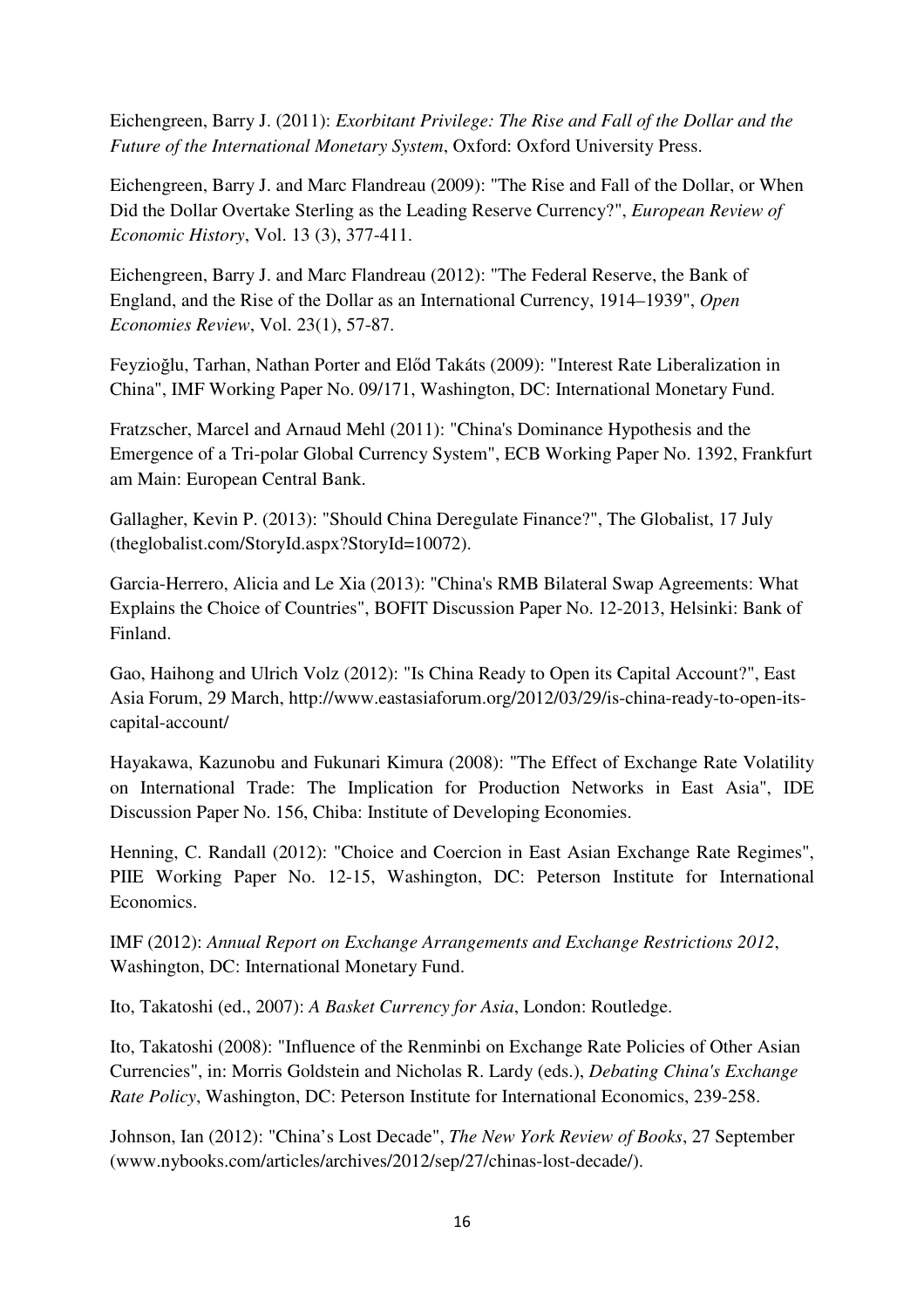Kwan, Chi Hung (1994): *Economic Interdependence in the Asia-Pacific Region: Towards a Yen Bloc*, London and New York: Routledge.

Lardy, Nicholas (2012): *Sustaining China's Economic Growth after the Global Financial Crisis*, Washington, DC: Peterson Institute for International Economics.

McKinnon, Ronald I. (2001): "After the Crisis, the East Asian Dollar Standard Resurrected: An Interpretation of High Frequency Exchange Rate Pegging", in Joseph E. Stiglitz and Shahid Yusuf (eds.), *Rethinking the East Asian Miracle*, Oxford and New York: Oxford University Press, 197-246.

McKinnon, Ronald I. (2005): *Exchange Rates under the East Asian Dollar Standard*, Cambridge, MA: MIT Press.

McKinnon, Ronald I. and Gunther Schnabl (2004): "The East Asian Dollar Standard, Fear of Floating, and Original Sin", *Review of Development Economics*, 8 (3), 331-360.

Pettis, Michael (2012): "China Needs a New Growth Model, Not a Stimulus", *Financial Times*, 14 March, 9.

Pontines, Victor and Reza Y. Siregar (2012): "Fear of Appreciation in East and Southeast Asia: The Role of the Chinese Renminbi", *Journal of Asian Economics* 23 (4), 324-334.

Prasad, Eswar and Lei Ye (2012): "The Renminbi's Role in the Global Monetary System", IZA Discussion Paper No. 6335, Bonn: Institute for the Study of Labor.

Pringle, Robert and Nick Carver (eds., 2013): *RBS Reserve Management Trends 2013*, London: Central Banking Publications.

Subramanian, Arvind (2011): "Renminbi Rules: The Conditional Imminence of the Reserve Currency Transition", PIIE Working Paper No. 11-14, Washington, DC: Peterson Institute for International Economics.

Subramanian, Arvind and Martin Kessler (2013): "The Renminbi Bloc is Here: Asia Down, Rest of the World to Go?", *Journal of Globalization and Development*, forthcoming.

SWIFT (2011): *RMB Internationalisation: Implications for the Global Financial Industry*, Brussels: Society for Worldwide Interbank Financial Telecommunication.

SWIFT (2013): "Forty-seven Countries Use RMB for More Than 10% of their Payments with China and Hong Kong", Press Release, 22 May, Brussels: Society for Worldwide Interbank Financial Telecommunication.

Tang, Hsiao Chink (2011): "Intra-Asia Exchange Rate Volatility and Intra-Asia Trade: Evidence by Type of Goods", ADB Working Papers on Regional Economic Integration No. 90, Manila: Asian Development Bank.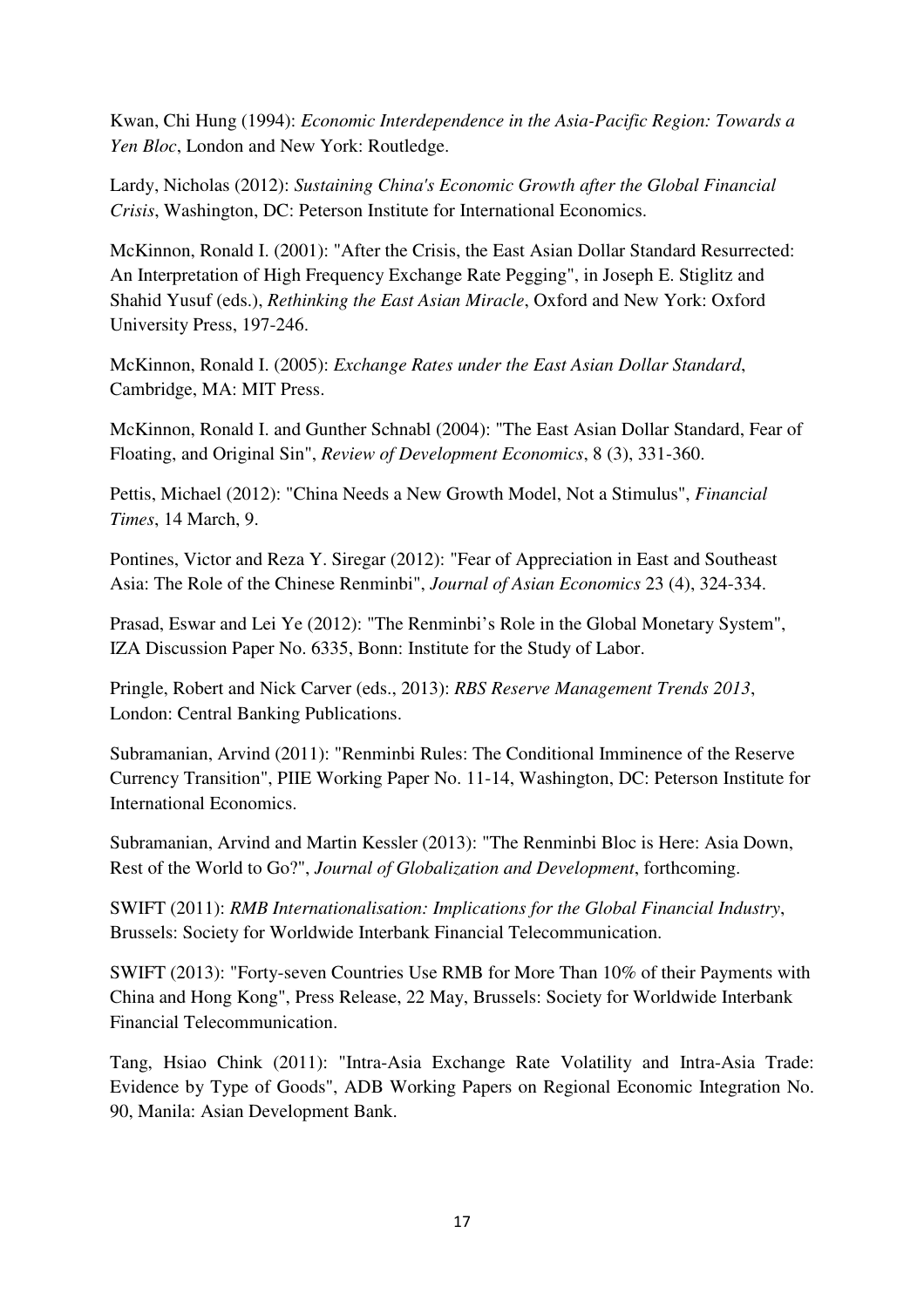The Economist (2013): "Stimulus v Reform in China. Likonomics: What's Not to Like", The Economist Free Exchange Blog, 1 July (www.economist.com/blogs/freeexchange/2013/07/stimulus-v-reform-china).

Thorbecke, Willem (2011): "The Effect of Exchange Rate Changes on Trade in East Asia", ADBI Working Paper No. 263, Asian Development Bank Institute: Tokyo.

Triffin, Robert (1960): *Gold and the Dollar Crisis*, New Haven, CT: Yale University Press.

Volz, Ulrich (2006): "On the Feasibility of a Regional Exchange Rate System for East Asia: Lessons of the 1992/1993 EMS Crisis", *Journal of Asian Economics*, Vol. 17 (6), 1107-1127.

Volz, Ulrich (2010): *Prospects for Monetary Cooperation and Integration in East Asia*, Cambridge, MA: MIT Press.

Volz, Ulrich (2011): "On the Choice of Exchange-rate Regimes for East Asia", in: Yin-Wong Cheung, Vikas Kakkar and Guonan Ma (eds.), *The Evolving Role of Asia in Global Finance*, Bingley: Emerald Group Publishing, pp. 123-156.

Volz, Ulrich (2013): "All Politics is Local: Prospects of the Renminbi to Become a Global Currency", mimeo, London: SOAS, University of London.

Williamson, John (2009): "Asian Currency Baskets", in Koichi Hamada, Beate Reszat and Ulrich Volz (eds.), *Towards Monetary and Financial Integration in East Asia*, Cheltenham: Edward Elgar, pp. 290-303.

Yam, Joseph (2012): "The Future of the Monetary System of Hong Kong", Institute of Global Economics and Finance Working Paper No. 9, Hong Kong: The Chinese University of Hong Kong.

Yue, Eddie (2013): "The Development and Future of the Offshore Renminbi Market", Keynote Address at the Euromoney Global Offshore RMB Funding Forum 2013, Hong Kong, 8 May (http://www.bis.org/review/r130513e.pdf).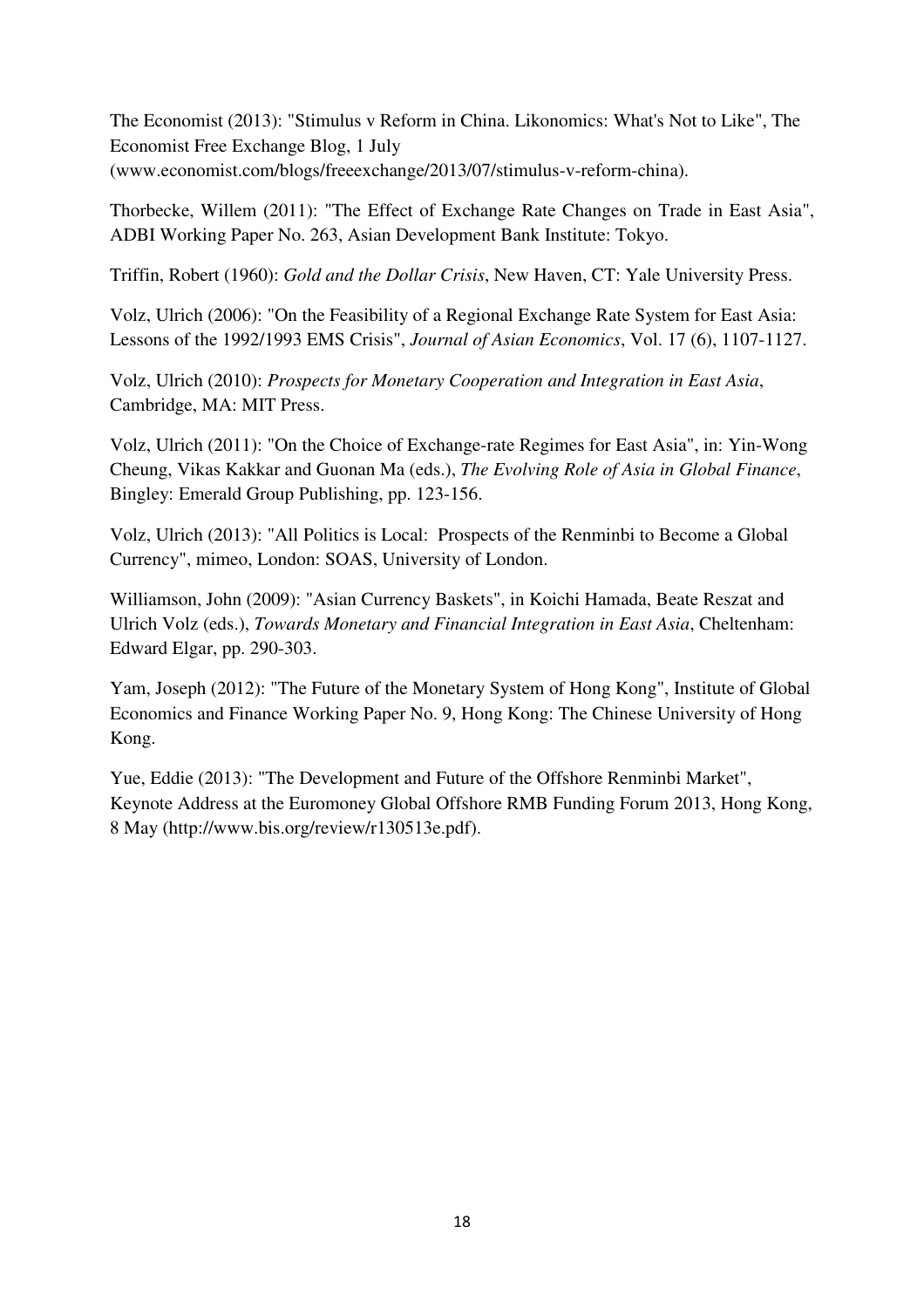| <b>Currency</b>    | 1998     | 2001    | 2004  | 2007  | 2010  | 2013  |
|--------------------|----------|---------|-------|-------|-------|-------|
| US dollar          | 86.8     | 89.9    | 88.0  | 85.6  | 84.9  | 87.0  |
| Euro               | $\cdots$ | 37.9    | 37.4  | 37.0  | 39.1  | 33.4  |
| Japanese yen       | 21.7     | 23.5    | 20.8  | 17.2  | 19.0  | 23.0  |
| Pound sterling     | 11.0     | 13.0    | 16.5  | 14.9  | 12.9  | 11.8  |
| Australian dollar  | 3.0      | 4.3     | 6.0   | 6.6   | 7.6   | 8.6   |
| Swiss franc        | 7.1      | 6.0     | 6.0   | 6.8   | 6.4   | 5.2   |
| Canadian dollar    | 3.5      | 4.5     | 4.2   | 4.3   | 5.3   | 4.6   |
| Mexican peso       | 0.5      | 0.8     | 1.1   | 1.3   | 1.3   | 2.5   |
| Chinese renminbi   | 0.0      | $0.0\,$ | 0.1   | 0.5   | 0.9   | 2.2   |
| New Zealand dollar | 0.2      | 0.6     | 1.1   | 1.9   | 1.6   | 2.0   |
| Other currencies   | 66.2     | 19.5    | 18.8  | 23.9  | 21.0  | 19.7  |
| All currencies     | 200.     | 200.0   | 200.0 | 200.0 | 200.0 | 200.0 |

**Table 1: Currency distribution of global foreign exchange market turnover (Percentage shares of average daily turnover in April)**

Source: Compiled by author with data from the BIS Triennial Central Bank Surveys of Foreign Exchange and Derivatives Market Activity.

Note: Because each transaction involves two currencies, the shares sum to 200 percent.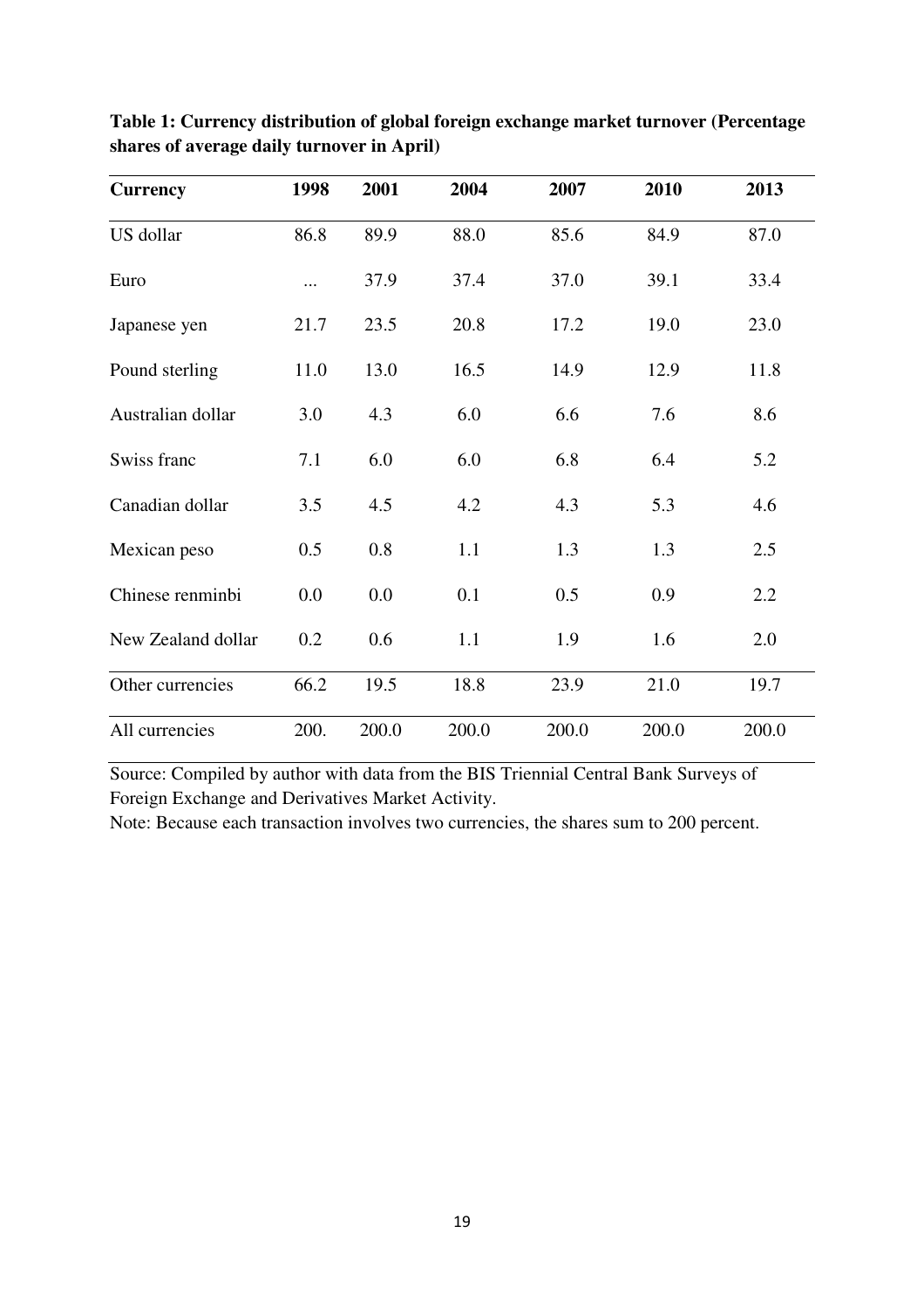|      | <b>US</b> dollar | <b>Euro</b> | Yen  | Pound<br>sterling | <b>Swiss franc</b> |      | <b>Other Unallocated</b> |
|------|------------------|-------------|------|-------------------|--------------------|------|--------------------------|
| 1998 | 42.18            | 29.78       | 8.12 | 3.46              | 2.22               | 3.83 | 10.40                    |
| 1999 | 43.05            | 31.00       | 8.34 | 3.45              | 2.20               | 4.16 | 7.79                     |
| 2000 | 44.87            | 31.90       | 7.58 | 3.61              | 2.04               | 4.55 | 5.46                     |
| 2001 | 46.75            | 32.75       | 6.77 | 3.98              | 1.73               | 3.76 | 4.27                     |
| 2002 | 43.81            | 37.46       | 5.33 | 4.38              | 1.77               | 3.66 | 3.59                     |
| 2003 | 40.81            | 40.50       | 5.62 | 4.23              | 1.71               | 4.11 | 3.03                     |
| 2004 | 38.83            | 42.14       | 5.89 | 4.52              | 1.61               | 4.38 | 2.63                     |
| 2005 | 41.72            | 39.08       | 5.30 | 4.68              | 1.46               | 4.86 | 2.90                     |
| 2006 | 43.50            | 37.08       | 4.30 | 5.37              | 1.47               | 5.55 | 2.73                     |
| 2007 | 42.07            | 37.93       | 4.19 | 5.34              | 1.43               | 6.28 | 2.76                     |
| 2008 | 41.34            | 39.15       | 4.39 | 4.51              | 1.39               | 5.98 | 3.23                     |
| 2009 | 41.19            | 38.78       | 3.51 | 4.72              | 1.31               | 7.13 | 3.35                     |
| 2010 | 43.45            | 34.27       | 4.54 | 4.70              | 1.38               | 7.62 | 4.03                     |
| 2011 | 44.05            | 32.43       | 5.38 | 4.61              | 1.24               | 7.60 | 4.68                     |
| 2012 | 43.17            | 32.80       | 5.06 | 4.66              | 1.20               | 8.04 | 5.07                     |
|      |                  |             |      |                   |                    |      |                          |

**Table 2: Outstanding cross-border loans vis-à-vis non-banks by currency (in percentage of outstanding of total amounts)** 

Source: Compiled by author with data from the BIS Locational Banking Statistics (BIS Quarterly Review, June 2013, Table 5B: Currency Breakdown Reporting banks' cross border positions vis-à-vis non-banks).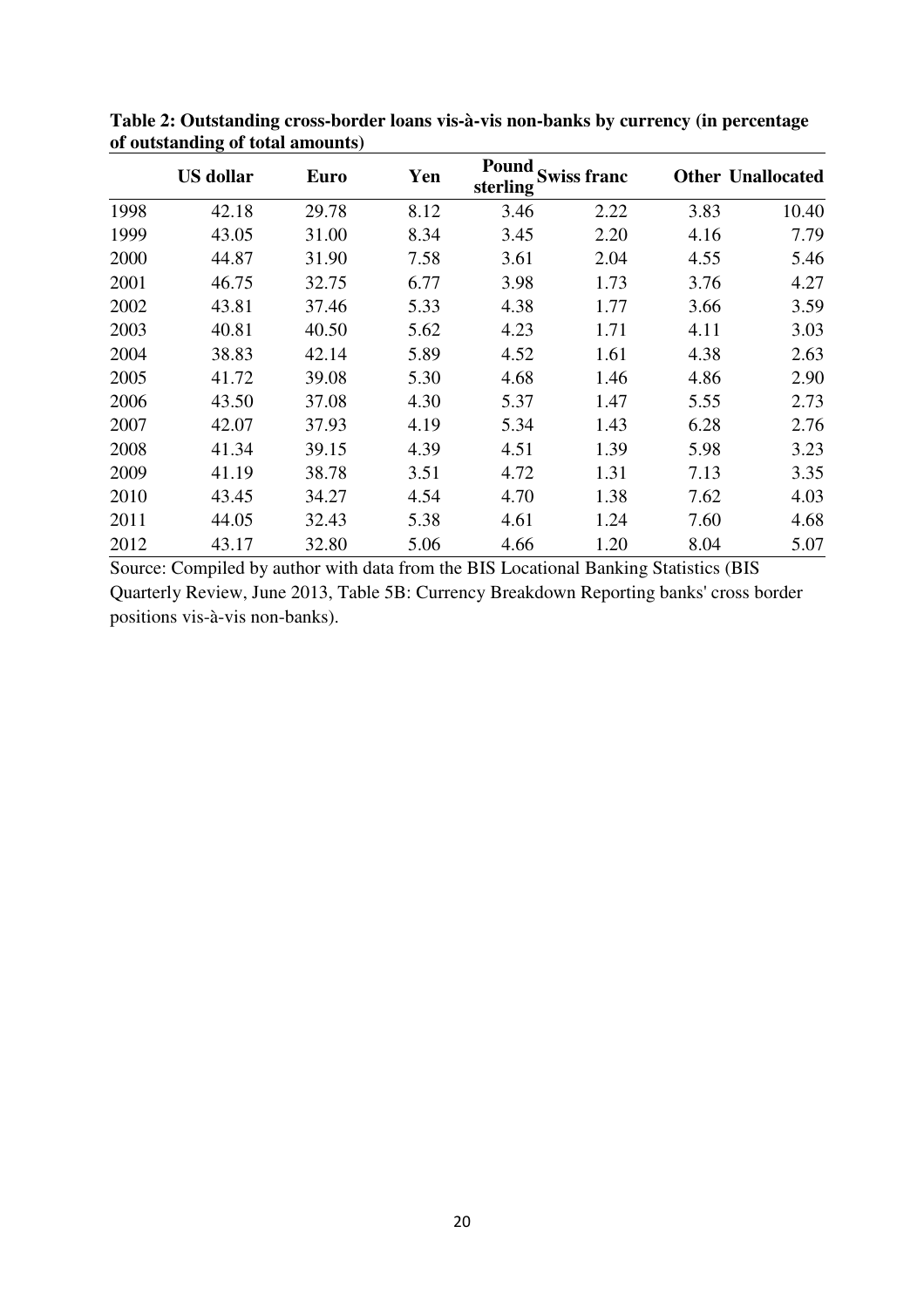|              | December 2011 |            | December 2012 |            | <b>March 2013</b> |            |
|--------------|---------------|------------|---------------|------------|-------------------|------------|
|              | In billion    | % of total | In billion    | % of total | In billion        | % of total |
|              | of USD        | issue      | of USD        | issue      | of USD            | issue      |
| Total issues | 20,207.0      | 100.00     | 21,081.2      | 100.00     | 20,672.3          | 100.00     |
| Euro         | 9,586.9       | 47.44      | 9,331.8       | 44.27      | 9,140.8           | 44.22      |
| US dollar    | 6,640.5       | 32.86      | 7,208.2       | 34.19      | 7,371.3           | 35.66      |
| Pound        | 1,905.5       | 9.43       | 1,959.2       | 9.29       | 1,895.7           | 9.17       |
| sterling     |               |            |               |            |                   |            |
| Yen          | 741.9         | 3.67       | 645.4         | 3.06       | 563.6             | 2.73       |
| Swiss franc  | 380.8         | 1.88       | 380.0         | 1.80       | 353.2             | 1.71       |
| Australian   | 304.9         | 1.51       | 323.2         | 1.53       | 322.1             | 1.56       |
| dollar       |               |            |               |            |                   |            |
| Canadian     | 311.5         | 1.54       | 287.0         | 1.36       | 281.4             | 1.36       |
| dollar       |               |            |               |            |                   |            |
| Swedish      | 101.0         | 0.50       | 122.1         | 0.58       | 125.7             | 0.61       |
| krona        |               |            |               |            |                   |            |

**Table 3: International bonds and notes, amounts outstanding by currency** 

Source: Compiled by author with data from the BIS Debt Securities Statistics (BIS Quarterly Review, June 2013, Table 13.B).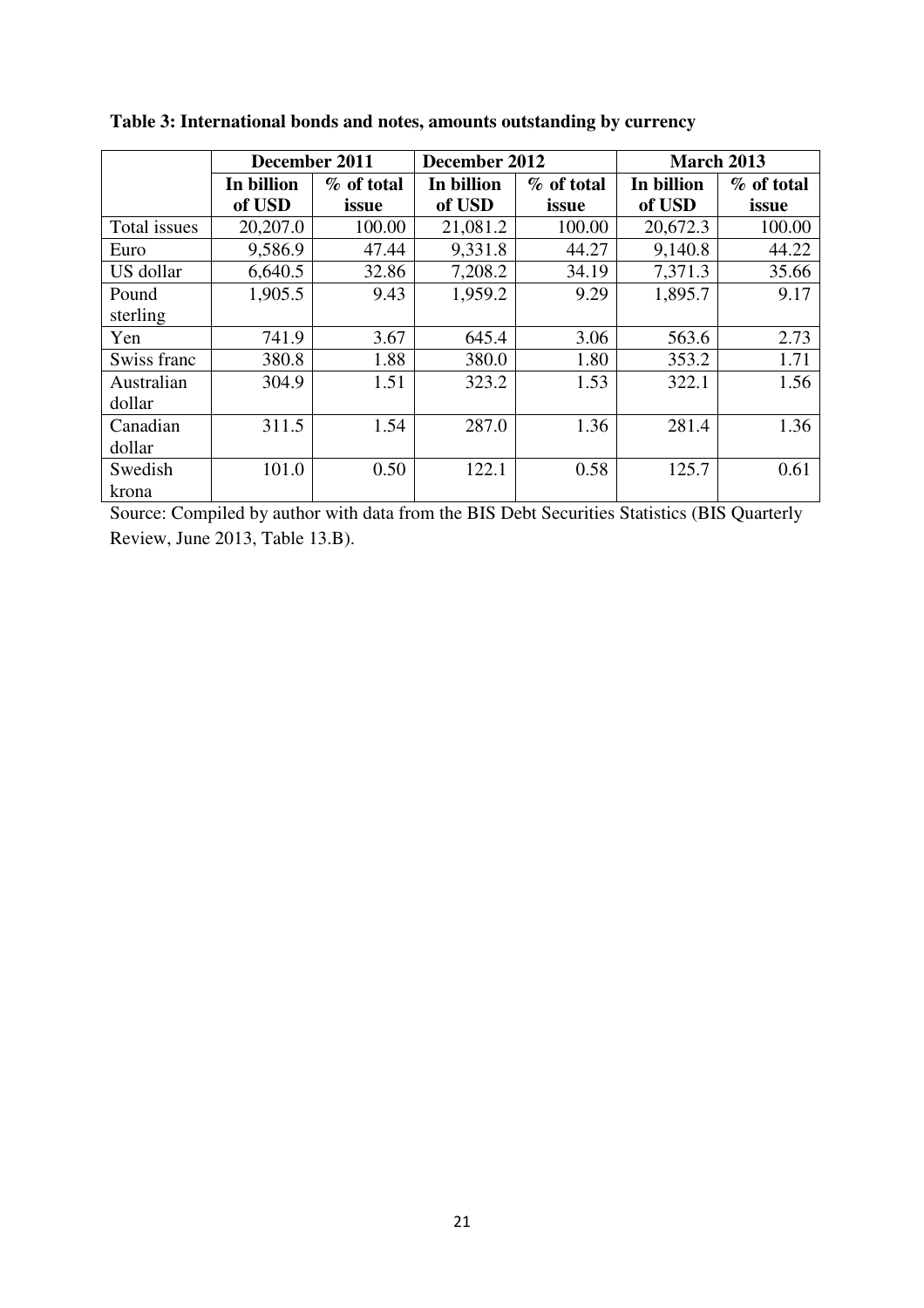| Currency           | Share  |
|--------------------|--------|
| Euro               | 37.46  |
| US dollar          | 36.52  |
| British pound      | 7.96   |
| Japanese yen       | 2.43   |
| Australian dollar  | 2.11   |
| Canadian dollar    | 1.84   |
| Swiss franc        | 1.60   |
| Singapore dollar   | 0.99   |
| Swedish krona      | 0.98   |
| Thai baht          | 0.97   |
| Hong Kong dollar   | 0.97   |
| Norwegian krone    | 0.86   |
| <b>Chinese RMB</b> | 0.84   |
| Russian ruble      | 0.62   |
| Danish krone       | 0.46   |
| Other currencies   | 3.39   |
| Sum                | 100.00 |

## **Table 4: Share of currencies in global payment as of May 2013 (in %)**

Source: Compiled by author with data from SWIFT (RMB Monthly Tracker June 2013, http://www.swift.com/products\_services/renminbi\_reports).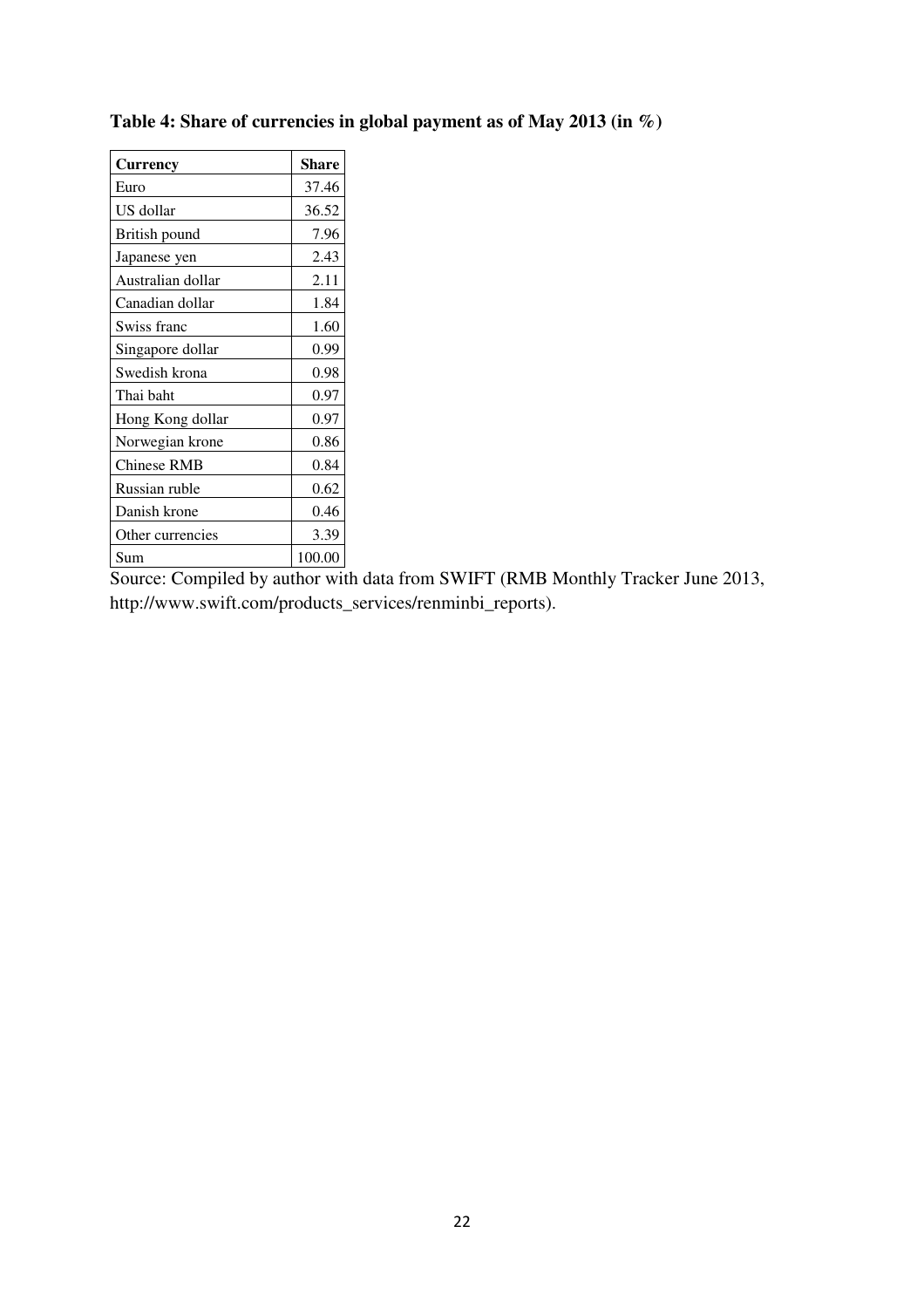## **Table 5: Timeline of major steps towards RMB internationalisation**

*November 2002.* Qualified Foreign Institutional Investors (OFII) can buy and sell RMB denominated shares in China's mainland stock exchanges, licensed by China Securities Regulatory Commission (CSRC). QFII investors need to obtain investment quotas from China's foreign currency regulator (SAFE) before they can start buying Chinese securities.

*February 2004*. Retail RMB business starts in Hong Kong and Macau (following permission given in November 2003). The PBOC provides clearing arrangement for relevant banks in Hong Kong and Macau via Bank of China Hong Kong and Macau.

*October 2005*. First two RMB-denominated bond from a non-Chinese issuer ("Panda bonds") are sold in mainland China by the International Finance Corporation and the Asian Development Bank.

*January 2007*. RMB bonds (also known as "dim sum bonds") can be issued in Hong Kong.

*July 2007*. First dim sum bond issued by China Development Bank.

*December 2008*. Currency swap with South Korea.

*December 2008.* Premier Wen announces a pilot scheme of RMB cross border trade settlement with Hong Kong, Macau and ASEAN countries.

*April 2009.* State Council announces pilot program on RMB cross-border settlement in five cities.

*April 2009*. First cross border trade settlement between Shanghai Silk group (China exporter) and Zhong Ye Trading (Hong Kong importer).

*June 2009*. PBOC and HKMA sign memorandum of co-operation for RMB cross-border trade settlement pilot scheme.

*July 2009*. PBOC and other five authorities issued administrative rules for RMB settlement pilot scheme with HK, Macau and ASEAN countries.

*July 2009*. Launch of the pilot scheme for RMB cross border trade settlement between Mainland Designated Enterprises (MDEs) in five cities (Shanghai, Guangzhou, Shenzhen, Dongguan and Zhuhai) and corporations in Hong Kong, Macau and ASEAN countries.

*September 2009.* Ministry of Finance issues the first sovereign RMB-denominated bond in Hong Kong.

*November 2009.* Interbank Market Clearing House is founded in Shanghai.

*March 2010*. PBOC and the National Bank of Belarus sign local-currency settlement agreement, the first of its kind with a non-neighbouring country.

*May 2010*. Rules for issuance of Panda bonds are liberalised and more issuers are allowed. Bank of Tokyo-Mitsubishi UFJ (China) Ltd. is the first foreign bank to sell bonds in China.

*June 2010*. RMB trade settlement program is extended to 20 provinces and to trading partners world-wide.

*June 2010*. RMB bonds extended to allow banks to develop all types of RMB products and open type of participation to all types of financial intermediaries.

*July 2010.* Bank of China (Hong Kong) authorised to clear RMB bank notes in Taiwan.

*July 2010*. Hong Kong financial institutions allowed to open RMB accounts.

*July 2010*. Hopewell Highway issues the first corporate RMB-denominated bond in Hong Kong.

*August 2010.* First offshore RMB mutual fund is started.

*August 2010*. Qualified financial institutions (overseas central banks, cross border settlement banks, RMB clearing banks) can invest in China's interbank bond market.

*September 2010.* First foreign-issued dim sum bond by a nonfinancial company (McDonald's) in Hong Kong.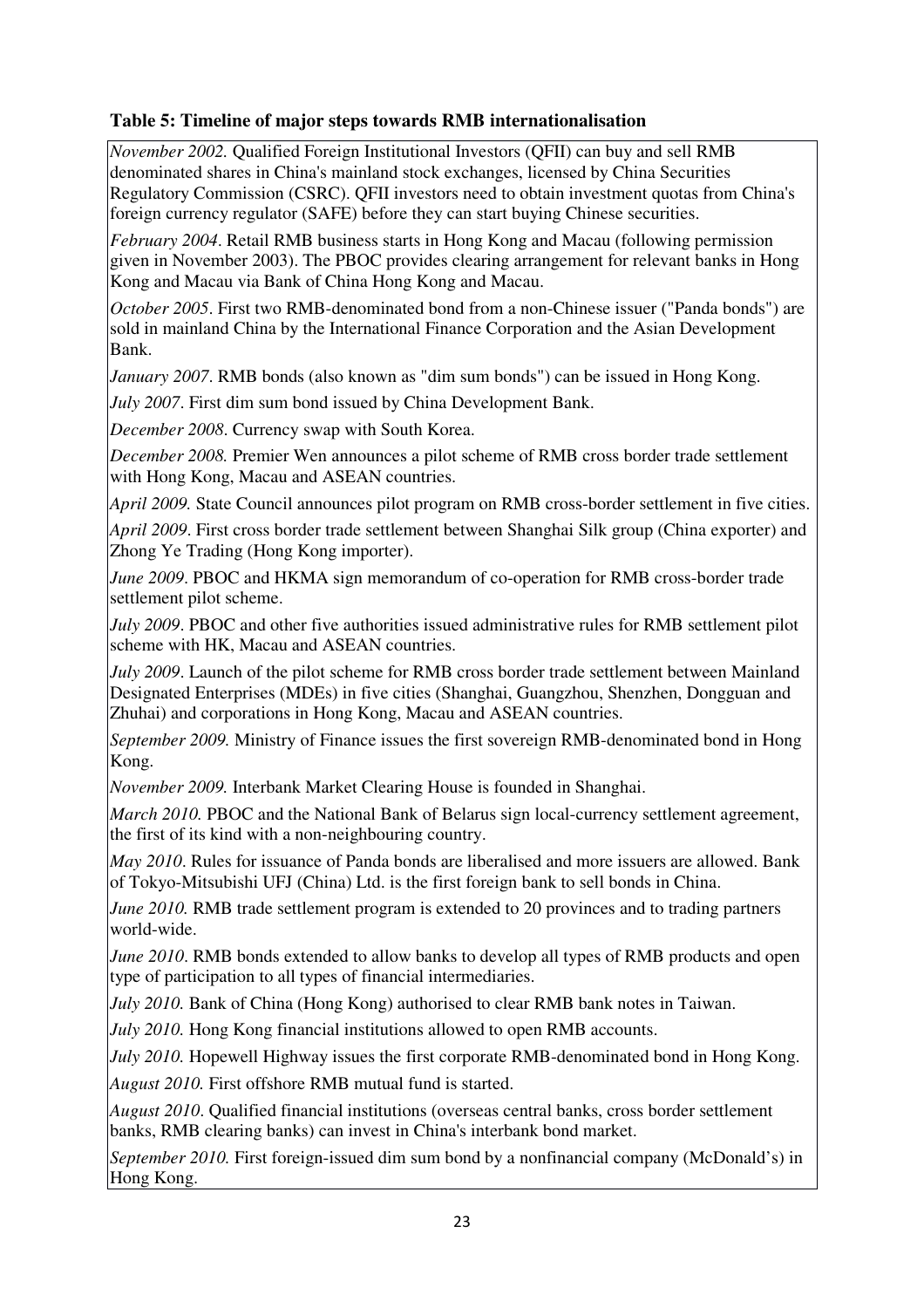*October 2010.* Overseas institutions allowed to apply for RMB accounts for trade settlement.

*October 2010*. Pilot project for deposits of export proceeds abroad launched in four areas.

*October 2010*. Asian Development Bank issues first supranational Dim Sum bond.

*December 2010.* Trade settlement scheme expanded; number of Chinese exporters eligible for cross-border settlement (MDEs) rises from 365 to 67,359.

*January 2011*. PBOC announces a pilot scheme under which residents of 20 provinces and cities are allowed to use RMB for outward FDI.

*January 2011.* Bank of China allowed to offer RMB deposit accounts in New York City.

*April 2011*. First RMB IPO by Hui Xian, listed on the Hong Kong Exchange.

*August 2011.* Cross-border trade settlement in RMB is extended to the whole nation.

*August 2011*. Initial RMB 20bn Mini-QFII Program launched.

*September 2011*. At the UK-China Economic and Financial Dialogue Vice Premier Wang Qishan and British Chancellor of the Exchequer George Osborne agree on a co-operation project on the development of RMB-denominated products and services in London and welcome a private sector-led development of the offshore RMB market in London.

*October 2011*. Banks are allowed to provide settlement services to overseas entities that made RMB denominated investments.

*November 2011.* JP Morgan Asset Management is allowed to create a \$1bn RMB-denominated fund under the Qualified Limited Partners Program, making it the largest foreign manager of an RMB-denominated fund so far.

*December 2011.* China and Japan sign currency pact to promote use of their currencies for bilateral trade and investment flows.

*January 2012*. Shanghai city government and National Development and Reform Commission outline a plan for developing the size of the city's capital markets and open them more widely to foreign investors by 2015.

*April 2012*. China Securities Regulatory Commission announces an expansion of the QFII scheme from the previous limit of \$30bn to \$80bn and increases the total amount of RMB that foreign investors can raise in Hong Kong for investment on the mainland from RMB20bn to RMB70bn.

*April 2012*. HSBC issues a three-year RMB-denominated bond in London, the first so-called dim sum bond to be issued outside China and Hong Kong.

*June 2012*. Announcement of plans to create a special zone to experiment with currency convertibility in Shenzhen.

*November 2012*. First Chinese Bank (China Construction Bank) issues RMB-denominated bond in London.

*January 2013*. Qianhai, a special zone located in the western part of Shenzhen, is allowed to launch China's first cross-border RMB lending programme (with Hong Kong). 15 banks in Hong Kong – nine branches of mainland lenders and six foreign banks – sign \$320m RMB loans to Chinese mainland firms relating to 26 projects registered in Qianhai.

*May 2013*. The State Council announces that by the end of the year the government would outline a plan for full convertibility of the RMB.

*July 2013*. The State Council announces the intention to establish a pilot zone in Shanghai as a test ground for financial reforms, including interest rate liberalisation and full convertibility of the RMB.

Source: Compiled by author drawing from SWIFT (2011), Prasad and Ye (2012) and various public and media sources.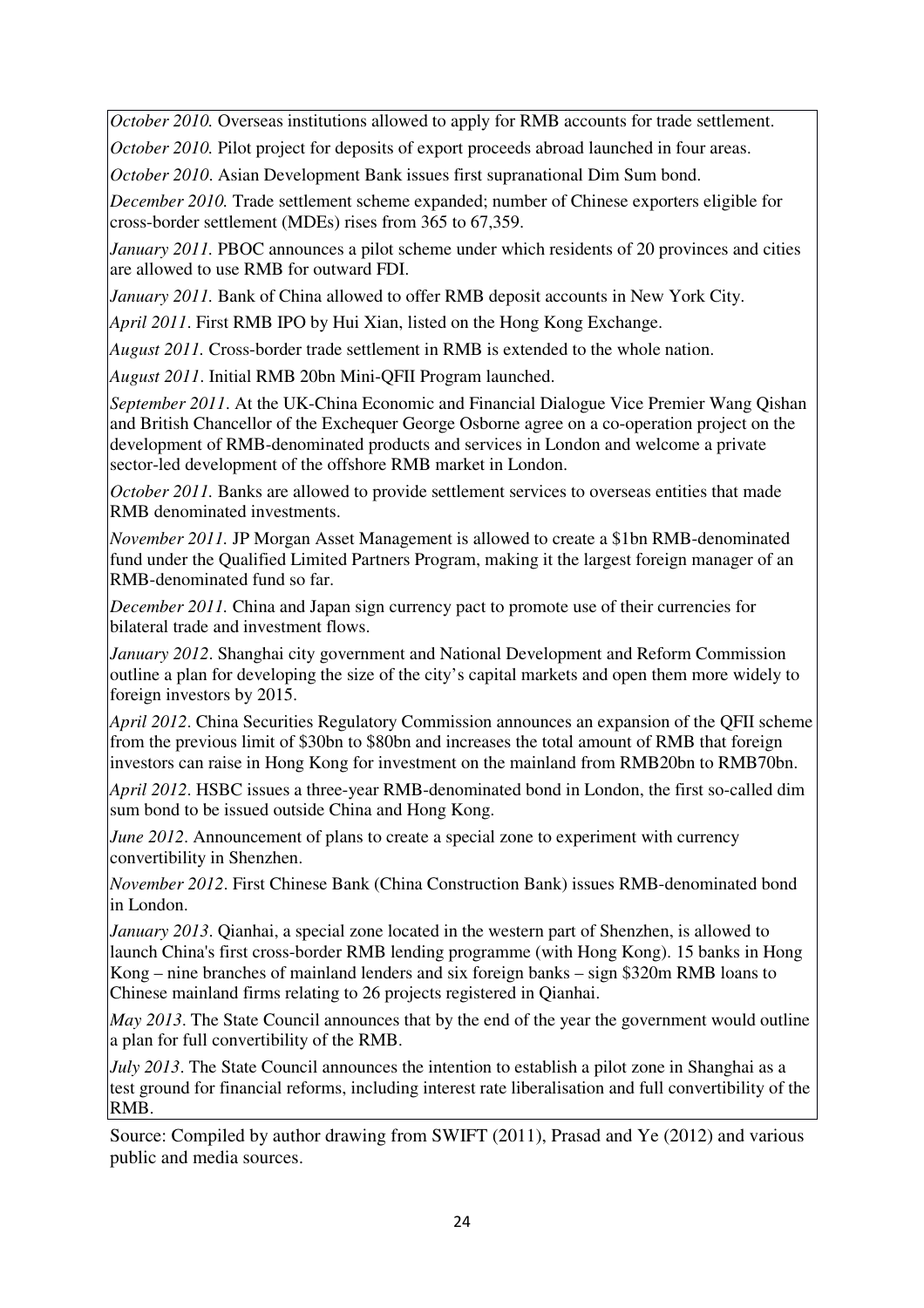| <b>Country/jurisdictions</b> | Amount (in<br>billion RMB) | Date of agreement              | <b>Expiration date</b> |
|------------------------------|----------------------------|--------------------------------|------------------------|
| Argentina                    | 70                         | March 2009                     | March 2012             |
| Australia                    | 200                        | March 2012                     | March 2015             |
| <b>Belarus</b>               | 20                         | March 2009                     | March 2012             |
| <b>Brazil</b>                | 190                        | March 2013                     | March 2016             |
| France                       |                            | Under preparation              |                        |
| Hong Kong                    | 200                        | January 2009                   | January 2012           |
|                              | 400                        | November 2011                  | November 2014          |
| Iceland                      | 3.5                        | June 2010                      | June 2013              |
| Indonesia                    | 100                        | $\overline{\text{March}}$ 2009 | March 2012             |
| Kazakhstan                   | 7                          | June 2011                      | <b>June 2014</b>       |
| Korea                        | 180                        | December 2008                  | December 2011          |
|                              | 360                        | October 2011                   | October 2014           |
|                              | 360                        | June 2013                      | October 2017           |
| Malaysia                     | 80                         | February 2009                  | February 2012          |
|                              | 180                        | February 2012                  | February 2015          |
| Mongolia                     | $\overline{5}$             | May 2011                       | May 2014               |
|                              | 10                         | March 2012                     | May 2014               |
| New Zealand                  | 25                         | April 2011                     | April 2014             |
| Pakistan                     | 10                         | December 2011                  | December 2014          |
| Russia                       | Local currency             | June 2011                      |                        |
|                              | settlement                 |                                |                        |
|                              | agreement, no              |                                |                        |
|                              | limitation                 |                                |                        |
| Singapore                    | 150                        | <b>July 2010</b>               | <b>July 2013</b>       |
|                              | 300                        | March 2013                     | March 2016             |
| Turkey                       | 10                         | February 2012                  | February 2015          |
| Thailand                     | 70                         | December 2011                  | December 2014          |
| <b>United Arab Emirates</b>  | 35                         | January 2012                   | January 2015           |
| <b>United Kingdom</b>        | 200                        | June 2013                      | June 2016              |
| Ukraine                      | 15                         | June 2012                      | June 2015              |
| Uzbekistan                   | 0.7                        | April 2011                     | April 2014             |

**Table 6: Bilateral swap agreements with other countries/jurisdictions (as of July 2013)** 

Source: Compiled by author with enhanced and updated data from Garcia-Herrero and Xia (2013).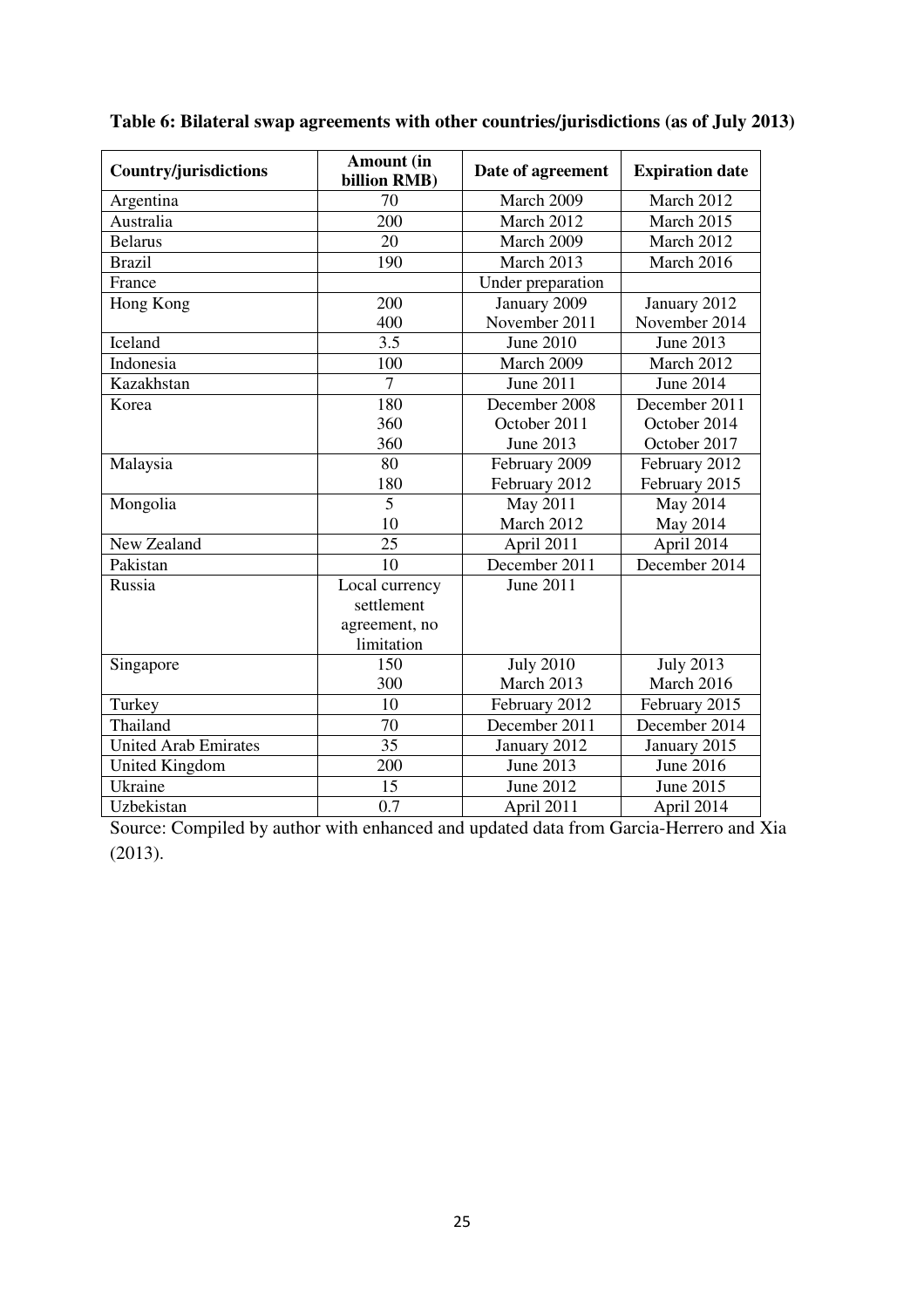| Country           | <b>Currency regime</b>                                     |
|-------------------|------------------------------------------------------------|
| Brunei Darussalam | Currency board (vis-à-vis Singapore dollar)                |
| Cambodia          | Stabilised arrangement (vis-à-vis US dollar)               |
| China             | Crawl-like arrangement*                                    |
| Indonesia         | Floating (with inflation targeting framework)              |
| Japan             | Free floating                                              |
| Korea             | Floating (with inflation targeting framework)              |
| Lao               | Stabilised arrangement*                                    |
| Malaysia          | Other managed arrangement                                  |
| Myanmar           | Other managed arrangement                                  |
| Philippines       | Floating (with inflation targeting framework)              |
| Singapore         | Other managed arrangement (composite exchange rate anchor) |
| Thailand          | Floating (with inflation targeting framework)              |
| Vietnam           | Stabilised arrangement*                                    |

**Table 7: The IMF's** *de facto* **classification of exchange rate arrangements** 

Notes: \* The de facto monetary policy framework is an exchange rate anchor to the US dollar. Source: Compiled by author based on information extracted from IMF (2012), Table 1 "De Facto Classification of Exchange Rate Arrangements and Monetary Policy Frameworks, April 30, 2012".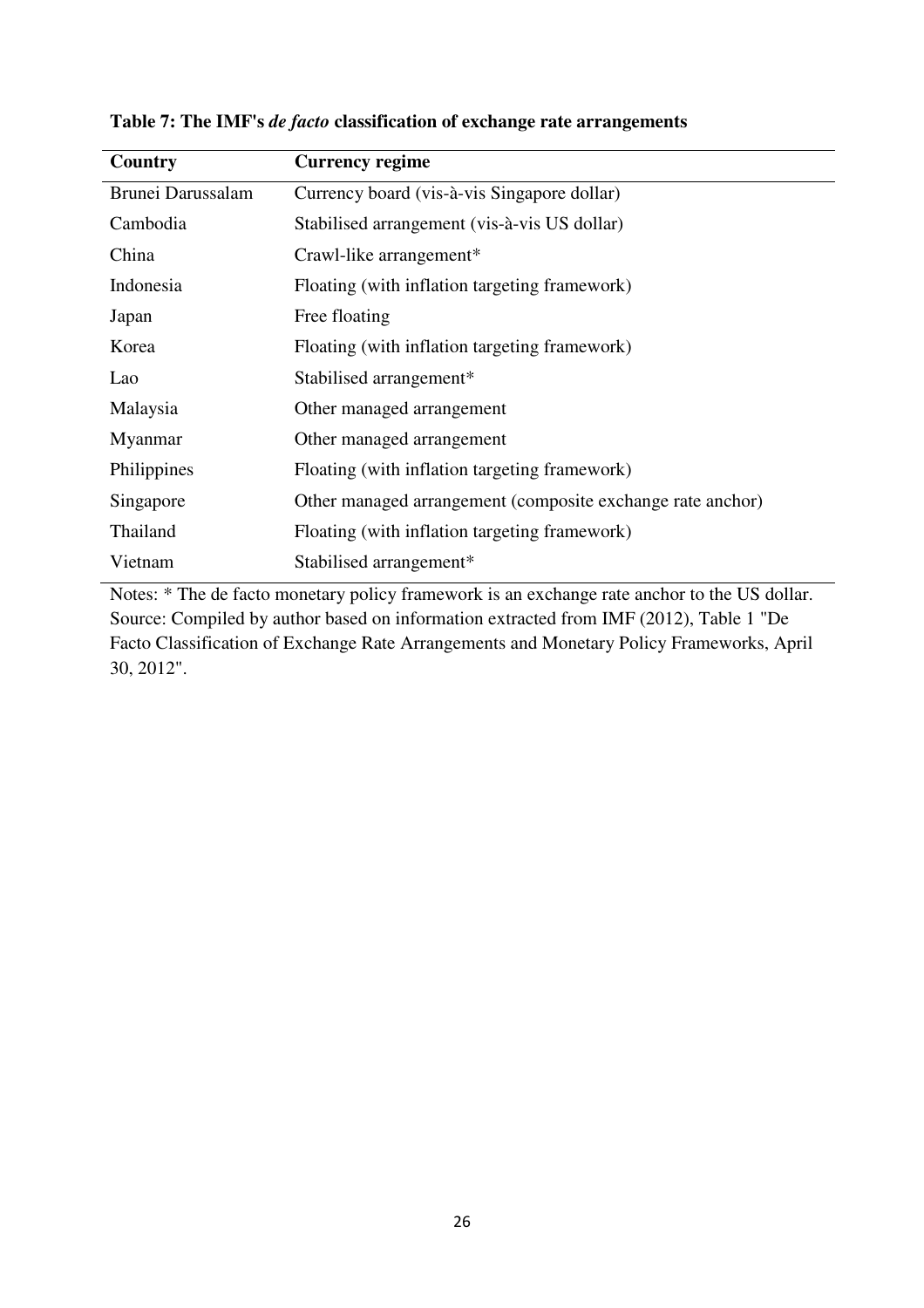

**Figure 1: Currency composition of official foreign exchange reserves (in %)** 

Source: Compiled by author with data from the IMF COFER database (last updated: 28 June 2013).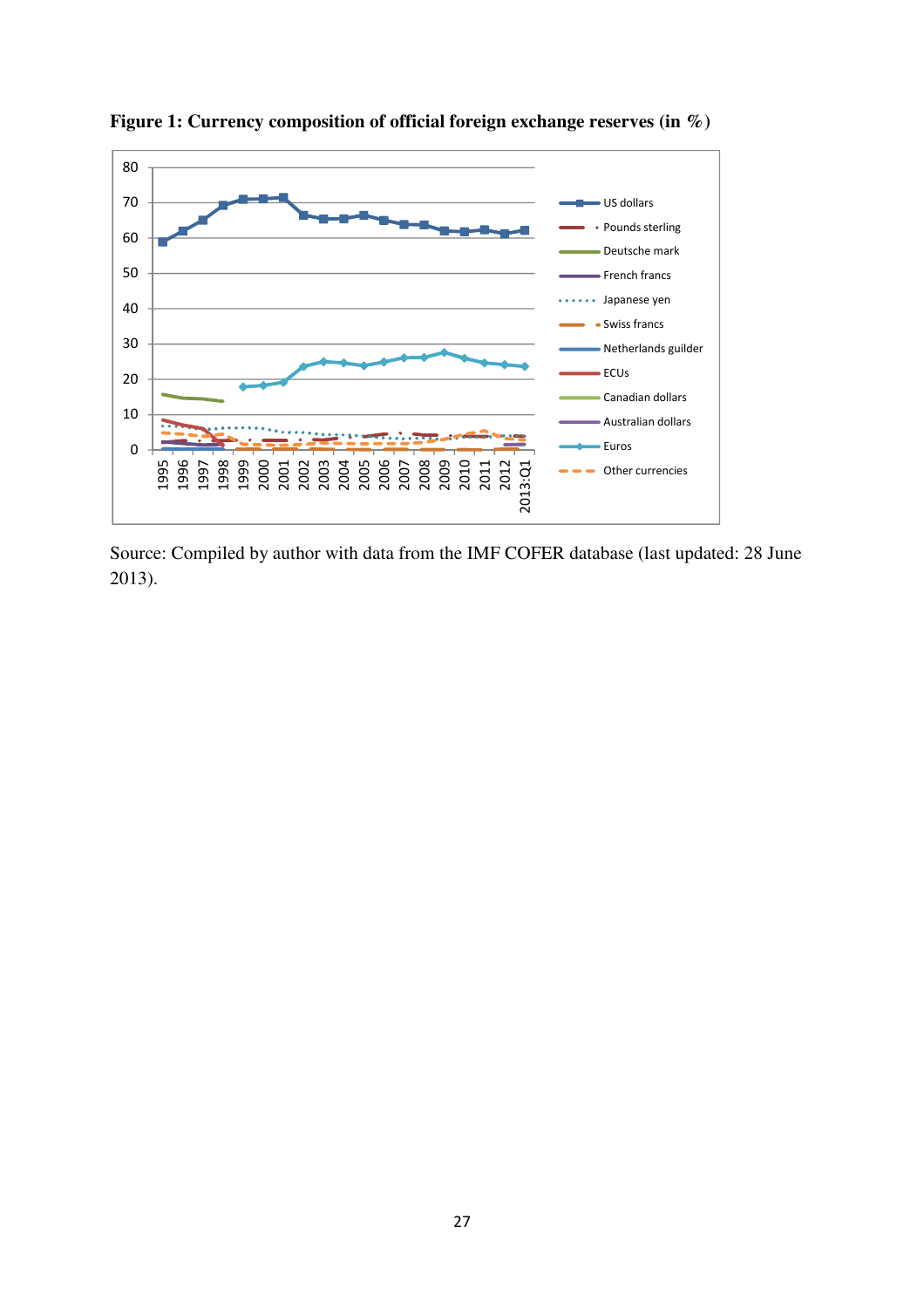**Figure 2: Share of currencies invoiced in exports of Asian and Pacific countries excluding Japan (in percent)** 



Note: The countries in this subsample are Australia, China, India, Indonesia, Korea, Malaysia, Pakistan and Thailand.

Source: Chinn and Ito (2013), Figure 3-2.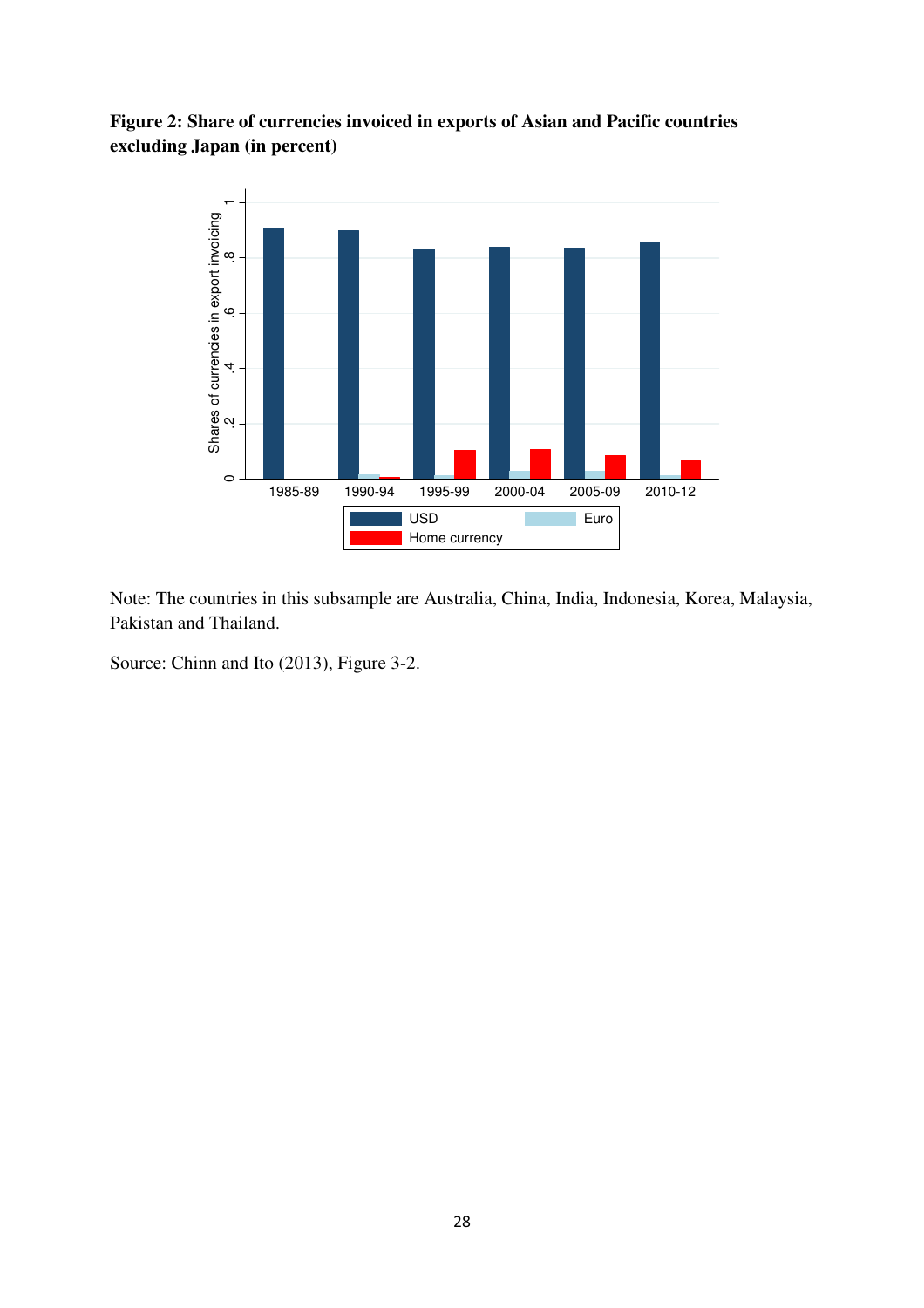

**Figure 3: Share of RMB-denominated settlements in China's trade (in percent)** 

Source: Compiled by author with data from the PBOC (Annual Report, various issues).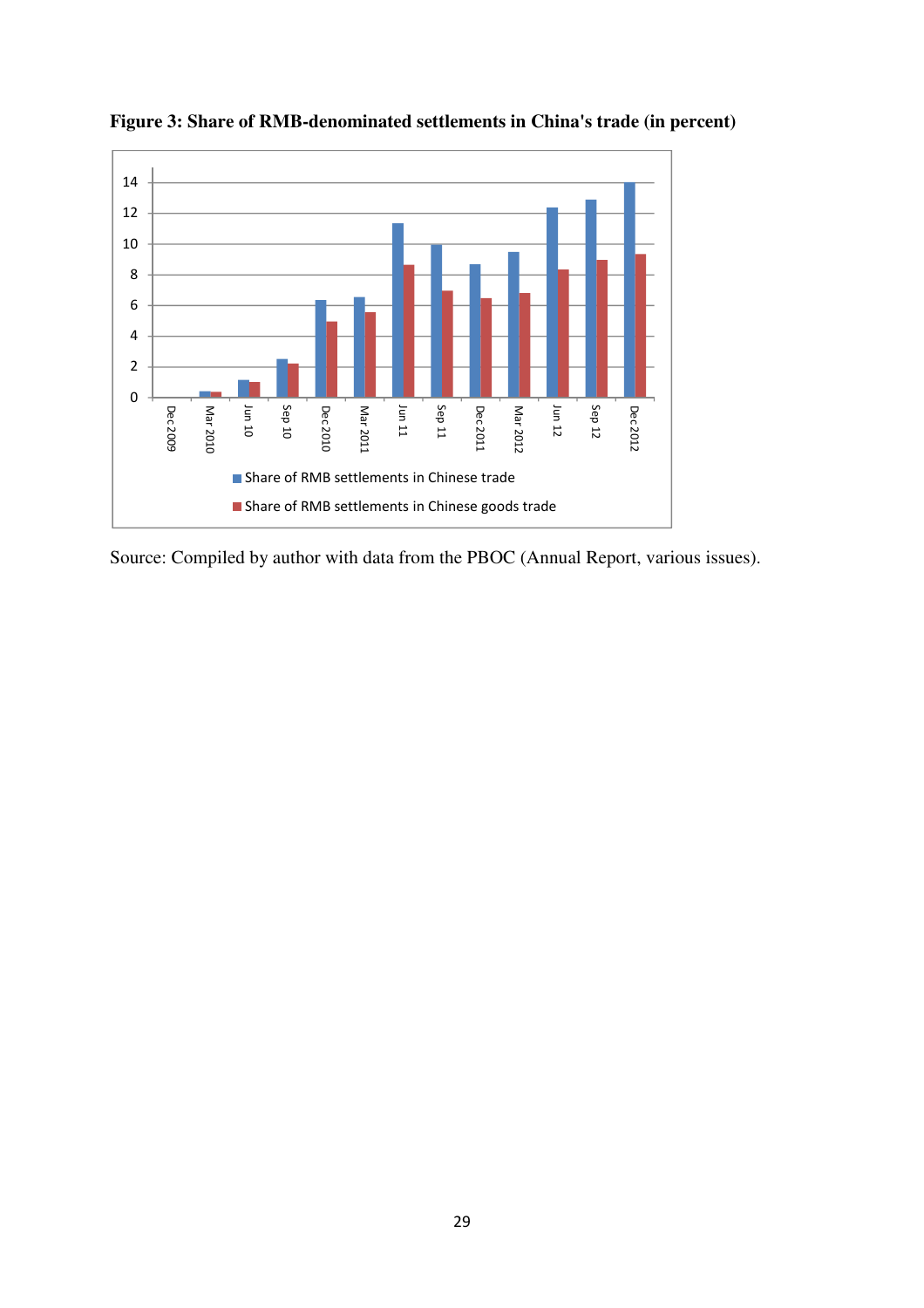

**Figure 4: RMB-denominated deposits in Hong Kong (in billion RMB and percent)**

Source: Compiled by author with data from the Hong Kong Monetary Authority's Monthly Statistical Bulletin (http://www.hkma.gov.hk/eng/market-data-and-statistics/monthlystatistical-bulletin/table.shtml).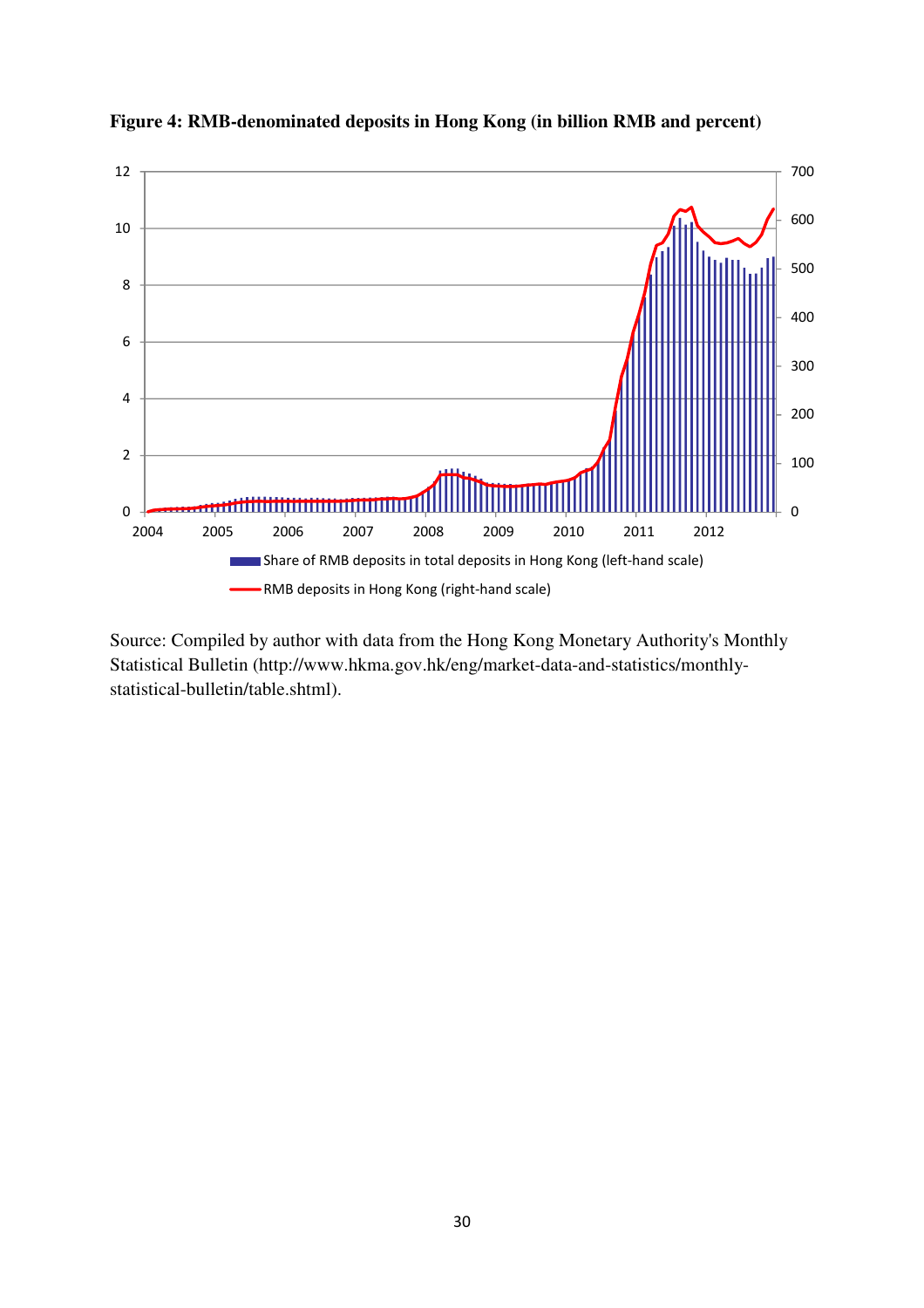



Source: Compiled by author with data from Bloomberg.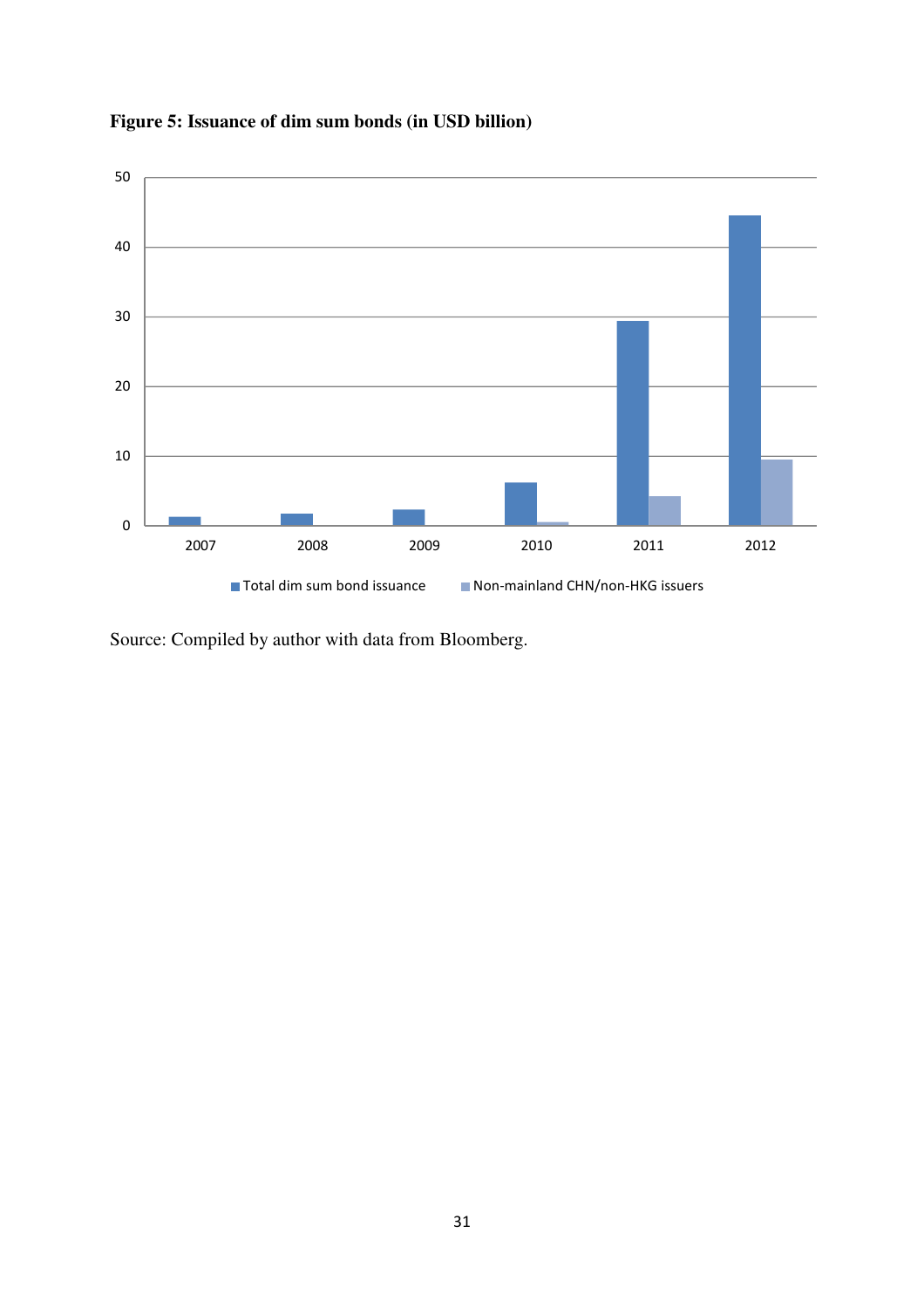

**Figure 6: Amount of international RMB-denominated bonds and notes outstanding (in billion USD; as percent)** 

Source: Compiled by author with data from BIS Debt Securities Statistics.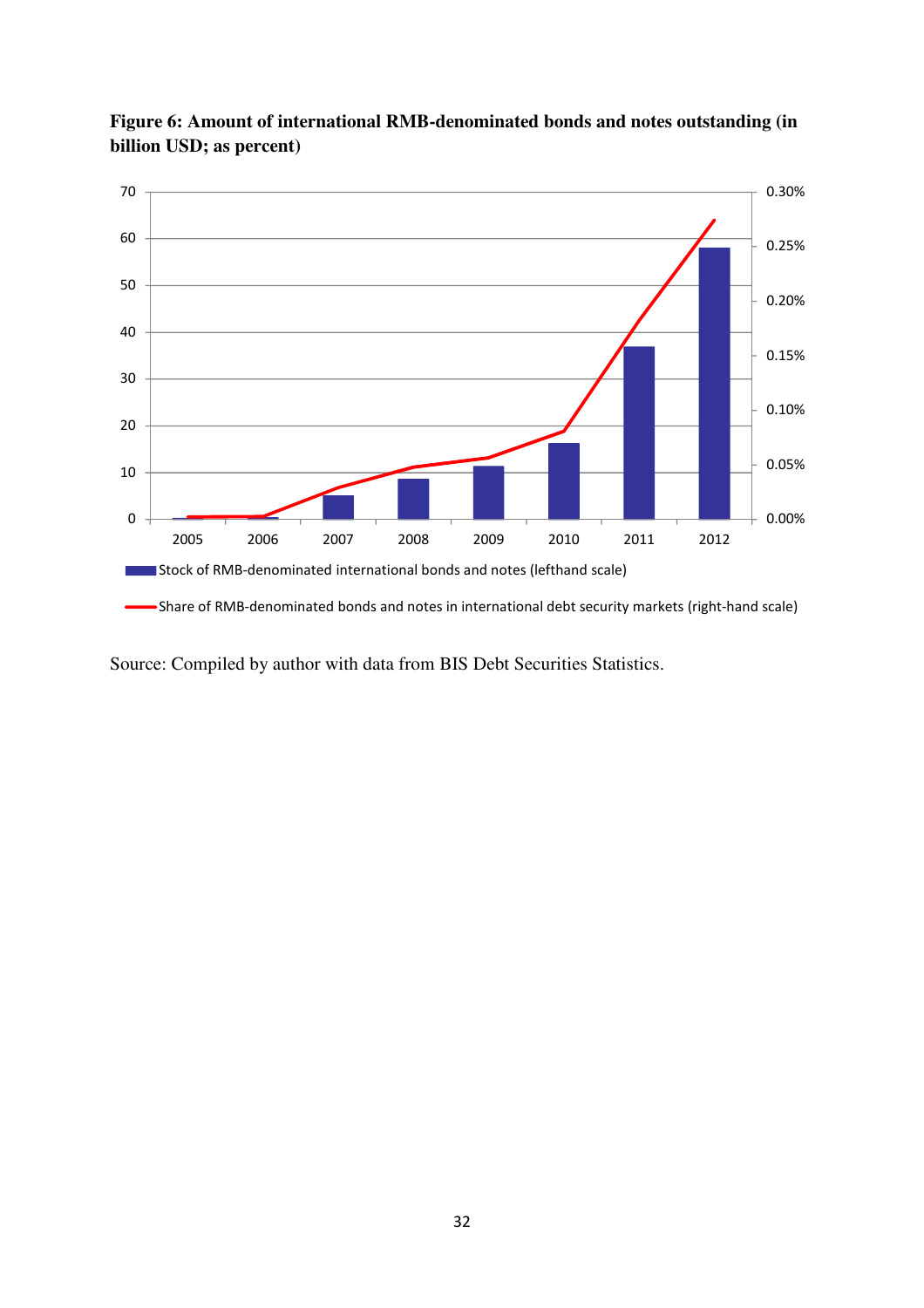## **Universität Leipzig Wirtschaftswissenschaftliche Fakultät**

| Nr. 1  | Wolfgang Bernhardt                              | Stock Options wegen oder gegen Shareholder Value?<br>Vergütungsmodelle für Vorstände und Führungskräfte<br>04/1998                                                                                                                                                                                                                 |
|--------|-------------------------------------------------|------------------------------------------------------------------------------------------------------------------------------------------------------------------------------------------------------------------------------------------------------------------------------------------------------------------------------------|
| Nr. 2  | Thomas Lenk / Volkmar Teichmann                 | Bei der Reform der Finanzverfassung die neuen Bundesländer nicht vergessen!<br>10/1998                                                                                                                                                                                                                                             |
| Nr. 3  | Wolfgang Bernhardt                              | Gedanken über Führen - Dienen - Verantworten<br>11/1998                                                                                                                                                                                                                                                                            |
| Nr. 4  | Kristin Wellner                                 | Möglichkeiten und Grenzen kooperativer Standortgestaltung zur Revitalisierung von Innenstädten<br>12/1998                                                                                                                                                                                                                          |
| Nr. 5  | Gerhardt Wolff                                  | Brauchen wir eine weitere Internationalisierung der Betriebswirtschaftslehre?<br>01/1999                                                                                                                                                                                                                                           |
| Nr. 6  | Thomas Lenk / Friedrich Schneider               | Zurück zu mehr Föderalismus: Ein Vorschlag zur Neugestaltung des Finanzausgleichs in der<br>Bundesrepublik Deutschland unter besonderer Berücksichtigung der neuen Bundesländer<br>12/1998                                                                                                                                         |
| Nr: 7  | Thomas Lenk                                     | Kooperativer Förderalismus - Wettbewerbsorientierter Förderalismus<br>03/1999                                                                                                                                                                                                                                                      |
| Nr. 8  | Thomas Lenk / Andreas Mathes                    | EU - Osterweiterung - Finanzierbar?<br>03/1999                                                                                                                                                                                                                                                                                     |
| Nr. 9  | Thomas Lenk / Volkmar Teichmann                 | Die fisikalischen Wirkungen verschiedener Forderungen zur Neugestaltung des Länderfinanz-ausgleichs<br>in der Bundesrepublik Deutschland:<br>Eine empirische Analyse unter Einbeziehung der Normenkontrollanträge der Länder Baden-Würtemberg,<br>Bayern und Hessen sowie der Stellungnahmen verschiedener Bundesländer<br>09/1999 |
| Nr. 10 | Kai-Uwe Graw                                    | Gedanken zur Entwicklung der Strukturen im Bereich der Wasserversorgung unter besonderer<br>Berücksichtigung kleiner und mittlerer Unternehmen<br>10/1999                                                                                                                                                                          |
| Nr. 11 | Adolf Wagner                                    | Materialien zur Konjunkturforschung<br>12/1999                                                                                                                                                                                                                                                                                     |
| Nr. 12 | Anja Birke                                      | Die Übertragung westdeutscher Institutionen auf die ostdeutsche Wirklichkeit – ein erfolg-versprechendes<br>Zusammenspiel oder Aufdeckung systematischer Mängel?<br>Ein empirischer Bericht für den kommunalen Finanzausgleich am Beispiel Sachsen<br>02/2000                                                                      |
| Nr. 13 | Rolf H. Hasse                                   | Internationaler Kapitalverkehr in den letzten 40 Jahren - Wohlstandsmotor oder Krisenursache?<br>03/2000                                                                                                                                                                                                                           |
| Nr. 14 | Wolfgang Bernhardt                              | Unternehmensführung (Corporate Governance) und Hauptversammlung<br>04/2000                                                                                                                                                                                                                                                         |
| Nr. 15 | Adolf Wagner                                    | Materialien zur Wachstumsforschung<br>03/2000                                                                                                                                                                                                                                                                                      |
| Nr. 16 | Thomas Lenk / Anja Birke                        | Determinanten des kommunalen Gebührenaufkommens unter besonderer Berücksichtigung der neuen<br>Bundesländer<br>04/2000                                                                                                                                                                                                             |
| Nr. 17 | Thomas Lenk                                     | Finanzwirtschaftliche Auswirkungen des Bundesverfassungsgerichtsurteils zum Länderfinanzausgleich<br>vom 11.11.1999<br>04/2000                                                                                                                                                                                                     |
| Nr. 18 | Dirk Bültel                                     | Continous linear utility for preferences on convex sets in normal real vector spaces<br>05/2000                                                                                                                                                                                                                                    |
| Nr. 19 | Stefan Dierkes / Stephanie Hanrath              | Steuerung dezentraler Investitionsentscheidungen bei nutzungsabhängigem und nutzungsunabhängigem<br>Verschleiß des Anlagenvermögens<br>06/2000                                                                                                                                                                                     |
| Nr. 20 | Thomas Lenk / Andreas Mathes / Olaf Hirschefeld | Zur Trennung von Bundes- und Landeskompetenzen in der Finanzverfassung Deutschlands<br>07/2000                                                                                                                                                                                                                                     |
| Nr. 21 | Stefan Dierkes                                  | Marktwerte, Kapitalkosten und Betafaktoren bei wertabhängiger Finanzierung<br>10/2000                                                                                                                                                                                                                                              |
| Nr. 22 | Thomas Lenk                                     | Intergovernmental Fiscal Relationships in Germany: Requirement for New Regulations?<br>03/2001                                                                                                                                                                                                                                     |
| Nr. 23 | Wolfgang Bernhardt                              | Stock Options - Aktuelle Fragen Besteuerung, Bewertung, Offenlegung<br>03/2001                                                                                                                                                                                                                                                     |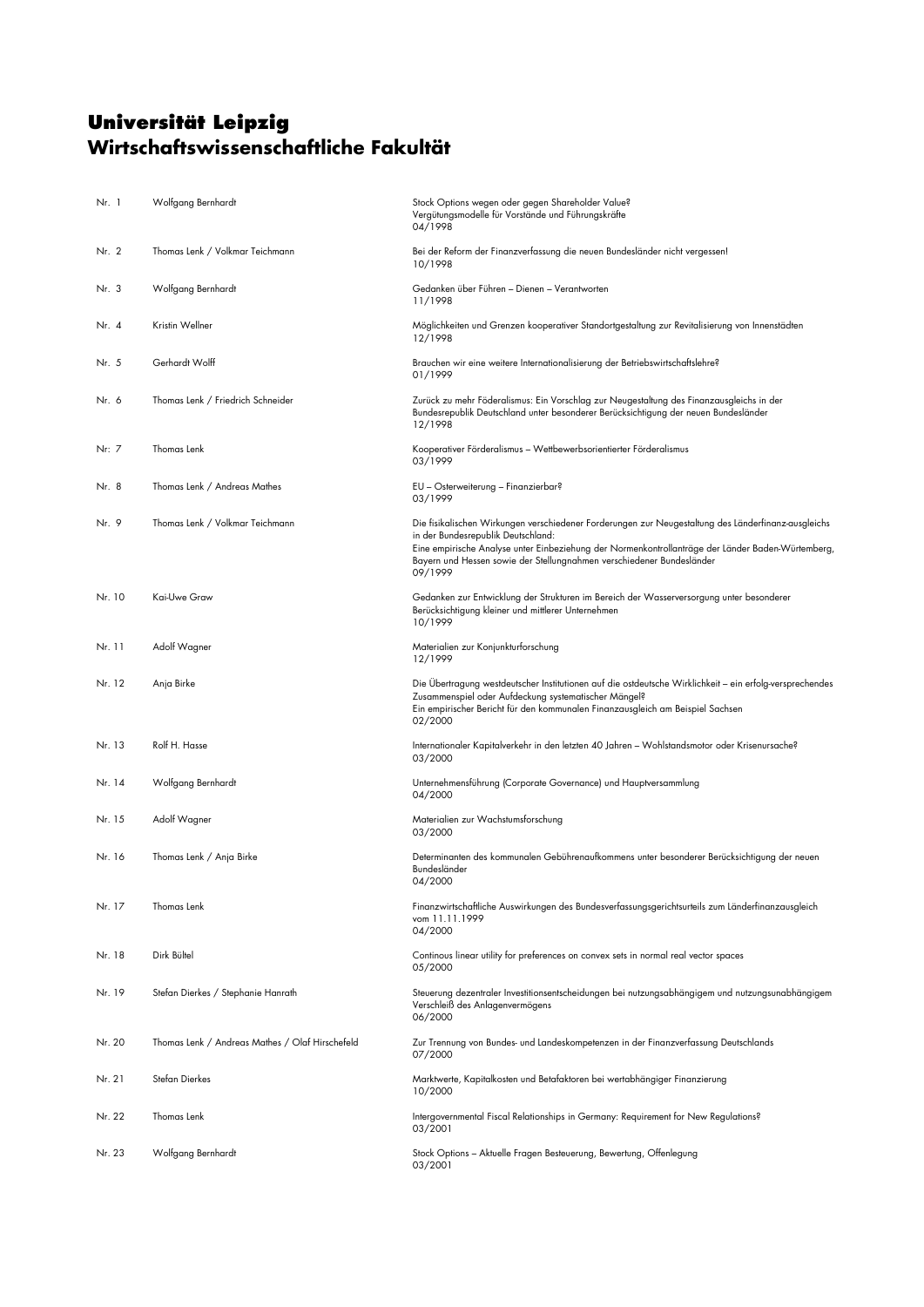| Nr. 24 | Thomas Lenk                                            | Die "kleine Reform" des Länderfinanzausgleichs als Nukleus für die "große Finanzverfassungs-reform"?<br>10/2001                                                         |
|--------|--------------------------------------------------------|-------------------------------------------------------------------------------------------------------------------------------------------------------------------------|
| Nr. 25 | Wolfgang Bernhardt                                     | Biotechnologie im Spannungsfeld von Menschenwürde, Forschung, Markt und Moral<br>Wirtschaftsethik zwischen Beredsamkeit und Schweigen<br>11/2001                        |
| Nr. 26 | Thomas Lenk                                            | Finanzwirtschaftliche Bedeutung der Neuregelung des bundestaatlichen Finanzausgleichs-<br>Eine allkoative und distributive Wirkungsanalyse für das Jahr 2005<br>11/2001 |
| Nr. 27 | Sören Bär                                              | Grundzüge eines Tourismusmarketing, untersucht für den Südraum Leipzig<br>05/2002                                                                                       |
| Nr. 28 | Wolfgang Bernhardt                                     | Der Deutsche Corporate Governance Kodex:<br>Zuwahl (comply) oder Abwahl (explain)?<br>06/2002                                                                           |
| Nr. 29 | Adolf Wagner                                           | Konjunkturtheorie, Globalisierung und Evolutionsökonomik<br>08/2002                                                                                                     |
| Nr. 30 | Adolf Wagner                                           | Zur Profilbildung der Universitäten<br>08/2002                                                                                                                          |
| Nr. 31 | Sabine Klinger / Jens Ulrich / Hans-Joachim<br>Rudolph | Konjunktur als Determinante des Erdgasverbrauchs in der ostdeutschen Industrie?<br>10/2002                                                                              |
| Nr. 32 | Thomas Lenk / Anja Birke                               | The Measurement of Expenditure Needs in the Fiscal Equalization at the Local Level Empirical Evidence<br>from German Municipalities<br>10/2002                          |
| Nr. 33 | Wolfgang Bernhardt                                     | Die Lust am Fliegen<br>Eine Parabel auf viel Corporate Governance und wenig Unternehmensführung<br>11/2002                                                              |
| Nr. 34 | Udo Hielscher                                          | Wie reich waren die reichsten Amerikaner wirklich?<br>(US-Vermögensbewertungsindex 1800 - 2000)<br>12/2002                                                              |
| Nr. 35 | Uwe Haubold / Michael Nowak                            | Risikoanalyse für Langfrist-Investments<br>Eine simulationsbasierte Studie<br>12/2002                                                                                   |
| Nr. 36 | Thomas Lenk                                            | Die Neuregelung des bundesstaatlichen Finanzausgleichs<br>auf Basis der Steuerschätzung Mai 2002 und einer aktualisierten Bevölkerungsstatistik<br>12/2002              |
| Nr. 37 | Uwe Haubold / Michael Nowak                            | Auswirkungen der Renditeverteilungsannahme auf Anlageentscheidungen<br>Eine simulationsbasierte Studie<br>02/2003                                                       |
| Nr. 38 | Wolfgang Bernhard                                      | Corporate Governance Kondex für den Mittel-Stand?<br>06/2003                                                                                                            |
| Nr. 39 | Hermut Kormann                                         | Familienunternehmen: Grundfragen mit finanzwirtschaftlichen Bezug<br>10/2003                                                                                            |
| Nr. 40 | Matthias Folk                                          | Launhardtsche Trichter<br>11/2003                                                                                                                                       |
| Nr. 41 | Wolfgang Bernhardt                                     | Corporate Governance statt Unternehmensführung<br>11/2003                                                                                                               |
| Nr. 42 | Thomas Lenk / Karolina Kaiser                          | Das Prämienmodell im Länderfinanzausgleich - Anreiz- und Verteilungsmitwirkungen<br>11/2003                                                                             |
| Nr. 43 | Sabine Klinger                                         | Die Volkswirtschaftliche Gesamtrechnung des Haushaltsektors in einer Matrix<br>03/2004                                                                                  |
| Nr. 44 | Thomas Lenk / Heide Köpping                            | Strategien zur Armutsbekämpfung und -vermeidung in Ostdeutschland:<br>05/2004                                                                                           |
| Nr. 45 | Wolfgang Bernhardt                                     | Sommernachtsfantasien<br>Corporate Governance im Land der Träume.<br>07/2004                                                                                            |
| Nr. 46 | Thomas Lenk / Karolina Kaiser                          | The Premium Model in the German Fiscal Equalization System<br>12/2004                                                                                                   |
| Nr. 47 | Thomas Lenk / Christine Falken                         | Komparative Analyse ausgewählter Indikatoren des Kommunalwirtschaftlichen Gesamt-ergebnisses<br>05/2005                                                                 |
| Nr. 48 | Michael Nowak / Stephan Barth                          | Immobilienanlagen im Portfolio institutioneller Investoren am Beispiel von Versicherungsunternehmen<br>Auswirkungen auf die Risikosituation<br>08/2005                  |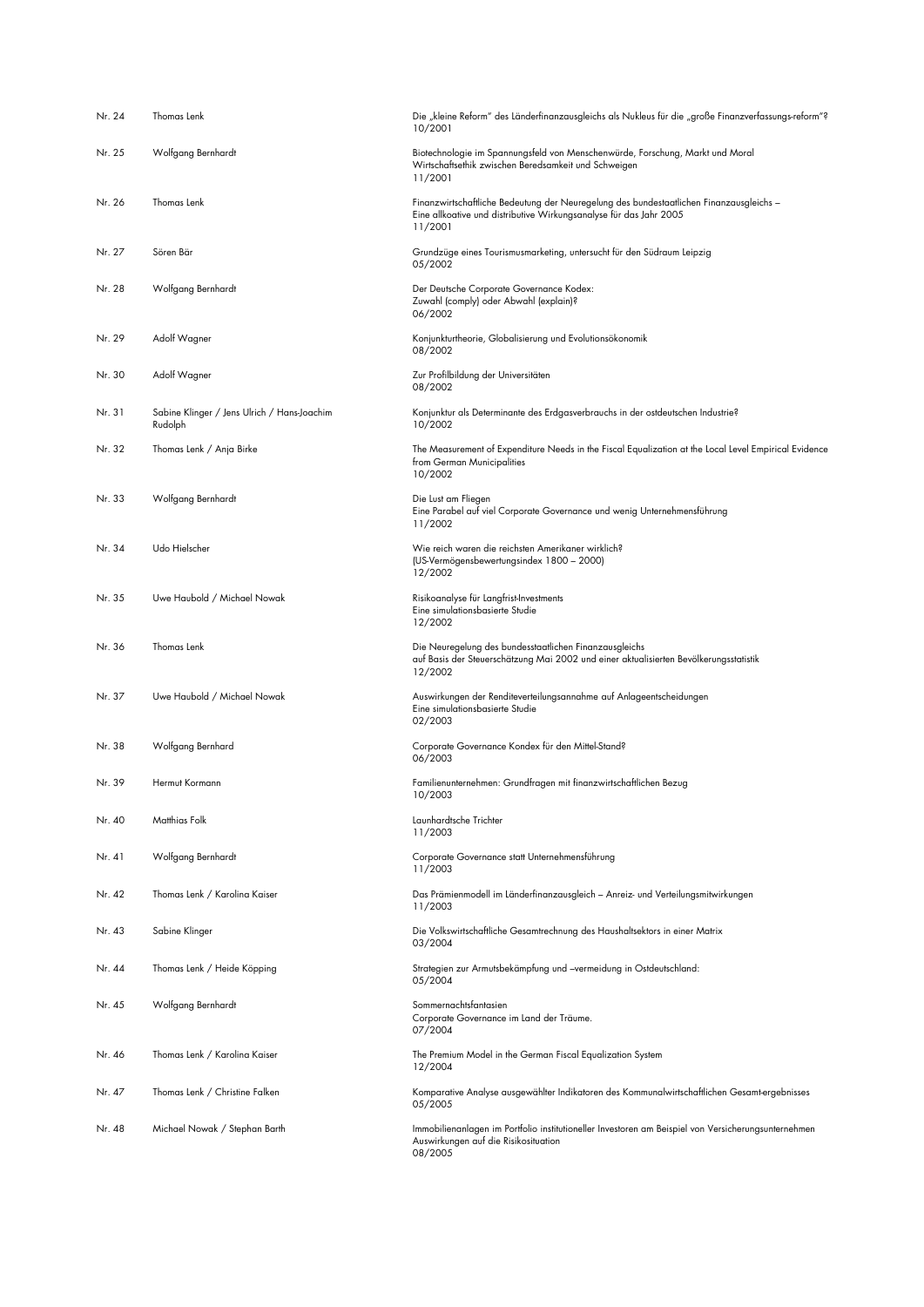| Nr. 49 | Wolfgang Bernhardt                                               | Familiengesellschaften - Quo Vadis?<br>Vorsicht vor zu viel "Professionalisierung" und Ver-Fremdung<br>11/2005                                                                                                         |
|--------|------------------------------------------------------------------|------------------------------------------------------------------------------------------------------------------------------------------------------------------------------------------------------------------------|
| Nr. 50 | <b>Christian Milow</b>                                           | Der Griff des Staates nach dem Währungsgold<br>12/2005                                                                                                                                                                 |
| Nr. 51 | Anja Eichhorst / Karolina Kaiser                                 | The Instiutional Design of Bailouts and Its Role in Hardening Budget Constraints in Federations<br>03/2006                                                                                                             |
| Nr. 52 | Ullrich Heilemann / Nancy Beck                                   | Die Mühen der Ebene - Regionale Wirtschaftsförderung in Leipzig 1991 bis 2004<br>08/2006                                                                                                                               |
| Nr. 53 | Gunther Schnabl                                                  | Die Grenzen der monetären Integration in Europa<br>08/2006                                                                                                                                                             |
| Nr. 54 | Hermut Kormann                                                   | Gibt es so etwas wie typisch mittelständige Strategien?<br>11/2006                                                                                                                                                     |
| Nr. 55 | Wolfgang Bernhardt                                               | (Miss-)Stimmung, Bestimmung und Mitbestimmung<br>Zwischen Juristentag und Biedenkopf-Kommission<br>11/2006                                                                                                             |
| Nr. 56 | Ullrich Heilemann / Annika Blaschzik                             | Indicators and the German Business Cycle<br>A Multivariate Perspective on Indicators of Ifo, OECD, and ZEW<br>01/2007                                                                                                  |
| Nr. 57 | Ullrich Heilemann                                                | "The Suol of a new Machine"<br>zu den Anfängen des RWI-Konjunkturmodells<br>12/2006                                                                                                                                    |
| Nr. 58 | Ullrich Heilemann / Roland Schuhr / Annika<br>Blaschzik          | Zur Evolution des deutschen Konjunkturzyklus 1958 bis 2004<br>Ergebnisse einer dynamischen Diskriminanzanalyse<br>01/2007                                                                                              |
| Nr. 59 | Christine Falken / Mario Schmidt                                 | Kameralistik versus Doppik<br>Zur Informationsfunktion des alten und neuen Rechnungswesens der Kommunen<br>Teil I: Einführende und Erläuternde Betrachtungen zum Systemwechsel im kommunalen Rechnungswesen<br>01/2007 |
| Nr. 60 | Christine Falken / Mario Schmidt                                 | Kameralistik versus Doppik<br>Zur Informationsfunktion des alten und neuen Rechnungswesens der Kommunen<br>Teil II Bewertung der Informationsfunktion im Vergleich<br>01/2007                                          |
| Nr. 61 | Udo Hielscher                                                    | Monti della citta di firenze<br>Innovative Finanzierungen im Zeitalter Der Medici. Wurzeln der modernen Finanzmärkte<br>03/2007                                                                                        |
| Nr. 62 | Ullrich Heilemann / Stefan Wappler                               | Sachsen wächst anders<br>Konjunkturelle, sektorale und regionale Bestimmungsgründe der Entwicklung der Bruttowertschöpfung<br>1992 bis 2006<br>07/2007                                                                 |
| Nr. 63 | Adolf Wagner                                                     | Regionalökonomik:<br>Konvergierende oder divergierende Regionalentwicklungen<br>08/2007                                                                                                                                |
| Nr. 64 | Ullrich Heilemann / Jens Ulrich                                  | Good bye, Professir Phillips?<br>Zum Wandel der Tariflohndeterminanten in der Bundesrepublik 1952 - 2004<br>08/2007                                                                                                    |
| Nr. 65 | Gunther Schnabl / Franziska Schobert                             | Monetary Policy Operations of Debtor Central Banks in MENA Countries<br>10/2007                                                                                                                                        |
| Nr. 66 | Andreas Schäfer / Simone Valente                                 | Habit Formation, Dynastic Altruism, and Population Dynamics<br>11/2007                                                                                                                                                 |
| Nr. 67 | Wolfgang Bernhardt                                               | 5 Jahre Deutscher Corporate Governance Kondex<br>Eine Erfolgsgeschichte?<br>01/2008                                                                                                                                    |
| Nr. 68 | Ullrich Heilemann / Jens Ulrich                                  | Viel Lärm um wenig? Zur Empirie von Lohnformeln in der Bundesrepublik<br>01/2008                                                                                                                                       |
| Nr. 69 | Christian Groth / Karl-Josef Koch / Thomas M. Steger             | When economic growth is less than exponential<br>02/2008                                                                                                                                                               |
| Nr. 70 | Andreas Bohne / Linda Kochmann                                   | Okonomische Umweltbewertung und endogene Entwicklung peripherer Regionen<br>Synthese einer Methodik und einer Theorie<br>02/2008                                                                                       |
| Nr. 71 | Andreas Bohne / Linda Kochmann / Jan Slavík / Lenka<br>Slavíková | Deutsch-tschechische Bibliographie<br>Studien der kontingenten Bewertung in Mittel- und Osteuropa<br>06/2008                                                                                                           |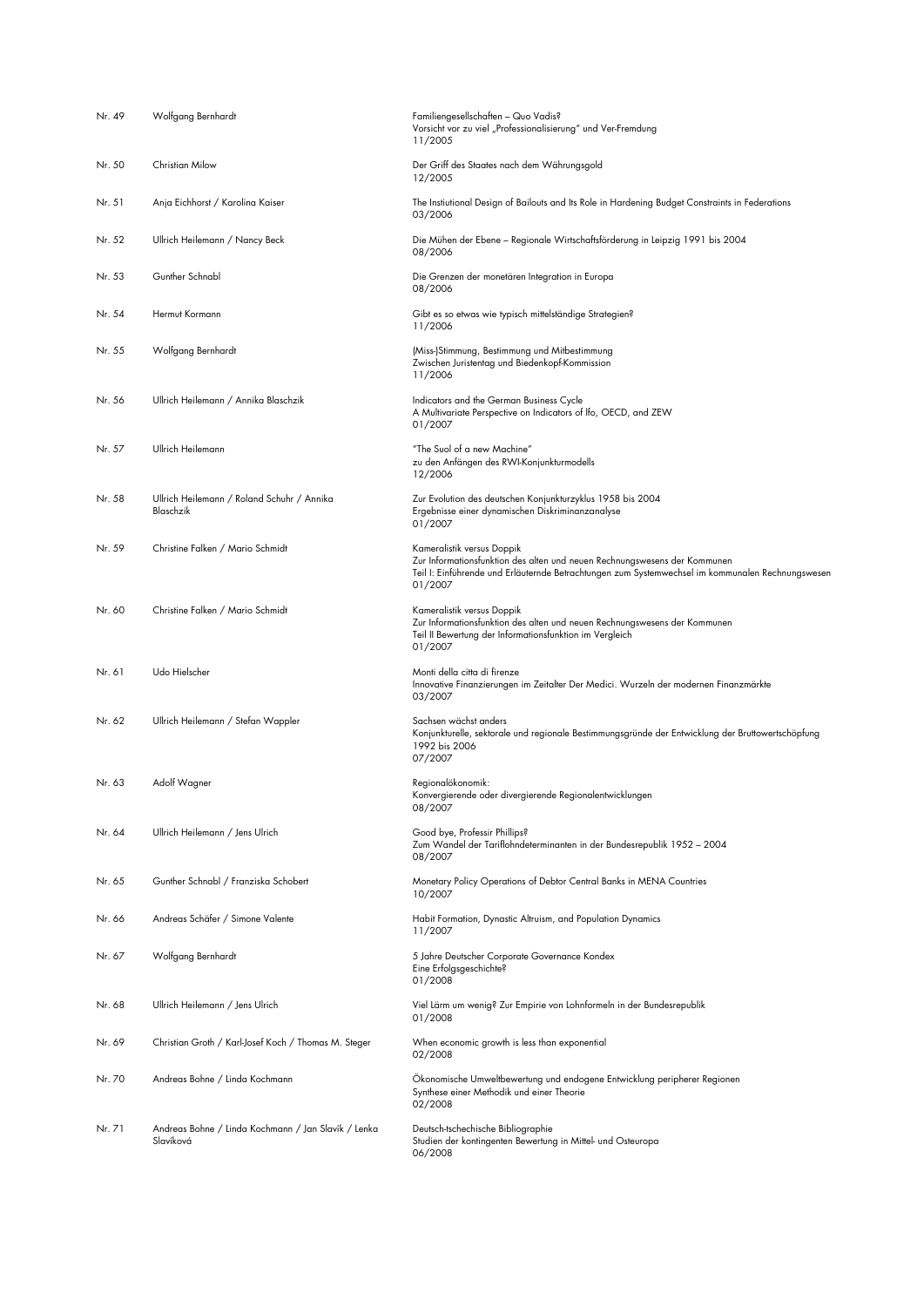| Nr. 72 | Paul Lehmann / Christoph Schröter-Schlaack            | Regulating Land Development with Tradable Permits:<br>What Can We Learn from Air Pollution Control?<br>08/2008                                         |
|--------|-------------------------------------------------------|--------------------------------------------------------------------------------------------------------------------------------------------------------|
| Nr. 73 | Ronald McKinnon / Gunther Schnabl                     | China's Exchange Rate Impasse and the Weak U.S. Dollar<br>10/2008                                                                                      |
| Nr: 74 | Wolfgang Bernhardt                                    | Managervergütungen in der Finanz- und Wirtschaftskrise<br>Rückkehr zu (guter) Ordnung, (klugem) Maß und (vernünftigem) Ziel?<br>12/2008                |
| Nr. 75 | Moritz Schularick / Thomas M. Steger                  | Financial Integration, Investment, and Economic Growth:<br>Evidence From Two Eras of Financial Globalization<br>12/2008                                |
| Nr. 76 | Gunther Schnabl / Stephan Freitag                     | An Asymmetry Matrix in Global Current Accounts<br>01/2009                                                                                              |
| Nr. 77 | Christina Ziegler                                     | Testing Predictive Ability of Business Cycle Indicators for the Euro Area<br>01/2009                                                                   |
| Nr. 78 | Thomas Lenk / Oliver Rottmann / Florian F. Woitek     | Public Corporate Governance in Public Enterprises<br>Transparency in the Face of Divergent Positions of Interest<br>02/2009                            |
| Nr. 79 | Thomas Steger / Lucas Bretschger                      | Globalization, the Volatility of Intermediate Goods Prices, and Economic Growth<br>02/2009                                                             |
| Nr. 80 | Marcela Munoz Escobar / Robert Holländer              | Institutional Sustainability of Payment for Watershed Ecosystem Services.<br>Enabling conditions of institutional arrangement in watersheds<br>04/2009 |
| Nr. 81 | Robert Holländer / WU Chunyou / DUAN Ning             | Sustainable Development of Industrial Parks<br>07/2009                                                                                                 |
| Nr. 82 | Georg Quaas                                           | Realgrößen und Preisindizes im alten und im neuen VGR-System<br>10/2009                                                                                |
| Nr. 83 | Ullrich Heilemann / Hagen Findeis                     | Empirical Determination of Aggregate Demand and Supply Curves:<br>The Example of the RWI Business Cycle Model<br>12/2009                               |
| Nr. 84 | Gunther Schnabl / Andreas Hoffmann                    | The Theory of Optimum Currency Areas and Growth in Emerging Markets<br>03/2010                                                                         |
| Nr. 85 | Georg Quaas                                           | Does the macroeconomic policy of the global economy's leader cause the worldwide asymmetry in<br>current accounts?<br>03/2010                          |
| Nr. 86 | Volker Grossmann / Thomas M. Steger / Timo Trimborn   | Quantifying Optimal Growth Policy<br>06/2010                                                                                                           |
| Nr. 87 | Wolfgang Bernhardt                                    | Corporate Governance Kodex für Familienunternehmen?<br>Eine Widerrede<br>06/2010                                                                       |
| Nr. 88 | Philipp Mandel / Bernd Süssmuth                       | A Re-Examination of the Role of Gender in Determining Digital Piracy Behavior<br>07/2010                                                               |
| Nr. 89 | Philipp Mandel / Bernd Süssmuth                       | Size Matters.<br>The Relevance and Hicksian Surplus of Agreeable College Class Size<br>07/2010                                                         |
| Nr. 90 | Thomas Kohstall / Bernd Süssmuth                      | Cyclic Dynamics of Prevention Spending and Occupational Injuries in Germany: 1886-2009<br>07/2010                                                      |
| Nr. 91 | Martina Padmanabhan                                   | Gender and Institutional Analysis.<br>A Feminist Approach to Economic and Social Norms<br>08/2010                                                      |
| Nr. 92 | Gunther Schnabl / Ansgar Belke                        | Finanzkrise, globale Liquidität und makroökonomischer Exit<br>09/2010                                                                                  |
| Nr. 93 | Ullrich Heilemann / Roland Schuhr / Heinz Josef Münch | A "perfect storm"? The present crisis and German crisis patterns<br>12/2010                                                                            |
| Nr. 94 | Gunther Schnabl / Holger Zemanek                      | Die Deutsche Wiedervereinigung und die europäische Schuldenkrise im Lichte der Theorie optimaler<br>Währungsräume<br>06/2011                           |
| Nr. 95 | Andreas Hoffmann / Gunther Schnabl                    | Symmetrische Regeln und asymmetrisches Handeln in der Geld- und Finanzpolitik<br>07/2011                                                               |
| Nr. 96 | Andreas Schäfer / Maik T. Schneider                   | Endogenous Enforcement of Intellectual Property, North-South Trade, and Growth<br>08/2011                                                              |
| Nr. 97 | Volker Grossmann / Thomas M. Steger / Timo Trimborn   | Dynamically Optimal R&D Subsidization<br>08/2011                                                                                                       |